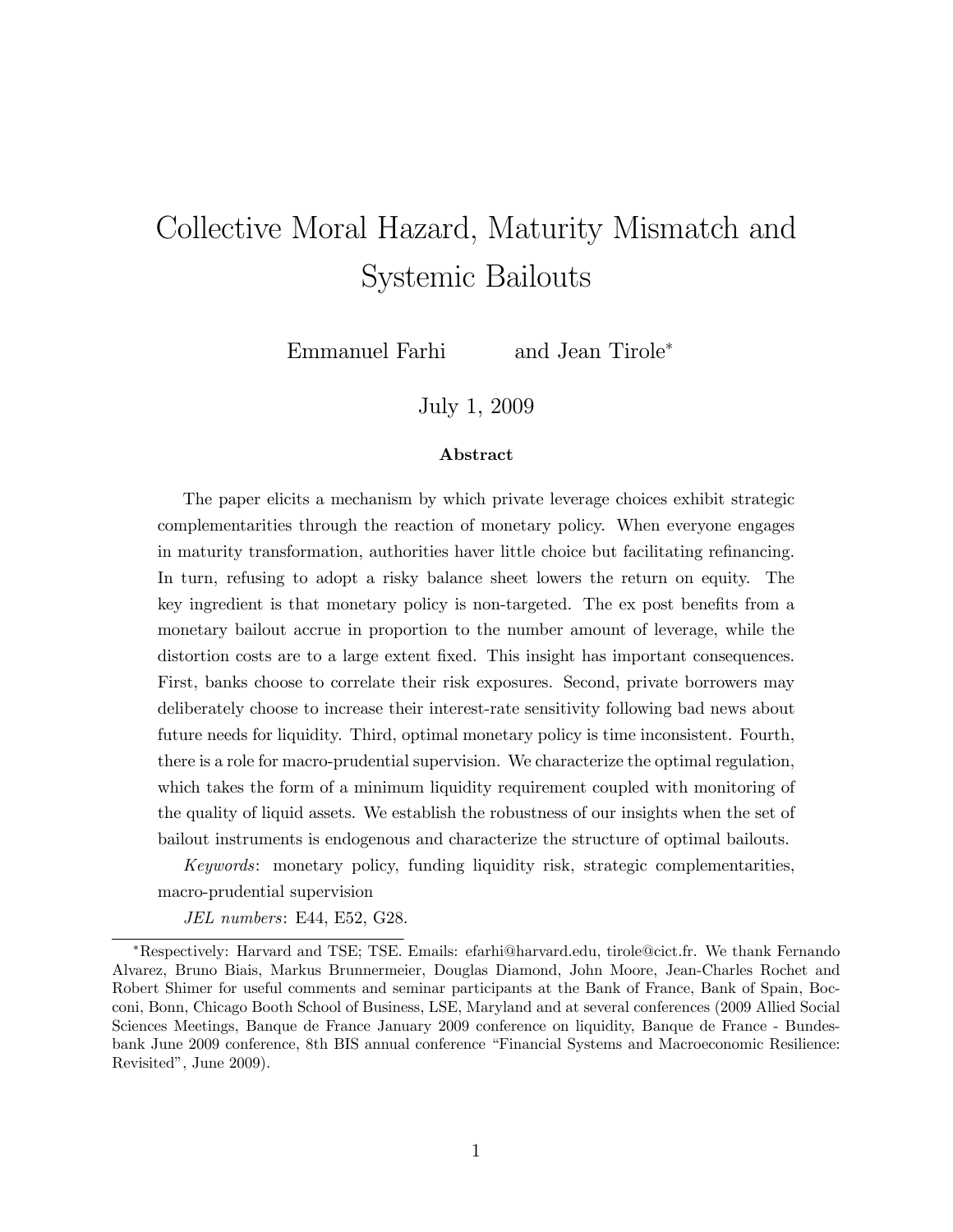"As long as the music is playing, you have to get up and dance"

Charles Prince, CEO Citigroup, summer 2007

# I Introduction

One of the many striking features of the ongoing crisis is the extreme exposure of economically and politically sensitive actors to liquidity needs and market conditions:

• Subprime borrowers have been heavily exposed to interest rate conditions, which affect their monthly repayment (for those with adjustable rate mortgages) and condition their ability to refinance (through their impact on housing prices).

• Commercial banks, which traditionally engage in transformation, have recently increased their sensitivity to market conditions. First and arbitraging loopholes in capital adequacy regulation, $\frac{1}{k}$ , they have pledged substantial amounts of off-balance-sheet liquidity support to the conduits they designed. These conduits have almost no equity on their own and roll over commercial paper with an average maturity under one month. For many large banks, the ratio of asset backed commercial paper to the bank's equity was substantial (for example, in January 2007, 77.4% for Citibank and 201.1% for ABN Amro, the two largest conduit administrators).<sup>2</sup> Second, on the balance sheet, the share of retail deposits has fallen from 58% of bank liabilities in 2002 to 52% in 2007.<sup>3</sup> Third, going forward commercial banks counted on further securitization to provide new cash. When the market dried up, they lost an important source of liquidity.

• Broker-dealers (investment banks) have gained market share and have become major players in the financing of the economy. Investment banks rely on repo and commercial paper funding much more than commercial banks do. An increase in investment banks' market share mechanically resulted in increased recourse to market financing.<sup>4</sup>

The overall picture is one of a wide-scale maturity mismatch. It is also one of substantial systematic-risk exposure, as senior CDO tranches, a good share of which was held by commercial banks, amounted to "economic catastrophe bonds".<sup>5</sup>

<sup>1</sup>See e.g. Figure 2.3 (page 95) in Acharya-Richardson (2009), documenting the widening gap between total assets and risk-weighted assets.

<sup>2</sup>See Table 2.1 (page 93) in Acharya-Richardson for the numbers for the 10 largest administrators. <sup>3</sup>Source: Federal Reserve Board's Flow of Funds Accounts.

<sup>4</sup>Source: Federal Reserve Board's Flow of Funds accounts.

 ${}^{5}$ To use Coval et al  $(2007)$ 's expression.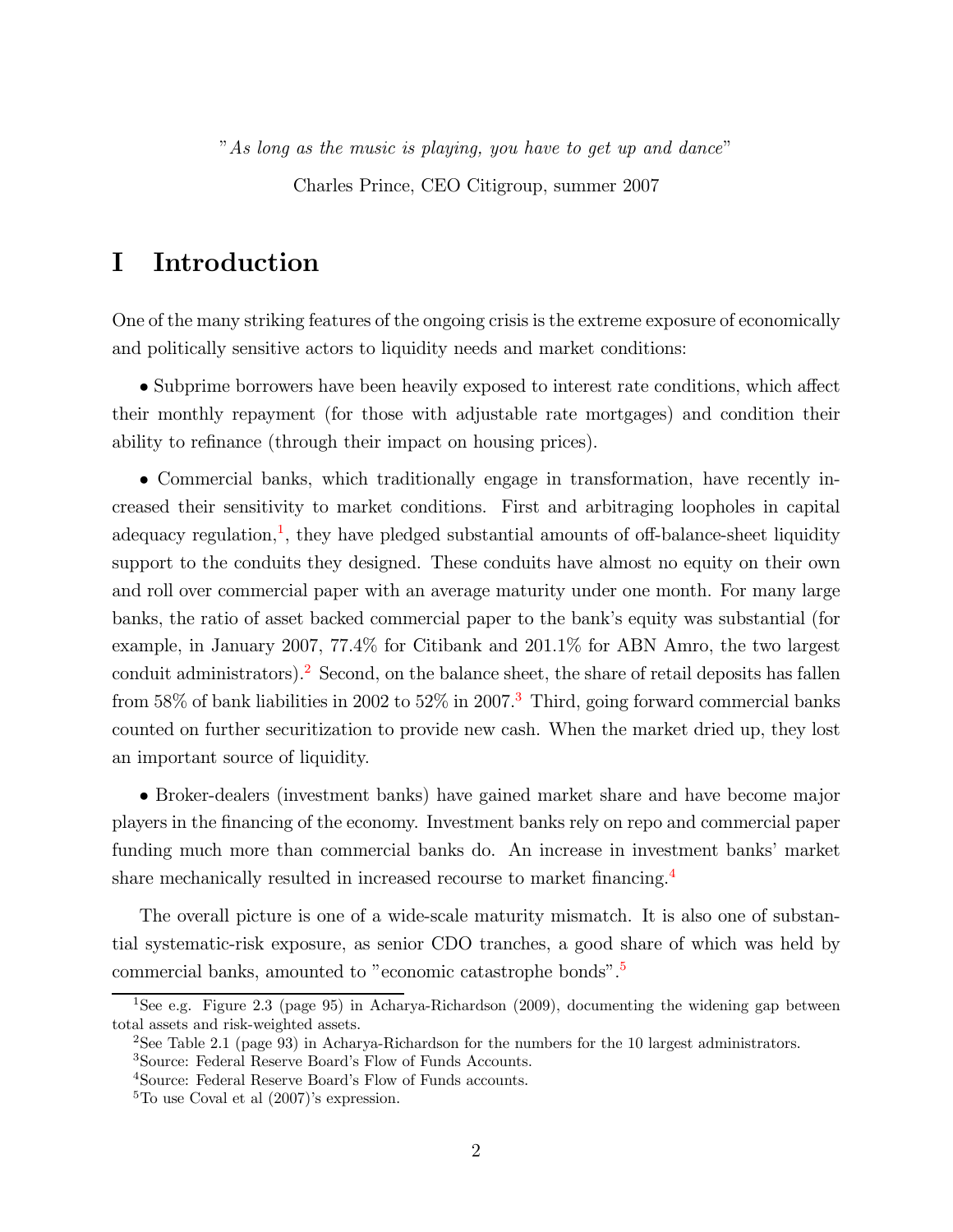This paper argues that this wide-scale transformation is closely related to the unprecedented intervention by Central Banks and Treasuries. Strikingly, by March 2009, the Fed alone had seen its balance sheet triple in size (to \$ 2.7 trillion) relative to 2007. The bailout is both monetary (nominal interest rates nearing 0) and fiscal<sup>6</sup>; the latter category covers support to institutions (underpriced deposit insurance, purchase of commercial paper, recapitalizations) and support to asset prices (as planned in TARP I and II).

In a nutshell, private leverage choices depend on the anticipated reaction to the overall policy mismatch. Difficult economic conditions call for public policy to help financial institutions and industrial companies weather the shock. Policy instruments however are only imperfectly targeted to the institutions they try to rescue. Take the archetypal nontargeted policy, namely monetary (interest rate) policy. Low interest rates benefit financial institutions engaging in maturity mismatch, but their effects apply to the entire economy. Put differently, a low-interest-rate policy involves both an implicit subsidy from consumers to banks (the lower yield on savings transfers resources from consumers to borrowing institutions and is an invisible subsidy to the latter) and a deadweight loss associated with, for example, a distortion in intertemporal preferences. Consequently balance-sheet riskiness choices exhibit strategic complementarities. It is ill-advised to be in a minority of institutions exposed to the shock, as policymakers are then reluctant to incur the "fixed cost" associated with a low interest rate. By contrast, when everybody engages in maturity transformation, the central bank has little choice but intervening. Refusing to adopt a risky balance sheet then lowers banks' rate of return. As Charles Prince observed in the citation above, it is unwise to play safely while everyone else gambles.

The same insight applies when some players expose themselves to liquidity risk because they are unsophisticated or engage in regulatory arbitrage. Such players may for instance miscalibrate the risk involved in relying on funding liquidity or on securitization to cover their future needs, and thereby mistakenly engage in maturity mismatch. Strategic complementarities then manifest themselves in the increased willingness of sophisticated actors to take on more liquidity risk due to the presence of unsophisticated ones. Similarly, if some institutions increase their mismatch for regulatory purposes (as was the case with largely underpriced liquidity support to conduits), others are more inclined to do the same even if they have no capital requirement benefits. A reinterpretation of our analysis is thus in terms of an amplification mechanism.

 ${}^{6}$ Throughout the paper, a "monetary bailout" will be defined as one that lowers the real rate of interest, and a "fiscal bailout" as one that involves a direct transfer to the corporate sector.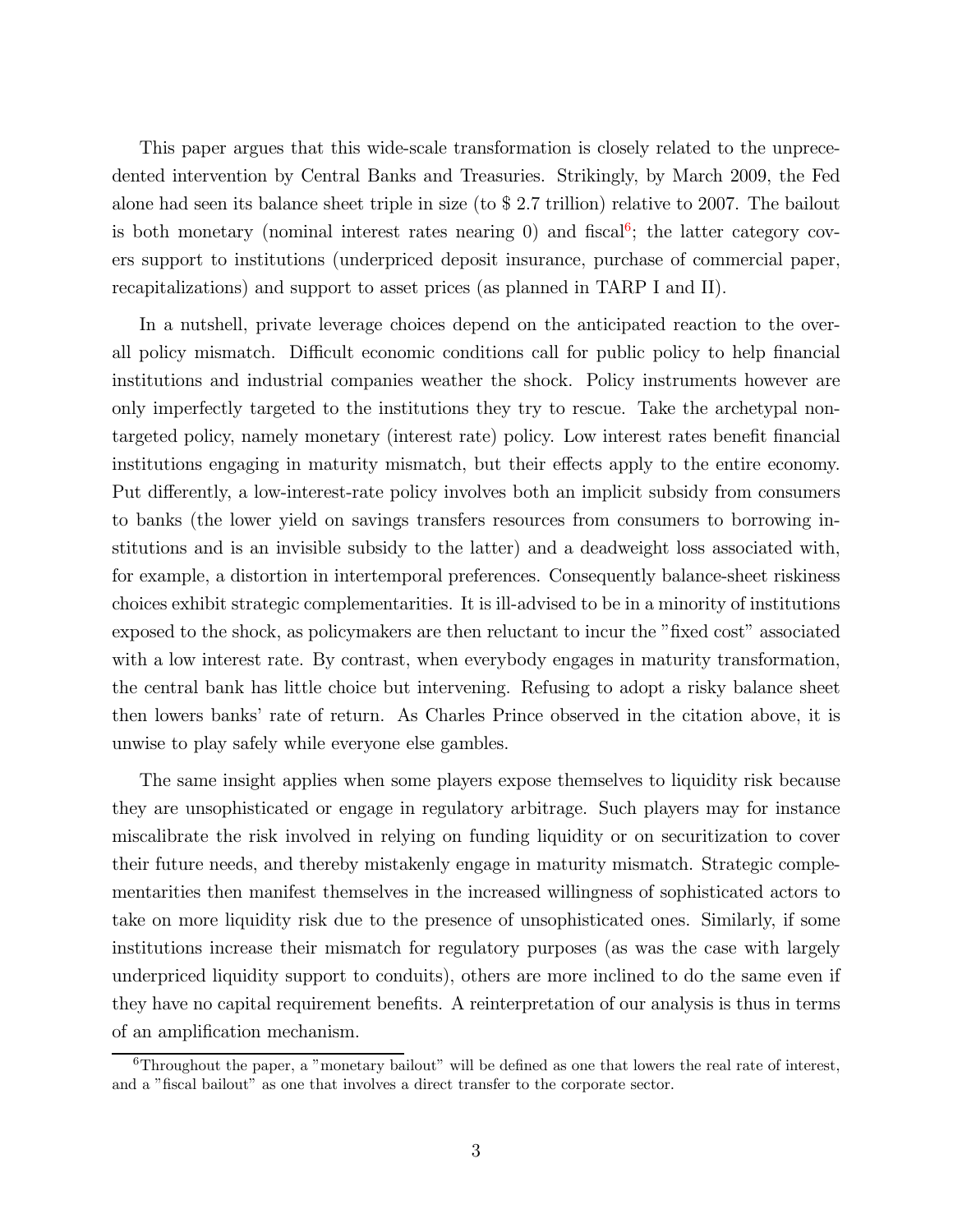The paper's first objective is to develop a simple framework that is able to capture and build on these insights. Corporate entities (called "banks") choose whether to hoard liquid instruments in order to meet potential liquidity needs. In the basic model liquidity shocks are correlated, and so there is macroeconomic uncertainty. Maturity transformation is intense in the economy when numerous institutions fail to hoard liquidity. In case of an aggregate shock authorities can lower the interest rate in order to facilitate troubled institutions' refinancing; for example a 1% interest rate cuts the cost of capital by 75% relative to a 4% rate and can keep a number of highly mismatched institutions afloat. The monetary transmission mechanism in our economy is therefore in line with the "credit channel" of monetary policy.

Low interest rates however entail a wedge between marginal rates of transformation and substitution and therefore creates a distortion in the economy. This distortion is akin to a fixed cost, which is worth incurring only if the size of the troubled sector is large enough. Furthermore, low interest rates transfer resources from consumers to banks with refinancing needs.

Focusing in a first step on monetary policy, we obtain the following insights:

• Excessive maturity transformation. The central bank tends to supply too much liquidity in the time-consistent outcome. Our theory therefore brings support to the view that authorities in the recent crisis had few options when confronted with the fait accompli, and that the crisis could have been contained ex ante through more careful prudential policies. While prudential supervision is traditionally concerned with the solvency of individual institutions, our framework suggests the potential value of a new, macro-prudential approach, in which prudential regulators will consider not only the individual institutions' transformation activities<sup>7</sup>, but also the overall transformation of the strategic institutions.<sup>8</sup>

• Optimal liquidity regulation. In our model, the optimal form of liquidity regulation is a minimum liquidity ratio, and subsidizing liquid instruments is welfare-reducing, even though the concern is that institutions do not hoard enough liquidity.

Who is to be regulated? If regulation is costly, our model suggests that regulation should be confined to a subset of key institutions. The regulatory pecking order is obtained

<sup>7</sup>Although extremely imperfect, liquidity regulation does exist at the micro level (both through stress tests under Basel II, and through the definition of country-specific liquidity ratios).

<sup>8</sup>These questions are at the forefront of the regulatory reform agenda. The Financial Stability Forum (2009) calls for "a joint research program to measure funding and liquidity risk attached to maturity transformation, enabling the pricing of liquidity risk in the financial system" (Recommendation 3.2) and recommends that "the BIS and IMF could make available to authorities information on leverage and maturity mismatches on a system-wide basis" (Recommendation 3.3).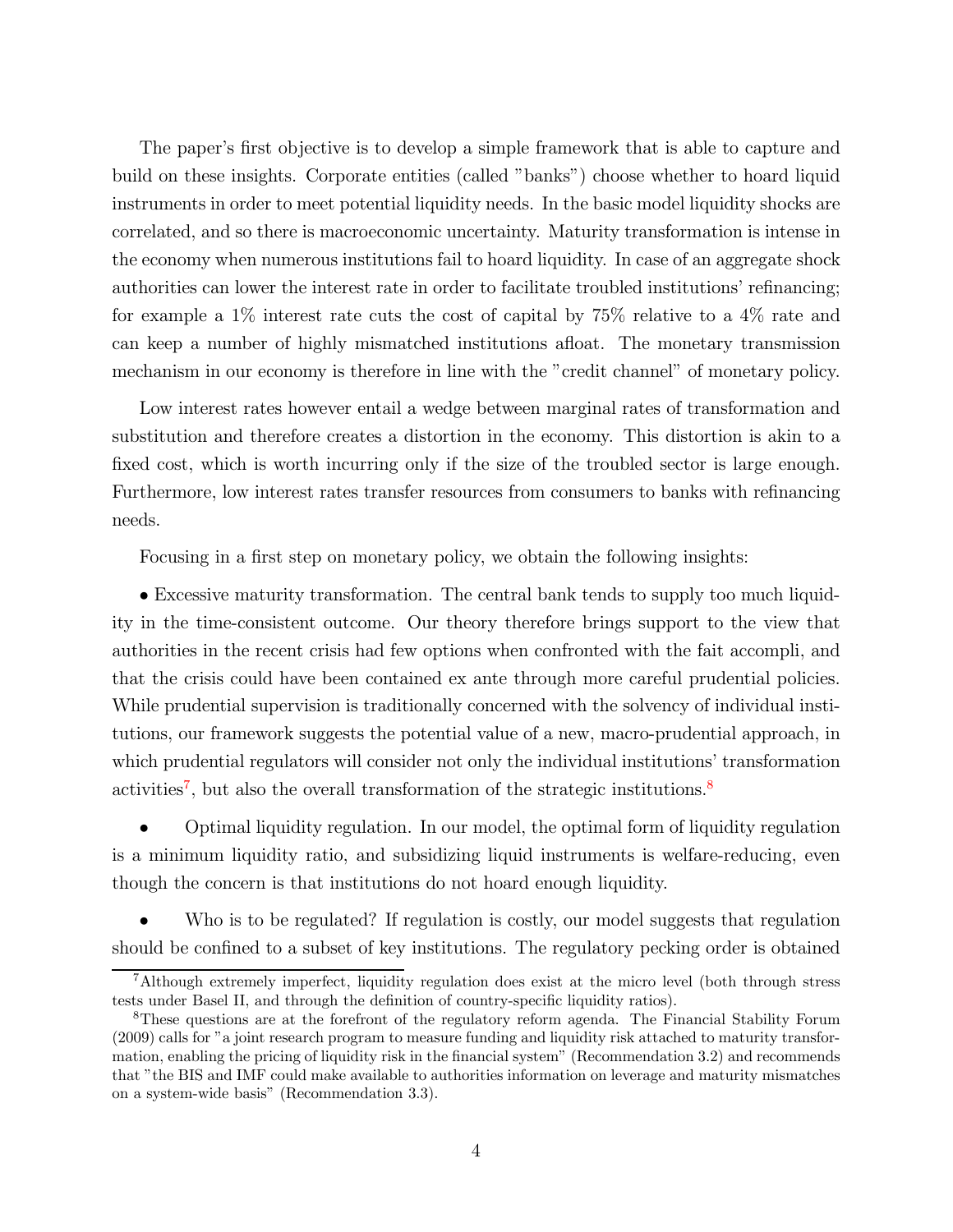by looking at whom the central bank is more tempted to lower interest rates for. These strategic institutions correspond to large retail banks (where size matters indirectly because of the disruption in the payment and credit systems, or because of the greater coverage in the media), or to other large financial institutions that are deeply interconnected with them through opaque transactions (as was the case recently with AIG or the large investment banks. They also include those with close connections with the central bank; in the latter respect, while starting with Barro-Gordon (1983) the literature on central bank independence as a response to time-inconsistency has emphasized political independence, our analysis stresses the need for independence with respect to the financial industry.

• Endogenous macroeconomic uncertainty. We relax the correlated-shock assumption and let banks choose the correlation of their shock with that of other banks. We find that they actually choose to maximize the correlation of their shocks due to the nature of the policy response. This result runs counter conventional wisdom. Financial theory (CAPM) predicts that, when faced with a choice among activities, a firm will want to load up as much risk as possible in those states of nature in which the economy is doing well. That is, it will strive to be as negatively correlated as possible with the market portfolio.

• Strategic complementarities in the choice of liquid assets quality. Regulating liquidity ratios is not sufficient, as institutions may then fulfill their liquidity requirement by hoarding toxic assets. Interestingly, banks have more incentives to hoard toxic assets if other banks do.

Monetary policy is a rough instrument: As we already observed, not only does it indirectly subsidize institutions in distress at the expense of the consumers, but it also distorts the interest rate economy-wide. By contrast, fiscal bailouts (recapitalizations, direct liquidity support) do not distort intertemporal choices and involve only a subsidy. One might therefore conjecture that monetary policy is a dominated instrument when fiscal bailouts are available. Relatedly, we need to check the robustness of the insights stated above to optimal policy interventions.

Accordingly, the second objective of the paper is to analyze the optimal bailout mix using a mechanism design approach. Section VI allows authorities to operate direct transfers to institutions. However when recapitalizing the banks, they face an asymmetry of information; consequently, recapitalization entails a different set of distortions, associated with wastedsupport costs. We characterize the optimal policy intervention (monetary and fiscal) given informational constraints. We show that: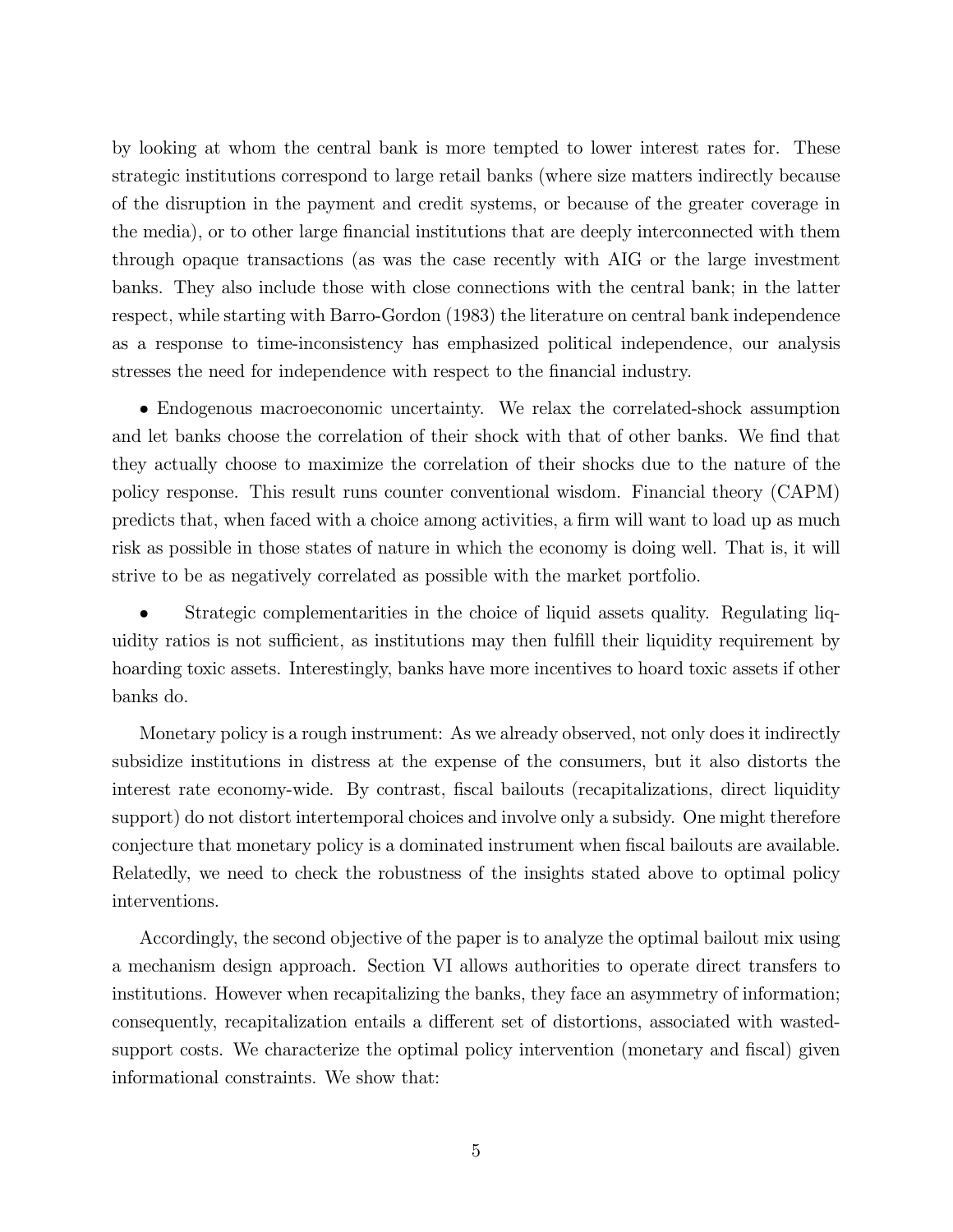• Monetary policy is actually always used in equilibrium; indeed fiscal bailouts are not even used in a region of parameters; for the remaining region, monetary policy and fiscal bailouts are used in conjunction. Monetary policy is a market-driven solution, in that it benefits primarily those institutions with actual borrowing needs. Recapitalizations and direct liquidity support better focus on strategic actors, such as commercial banks, but they entail a greater waste of resources by supporting entities that have no need for, or should not engage in refinancing. Interestingly, by increasing the market value of intact institutions, monetary policy discourages the latter from tapping into public funds.

The insights gleaned for pure monetary bailouts carry over to optimal bailouts: strategic complementarities in the size and quality of liquidity positions, excessive maturity transformation, pecking order of regulation and endogenous macroeconomic uncertainty.

• Parameterizing the economy by the fraction of banks that are in distress, the following conclusions emerge (when the Pareto-dominant equilibrium is chosen in the region of multiple equilibria). As more banks are in distress, the authorities first lower the interest rate and reduce the extent of downsizing requested from those banks that request assistance. They then completely bail out the banks through very low interest rates. Finally, as the crisis becomes very severe, they raise the interest rate (but keeping it suboptimally low) and transfer cash to firms without requesting downsizing.

The paper is organized as follows. Section II sets up the model. Section III analyses the commitment benchmark, where the central bank can announce and stick to an interest-rate policy. Section IV performs the same exercise for the time-consistent outcome. Section V draws the implications for regulation and demonstrates that the same insights obtain when the concern is the quality rather than the quantity of liquid assets. Section VI allows for the full range of policy instruments and derives the optimal bailout policy. Finally, Section VII concludes with reinterpretations and extensions of our results.

**Relationship to the literature.** Our paper is related to several disjoint bodies of literature. The importance of keeping interest low in recessions is classic in macroeconomic theory. Our paper contributes to this literature first by pointing out that a new channel by which loosening of monetary policy faces a time-consistency problem (of the kind emphasized by Kydland-Prescott 1977), and second by viewing monetary policy in a broader bailout context in which support to institutions and asset prices are alternative instruments.

Potential macroeconomic shortages of liquidity exist if corporations are net lenders (Woodford 1990) or if corporations are net borrowers and face macroeconomic shocks (Holmström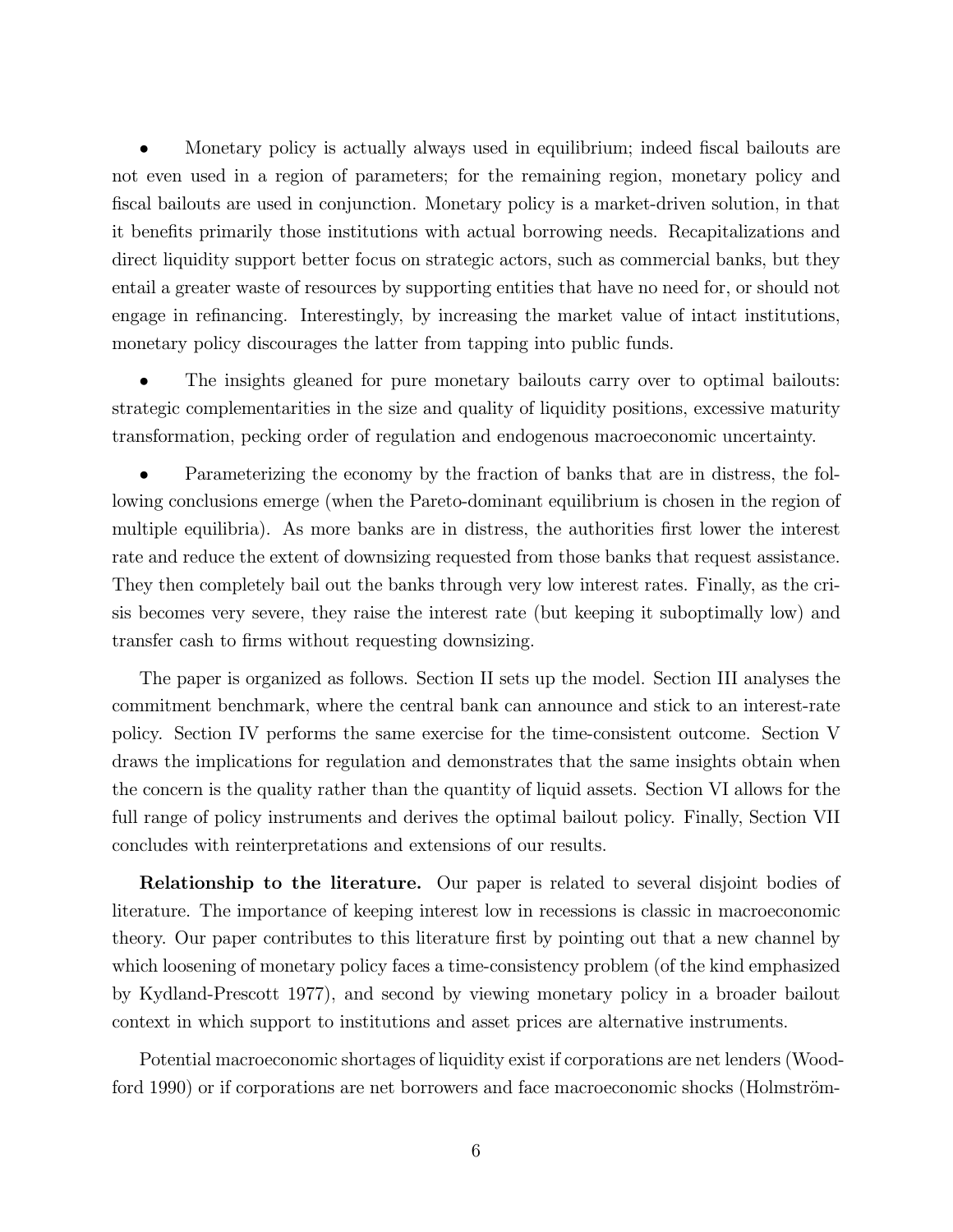Tirole 1998). The literature on aggregate liquidity has emphasized the role of governments in providing (possibly contingent) stores of value that can't be created by the private sector. Like in Holmström-Tirole, liquidity support is viewed here as redistribution from consumers to firms in bad states of nature; it however is an ex post redistribution rather than a planned one, and it emphasizes the role of interest rates in enabling refinancing.

Time-inconsistency from rescuing banks and the resulting moral hazard problems in a single-bank context have been emphasized by numerous papers. Perhaps the earlier mention of this argument is in Bagehot (1873). More recent treatments can be found for example in Dewatripont-Tirole (1994), Mailath-Mestler (1994) and Freixas (1999).

Through its emphasis on strategic complementarities, our paper is reminiscent of the wide body of literature on multiple equilibria in macroeconomics, starting with Diamond (1982) and Cooper-John (1988) (see e.g. Cooper 1999 for a review). Our paper emphasizes the idea that strategic complementarities stem from the government's policy response. In that, it is particularly related to Morris-Shin (1998), Schneider-Tornell (2004) and Ranciere-Tornell-Westermann (2008). Morris and Shin, and Schneider and Tornell are concerned with exchange rates while Ranciere, Tornell and Westermann focus on a risky technological choice. These papers posit that the government accommodates private agents once the latter have reached some exogenous threshold of private involvement (in speculation, currency mismatch or realized returns). This threshold gives rise to strategic complementarities. An important difference in our model is that the incentives to bail out and hence the policy reaction function are endogenized. This puts the time-inconsistency of policy at the center stage and has important positive implications for comparative statics, as well as normative consequences by allowing us to study the optimal design of regulation.

Acharya-Yorulmazer (2007) study the incentives for two banks to correlate the risks inherent in their investment choices. In their model, the possibility for one bank to acquire the other pushes banks to minimize their correlation. However, they assume that when both banks fail, both banks are bailed out. If the bailout guarantee when both banks fail is worth more than the rents obtained by the surviving banks when only one bank fails and is sold to the other, then banks seek to maximize their correlation.

Diamond-Rajan (2009) emphasize, as we do, that interest rate policy is time inconsistent and that low-interest rate policies may encourage excessive leverage. Interestingly, in their framework, because of an assumed form of market incompleteness (non-contingent deposits) absent in our model, optimal interest rate policy under commitment involves raising interest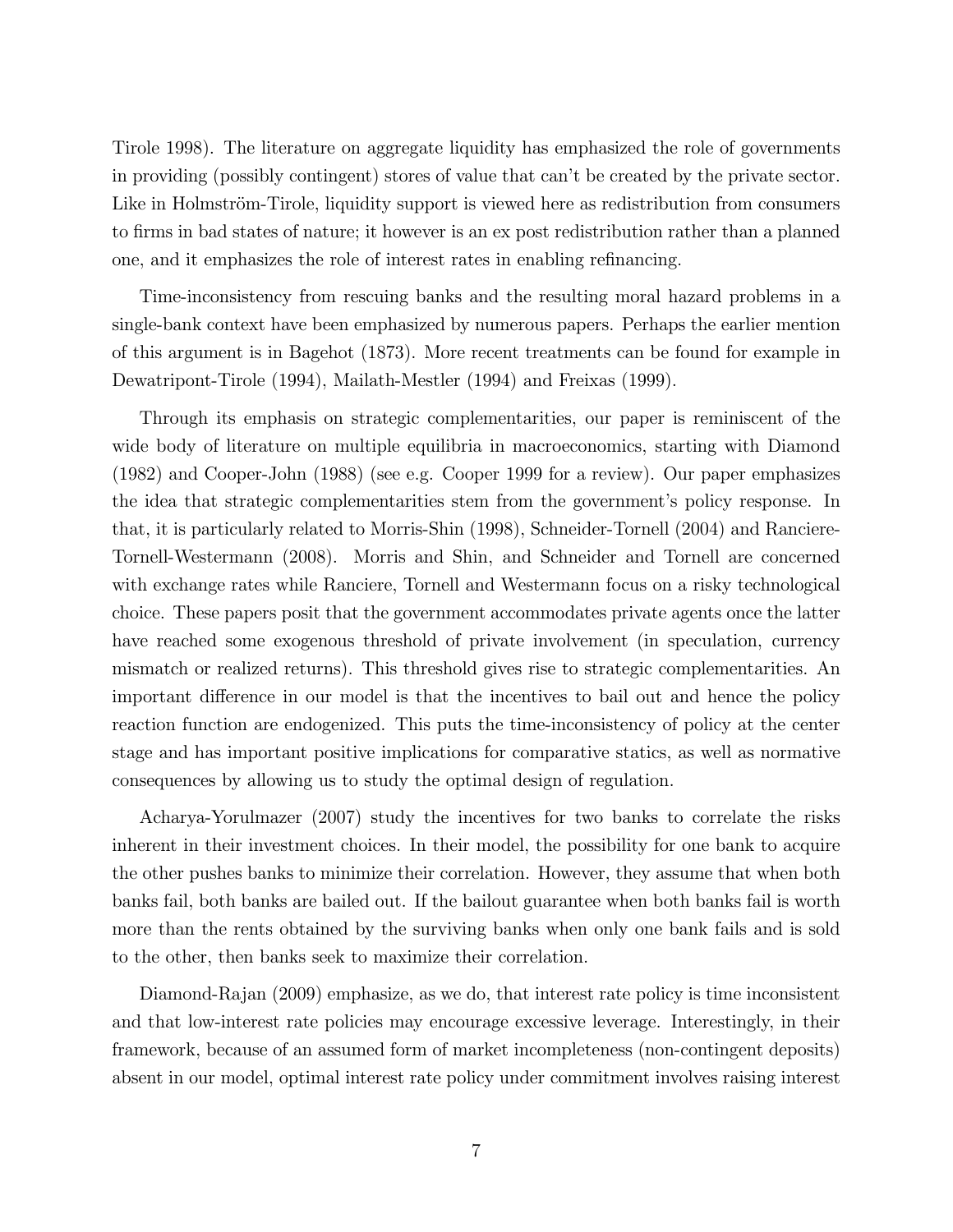rates at their intermediate stage when no crisis occurs in order to punish banks that have chosen to be illiquid.

Our work shares with Philippon-Schnabl (2009) the goal of studying an optimal rescue package. They focus on a different friction, debt overhang and follow a mechanism design approach. They derive rich predictions on the type of securities that the government should get in exchange for bailout money. An important difference with us is that they do not consider the possibility of monetary bailouts.

Finally, the optimal regulation in our model bears a lot of resemblance to Kahsyap-Rajan-Stein (2008). They propose replacing capital requirements by mandatory capital insurance policy, whereby banks are forced to hoard liquidity, in the form of Treasury bills.

## II The model

There are three periods,  $t = 0, 1, 2$ . There are two groups of economic agents, of mass 1 each: banking entrepreneurs and consumers (investors). There are two forms of technologies: linear storage technologies and the technologies operated by banking entrepreneurs.

Storage technologies. There exist two linear storage technologies. The first is a longterm storage technology: it allows resources to be transferred between date 0 and date 2, with rate of return equal to 1. The second is a short-term storage technology: it allows resources to be transferred between date 1 and date 2, with rate of return equal to 1. Thus, the natural rate of interest between dates 1 and 2 (the marginal rate of transformation) is equal to 1.

**Consumers.** Consumers derive utility from consumption path  $\{c_0, c_1, c_2\}$ 

$$
V = c_0 + u(c_1) + c_2,
$$

where *u* is increasing and concave. They have "large" endowments  $e_0$ ,  $e_1$  at dates 0 and 1.<sup>9</sup> The linearity of utility at dates 0 and 2 simplifies the expected return and thereby borrowing capacity expressions, while the concavity of date-1 utility allows for an endogenous marginal rate of substitution between dates 1 and  $2 - a$  feature that we will rely on when we introduce monetary policy

<sup>&</sup>lt;sup>9</sup>The date-2 endowment of consumers is irrelevant.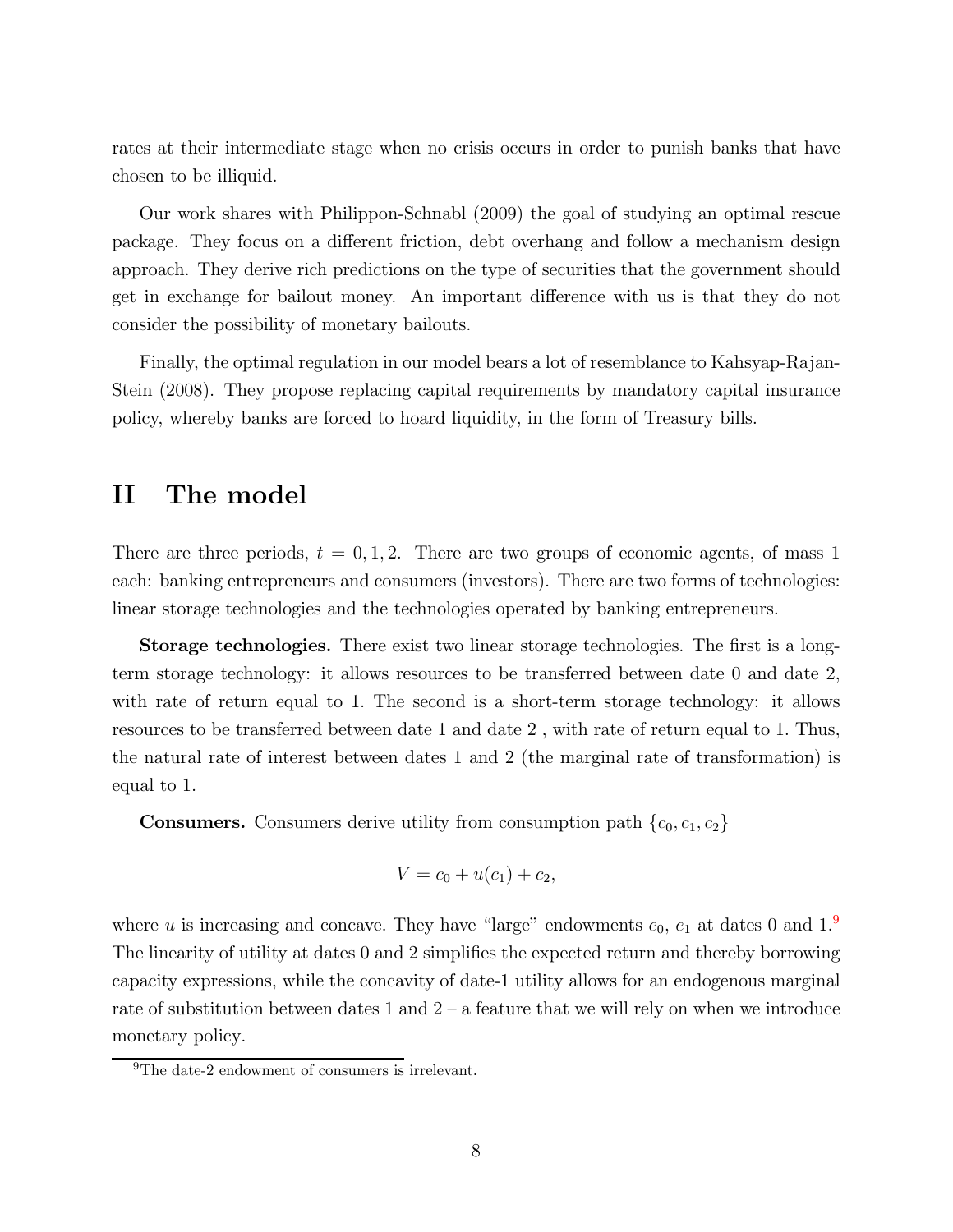Banking entrepreneurs. Entrepreneurs have utility function

$$
U = c_0 + c_1 + c_2
$$

where  $c_t$  is their date-t consumption. Their only endowment is their wealth A at date 0.

Their technology set exhibits constant returns to scale. At date 0 they choose their investment scale i. At date 1, their investment project is intact with probability  $\alpha$ , and distressed with probability  $1 - \alpha$ . Whether the project is intact or distressed depends on the realization of an aggregate shock - a "crisis". In other words, the shocks impacting the different banking entrepreneurs are perfectly correlated.<sup>10</sup>

If the project is intact, the investment then delivers at date 2 a payoff of  $\rho_1 i$ , of which  $\rho_0 i$ , is pledgeable to investors.<sup>11</sup> If the project is distressed, the project yields no payoff at date 2 unless fresh resources  $j$  are reinvested. The project can be downsized to any level  $j \leq i$ . It then delivers at date 2 a payoff of  $\rho_1 j$ , of which  $\rho_0 j$  is pledgeable to investors. We make the following assumption:

## Assumption 1 (pledgeability).  $\rho_0 < 1$  and  $1 + (1 - \alpha) < \rho_1$

That each unit of investment generates only  $\rho_0 < 1$  units of collateral ensures that banks are credit-constrained at  $t = 0$  and at  $t = 1$  when in distress. That  $1 + (1 - \alpha) < \rho_1$  ensures that the investment projects of banks are socially profitable. This guarantees that banking entrepreneurs to invest all their wealth  $\Lambda$  in the bank.

Central bank/ authorities. The central bank sets monetary policy by controlling the real interest rate in the economy. In our environment, this amounts to assuming that investment in the linear storage technology between date 1 and date 2 is observable. Usage of this technology can then be taxed or subsidized, leading to a real (after-tax) interest rate equal to  $R$ . The proceeds are then rebated lump sum to consumers. The central bank maximizes a weighted average  $W$  of consumer and entrepreneur welfare  $V$  and  $U$ :

$$
W = V + \beta U.
$$

<sup>&</sup>lt;sup>10</sup>Later we will allow entrepreneurs to choose how correlated their shock is with the the shocks faced by other entrepreneurs.

<sup>&</sup>lt;sup>11</sup>As usual, the "agency wedge"  $\rho_1 - \rho_0$  can be motivated in multiple ways, including limited commitment, private benefits or incentives to counter moral hazard (see e.g., Holmström and Tirole 2009 for a discussion).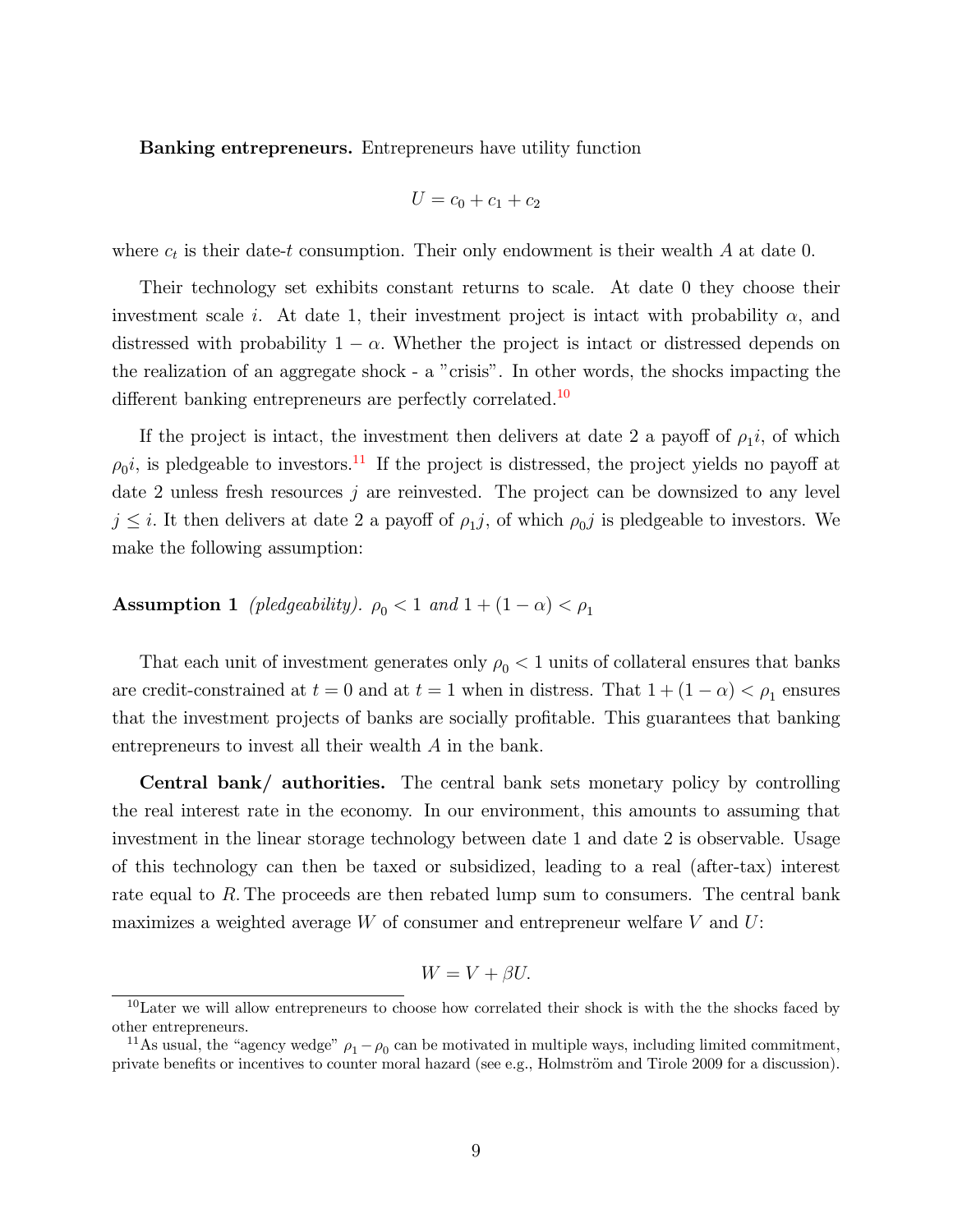The relative weight  $\beta \leq 1$  of banking entrepreneurs can be understood as a reduced form parameter capturing both how politically powerful and how strategic (say, because letting a bank fail would have damaging consequences for the flow of credit to the overall economy and the functioning of the payment system) the banking sector is.

For the time being, we rule out other forms of policy interventions. The only bailouts we consider are monetary bailouts. Later, we will explicitly consider the possibility of direct bailouts. Indeed, we will endogenize the nature of the bailout which will be optimally chosen over an unconstrained set of mechanisms. We will show that over some region for the parameters of the economy, the optimal bailout actually takes the form a pure monetary bailout.

We will analyze two situations: one where the central bank can commit at date 0 to a specific contingent policy at date 1, and the (probably more likely) alternative where the central bank lacks commitment and instead determines its policy at  $t = 1$  with no regard for previous commitments. We will see that both under commitment and under no-commitment, it is optimal for the central bank to set the interest rate to 1 if there is no crisis, and to  $\rho_0 \leq R \leq 1$  if there is a crisis. Therefore, banking entrepreneurs and consumers need only form expectations regarding the interest rate  $R$  that will be set if a crisis occurs. Of course, this interest rate depends on whether commitment is feasible.

Markets and contracts. We assume that consumers lack commitment: they cannot pledge at date 0 their endowment at date 1 But consumers can lend to banks. We will call consumers who contract with the bank at  $t = 0$  date-0 investors and consumers who contract with the bank at  $t = 1$  date-1 investors.

More specifically, at  $t = 0$ , date-0 investors enter in a short-term contract with banking entrepreneurs. The contract specifies how much resources  $i - A + qxi$  consumers hand to the entrepreneur at  $t = 0$ , how these resources should be split between investment i and liquidity xi to be hoarded in the long-term storage technology and how much consumers are entitled to be repaid at  $t = 1$  both if a crisis occurs and if it doesn't. At  $t = 1$ , the banking entrepreneur must raise new funds from date-1 investors to repay the date-0 investors as well as to finance its reinvestment needs in case of distress. Banking entrepreneurs are protected by limited liability.

Optimal contracts. Optimal contracts have the following features. First, date-0 investors are repaid only if there is no crisis. This is driven by the assumption of limited liability. Second, banking entrepreneurs invest all their wealth in the bank and pledge all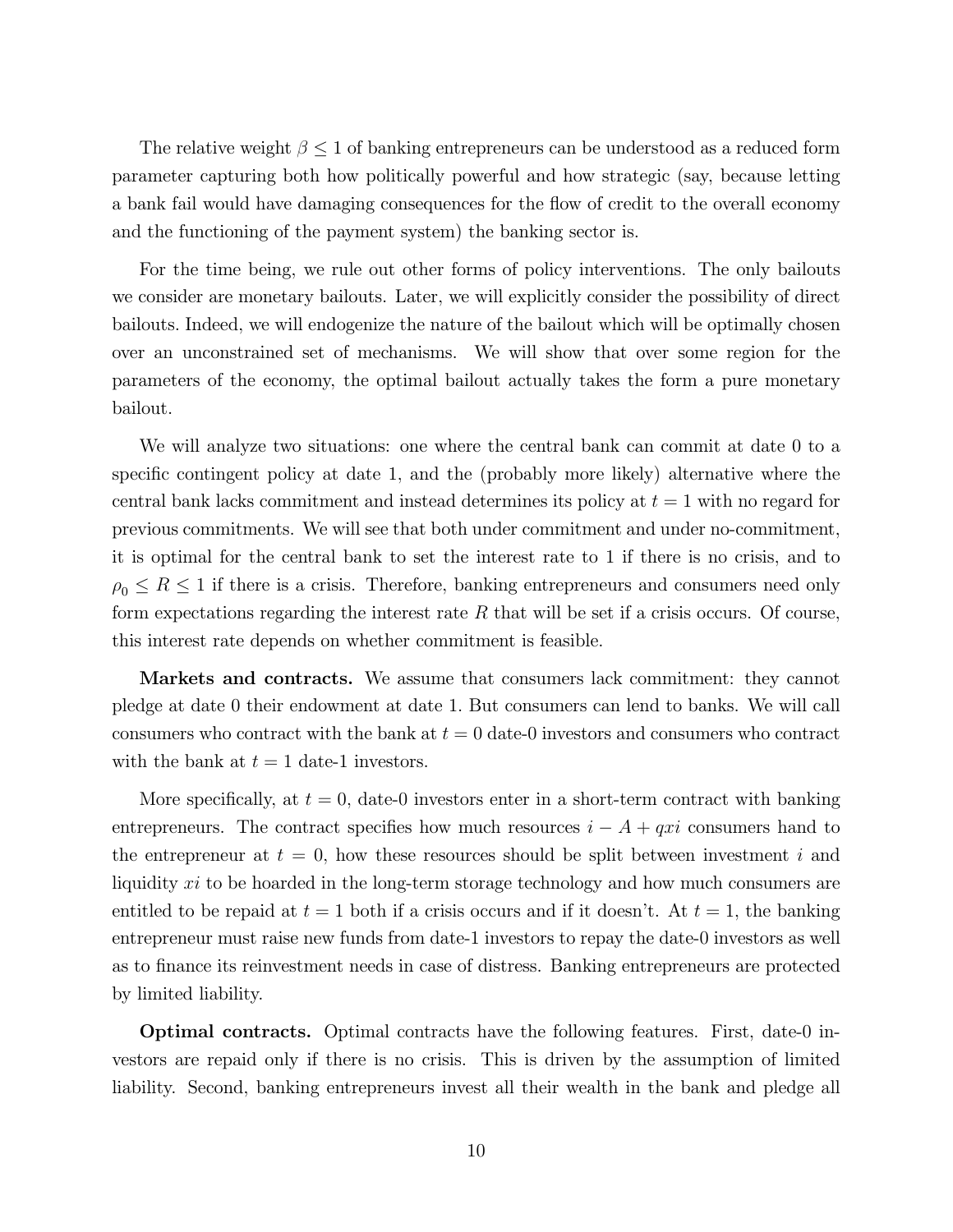the pledgeable resources generated by the project, a consequence of Assumption 1.

If there is no crisis at  $t = 1$ , banking entrepreneurs can return  $(\rho_0 + x) i$  to date-0 investors: the part  $\rho_0 i$  of the payoff of the investment that is pledgeable and the hoarded liquidity  $xi$ .

If there is a crisis, banking entrepreneurs can pledge  $(x_i + \rho_0 j)/R$  if they continue at scale j. This is because in this case, the interest rate is equal to  $R$  and the pledgeable resources comprise the part  $\rho_0 j/R$  of the payoff of the reinvestment that is pledgeable and the hoarded liquidity  $xi/R$ . For date-0 and date-1 investors to break even, it must be the case that

$$
i - A + xi = \alpha (\rho_0 + x) i \iff i = \frac{A}{1 + (1 - \alpha)x - \alpha \rho_0}
$$
 (1)

and

$$
j = \min\left\{\frac{x i + \rho_0 j}{R}, i\right\} \iff j = \min\left\{\frac{x}{R - \rho_0}, 1\right\} i. \tag{2}
$$

 $\ddot{\phantom{0}}$ 

The expected payoff for the banking entrepreneur is  $(\rho_1 - \rho_0) [\alpha i + (1 - \alpha) j]$ . Banks therefore face a trade-off between the scale  $i$  of the investment project and the reinvestment scale  $i$  that they are able to achieve. Investing at a large scale requires hoarding little liquidity and having to downsize the project if a crisis occurs. It can be verified that for all  $R \in [\rho_0, 1]$ , optimal contracts prescribe that enough liquidity  $(R - \rho_0)i$  be hoarded for projects to continue at full scale  $j = i$  in the event of a crisis. The investment scale is then determined by

$$
i \equiv i (R) = \frac{A}{1 + (1 - \alpha) R - \rho_0}
$$

Therefore, leverage  $i/A$  is equal to to the investment multiplier  $m(R)$  where

$$
m(R) = \frac{1}{1 + (1 - \alpha)R - \rho_0}.
$$

Leverage is a decreasing function of the interest rate  $R$  and of the probability of crisis  $1 - \alpha$ .

**Remark 1** The inability of consumers to commit their future endowments at date 0 does not affect economic outcomes in our model. This occurs because we have introduced storage technologies with rate of return equal to the investors' marginal rate of substitution As a result, the commitment problem of consumers is moot and can costlessly be circumvented by hoarding liquidity. Crucially, this liquidity is returned to investors if no crisis occurs. A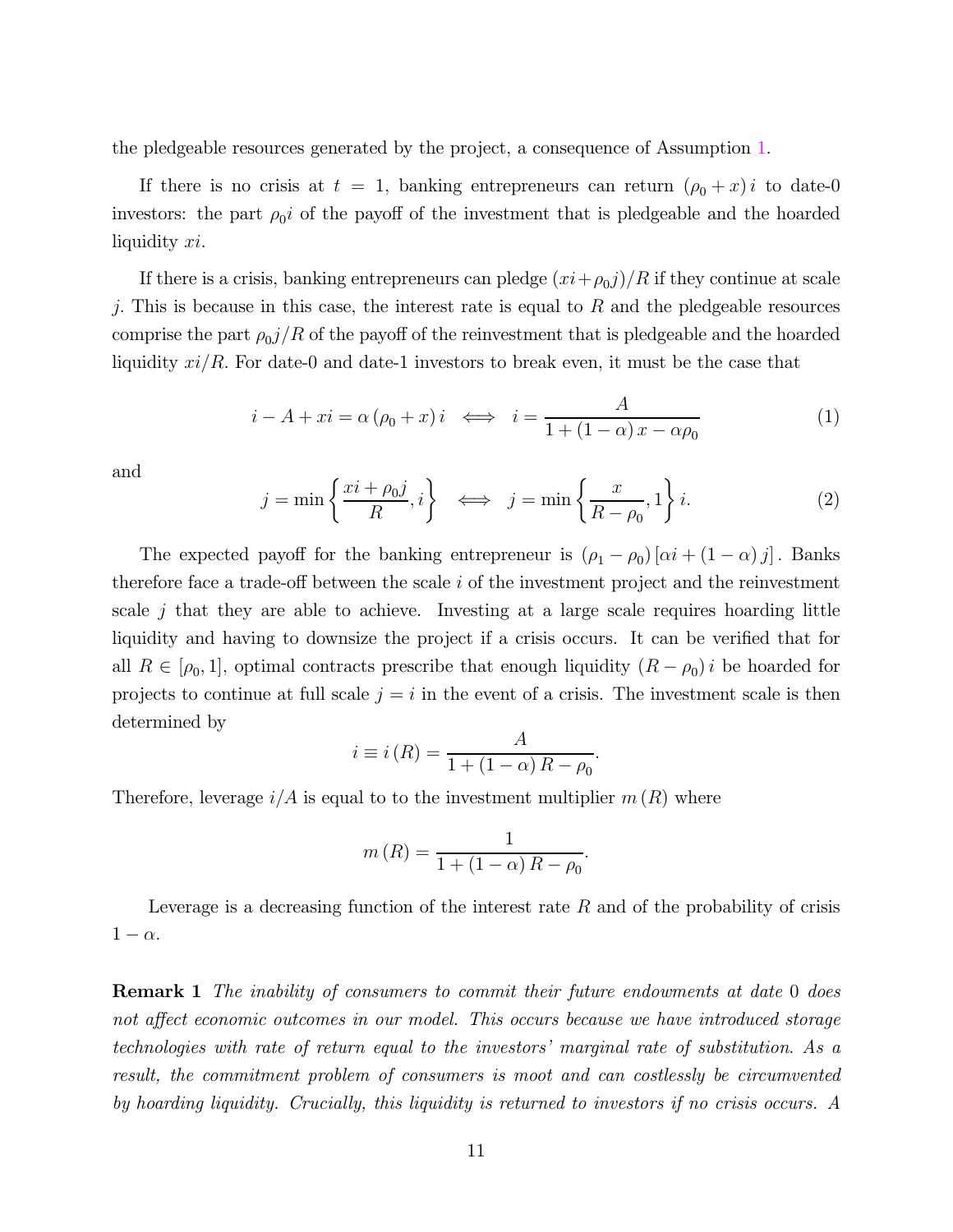commitment to refinance the bank in case of crisis can therefore be mimicked through a market arrangement. This logic would break down if the long-term storage technology incorporated a liquidity premium  $q - 1 > 0$ , i.e. if it had a rate of return  $q^{-1} < 1$  instead of 1. Although we restrict ourselves to  $q^{-1} = 1$ , all key results in the paper would hold with  $q^{-1} < 1$ .

Discussion: debt maturity as an alternative cause of illiquidity. Our model emphasizes the central role of liquidity. Liquidity, in the form of stores of value, has to be directly purchased at date 0 to weather liquidity shocks at date 1. In practice, liquidity management, or asset liability management, manifests itself in many related forms.

For example, imagine that there are no stores of value, but that every unit of investment at date 0 generates  $\pi$  units of pledgeable income at date 1 in all states of the world, including the crisis state. The bank has to decide how much short-term debt  $d$  per unit of investment to issue. The bank might decide to preserve liquidity by limiting the amount of short-term debt and setting  $d < \pi$ , thereby allowing continuation at scale  $j = \min \{(\pi - d) i / (1 - \rho_0 / R), 1\}$ in the event of a crisis. The corresponding trade-off between scale  $i$  and reinvestment scale  $j$ is very similar to the one present in our model and we could easily have adopted it for the rest of the paper, with little changes to our results and conclusions. The model is sketched with a little more details in the appendix.<sup>12</sup> Liquidity is a net concept that compares cash flows and cash outlays. Economically, there is little difference in hoarding liquidity to withstand shocks and limiting the amount of short-term debt to free some cash flows for reinvestment.

At the core of these models is a maturity mismatch issue, where a long-term project requires occasional reinvestments. The bank has to compromise between initial investment scale i and reinvestment scale in the event of a crisis  $j$ . Maximizing initial scale i requires hoarding little liquidity and exhausting reserves of pledgeable income, which in turn forces the bank to downsize and delever in the event of a crisis. Conversely, taking actions to mitigate maturity mismatch requires sacrificing scale  $i$ .

 $12$ The case where there are no stores of value but pledgeable income is generated at date 2 can also be treated along the same lines. Suppose that every unit of investment at date 0 generates  $\pi$  units of pledgeable income at date 2 in all the states of the world, including the crisis state. The bank might then decide to maintain some liquidity and keep some reserve of pledgeable income in times of crisis: by issuing long-term debt per unit of investment  $d < \pi$ , the bank is able to at least partly withstand shocks and continue at scale  $j = \min \{ (\pi - d) i / (R - \rho_0), 1 \}$  in the event of a crisis.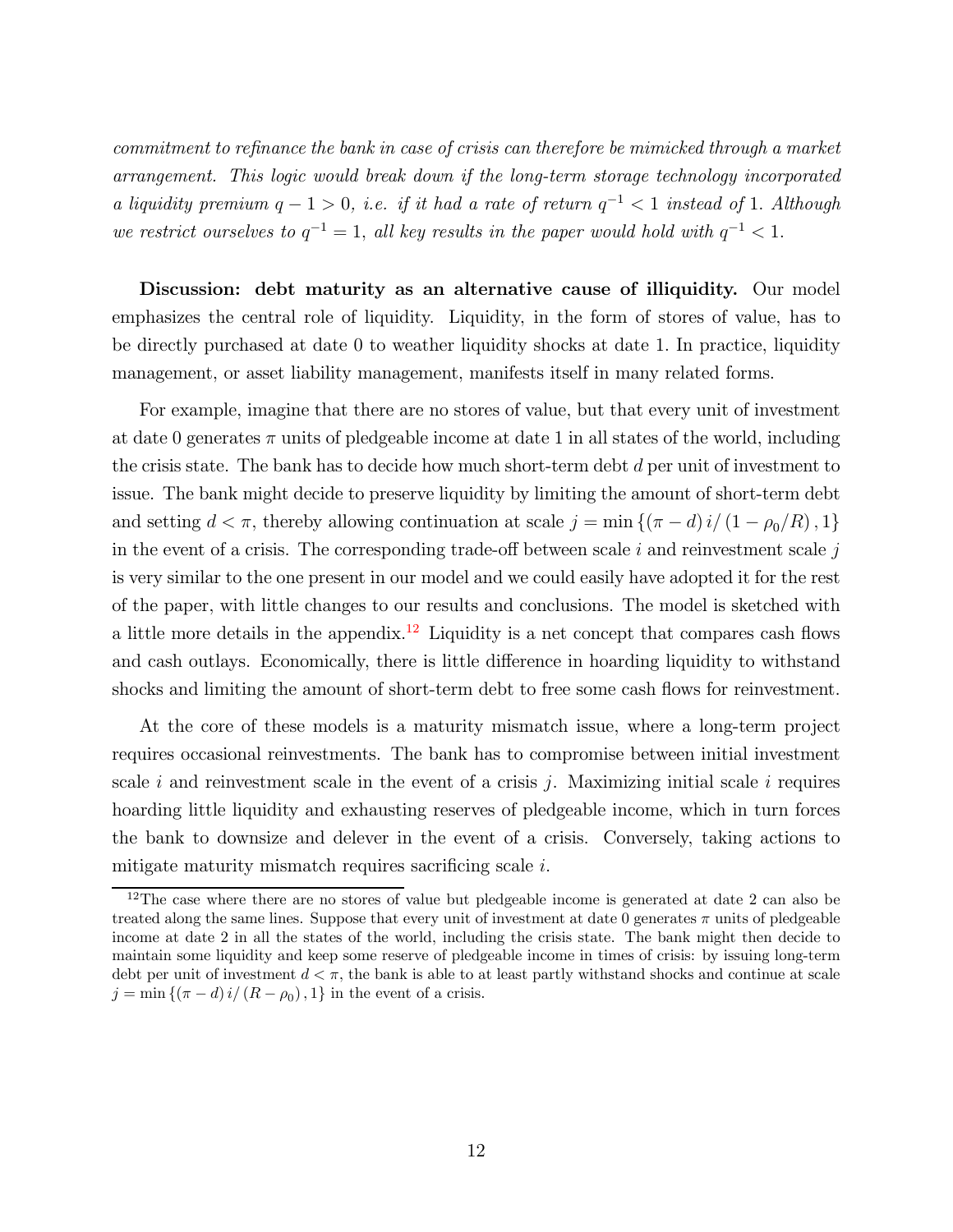## III Commitment solution

In this Section, we analyze the equilibrium under commitment where monetary policy is chosen at date 0. As will become apparent, the central bank will never find it optimal to lower the interest rate in times of crisis below  $\rho_0$ . At that interest rate, projects can continue at full scale when no liquidity has been hoarded. Lowering the interest rate below  $\rho_0$  would only increase the distortion associated with monetary policy at no gain. Therefore, we focus below on  $R \geq \rho_0$ .

Consumer welfare. To analyze the trade-offs associated with monetary policy, it will prove convenient to define the following object:

$$
\hat{V}(R) \equiv u(e_1 - s) + s
$$
 with  $u'(e_1 - s) = R$ .

This distortion function, defined entirely from consumers' preferences, represents the date-1 welfare of a representative consumer with date-1 endowment  $e_1$  and date-2 endowment 0 who faces a budget line with slope −1 but is forced to pick a suboptimal point on the budget line, as if its slope were  $-R$ . Correspondingly, the distortion function  $\hat{V}$  is concave, increasing for  $R \leq 1$ , with  $\hat{V}'(1) = 0$ . With this definition in hand, we show how this object can be used in our model to compute date-1 consumer welfare depending on whether or not a crisis hits. We then move on to compute date-0 consumer welfare.

Consider first consumer welfare from date 1 on when a crisis occurs. In this case, there is no repayment to date-0 investors. When the interest rate in case of crisis is expected to be R, the representative banking entrepreneur invests at scale  $i(R)$  and hoards liquidity  $(R - \rho_0)(i(R))$ . The representative consumer saves an amount s determined by  $u'(e_1 - s) =$ R. A part  $i(R)$  of these savings is used to finance reinvestments in distressed banks. The rest  $s - i(R)$  is invested in the short-term storage technology. The representative consumer earns a rate of return equal to R on his savings. In addition, the proceeds  $(1-R)(s-i(R))$ of the tax on the storage technology are rebated to him lump sum. The welfare of the representative consumer from date 1 on if there is a crisis is therefore given by

$$
u(e_1 - s) + Rs + (1 - R)(s - i(R)) = \hat{V}(R) - (1 - R)i(R).
$$

This expression identifies the two costs for the consumers of lowering interest rates: (1) the deadweight loss associated with distorting the consumers' marginal rate of substitution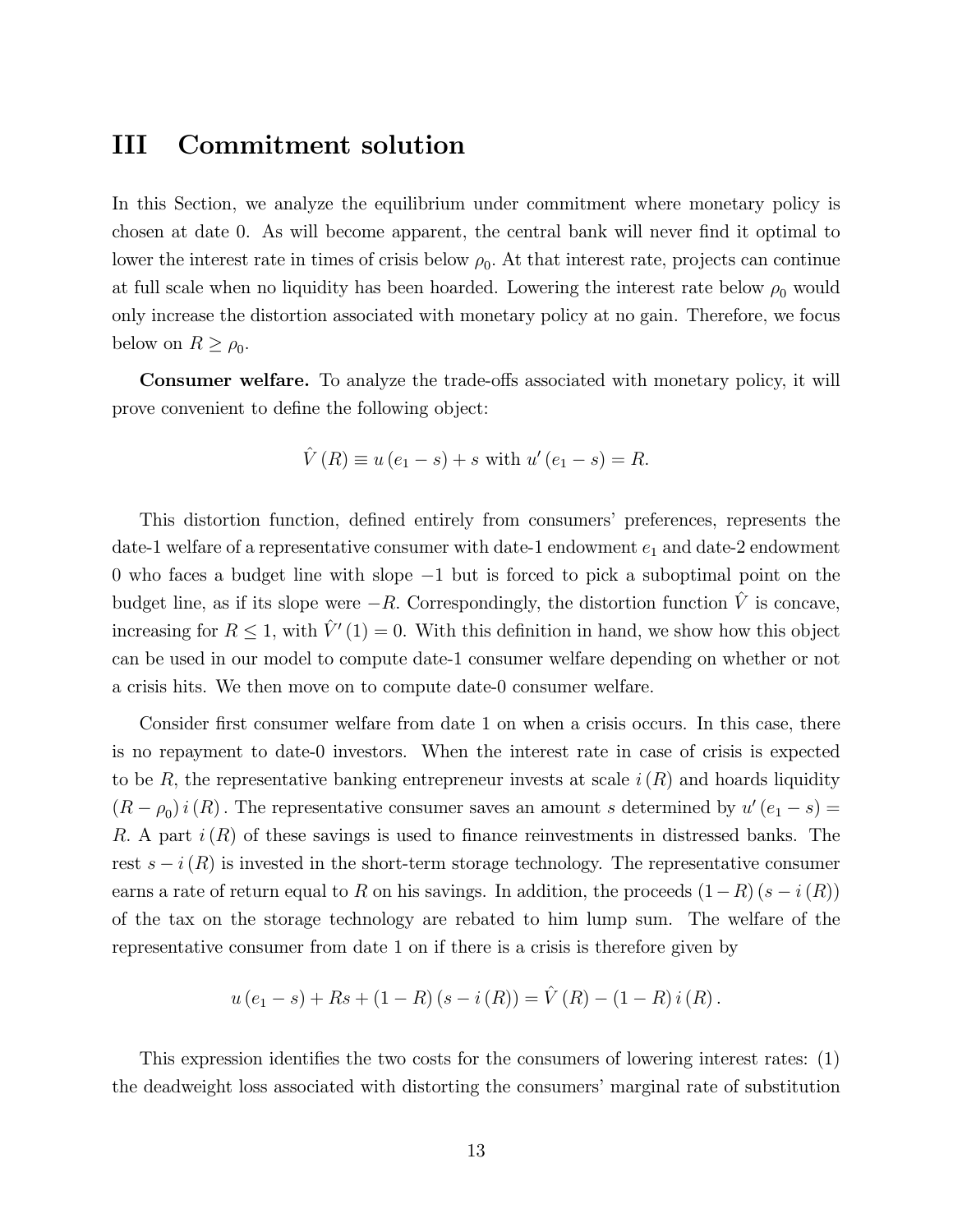away from the marginal rate of transformation, captured by  $\hat{V}(R)$ , and (2) the implied subsidy to banking entrepreneurs  $(1 - R) i(R)$ .

Welfare from date 1 on if there is no crisis is easily computed. The date-0 investors are repaid the pledgeable part of the payoff of the investment project  $\rho_0(i)$  as well as the hoarded liquidity  $(R - \rho_0)(R)$ . Since the interest rate is equal to 1, the welfare of the representative consumer from date 1 on is simply given by

$$
\hat{V}(1) + \alpha \left[ \rho_0 i \left( R \right) + \left( R - \rho_0 \right) i \left( R \right) \right].
$$

Using the fact that date-0 investors break even, we can compute the date-0 welfare  $V(R)$ of the representative consumer

$$
V(R) \equiv \alpha \hat{V}(1) + (1 - \alpha) \left[ \hat{V}(R) - (1 - R)i(R) \right].
$$

Banking entrepreneurs' welfare. The welfare of banking entrepreneurs is simpler to compute. Indeed, banking entrepreneurs invest all their net worth  $A$  at date  $0$ , commit the pledgeable part of the payoff of their investment to investors, and reinvest at full scale even if there is a crisis. As a result, the date-0 welfare  $U(R)$  of the representative consumer is given by

$$
U(R) \equiv (\rho_1 - \rho_0) i(R).
$$

Total welfare. Total welfare is given by

$$
W^{\text{ex ante}}\left(R\right) \equiv V\left(R\right) + \beta U\left(R\right)
$$

and can be re-expressed up to a constant as

$$
\hat{V}(1) - (1 - \alpha) \left[ \hat{V}(1) - \hat{V}(R) + (1 - R)i(R) \right] + \beta (\rho_1 - \rho_0) i(R).
$$

The trade-offs involved in setting the interest rate  $R \in [\rho_0, 1]$  are most easily discussed by examining the derivative of the welfare function with respect to  $R$ 

$$
\frac{dW^{\text{ex ante}}(R)}{dR} = (1 - \alpha)\hat{V}'(R) + (1 - \alpha)i(R)[1 + (1 - R)(1 - \alpha)m(R) - \beta(\rho_1 - \rho_0)m(R)].
$$

The first term  $(1 - \alpha) \hat{V}'(R)$  is positive. It represents the reduction in the distortion asso-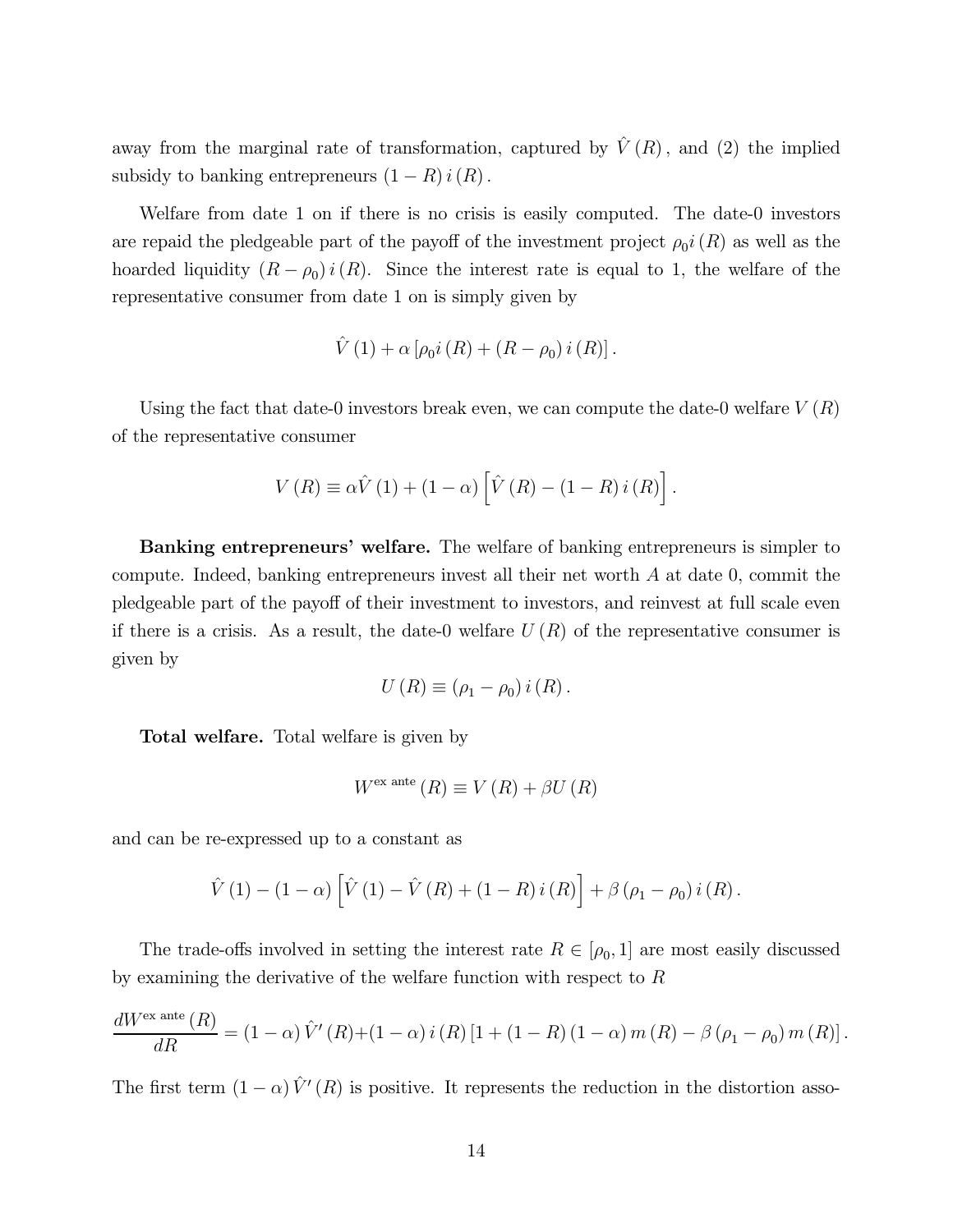ciated with the wedge between the consumers' marginal rate of substitution  $u'(e_1 - s)$  and the marginal rate of transformation 1 of the short-term storage technology that is brought about when the interest rate  $R$  is increased. The sign of the second term

$$
(1 - \alpha) i (R) [1 + (1 - R) (1 - \alpha) m (R) - \beta (\rho_1 - \rho_0) m (R)]
$$

is a priori ambiguous but is positive as long as Assumption 2 below holds. It stems from the redistribution from banking entrepreneurs to consumers that takes place when the interest rate is increased. This can be seen most clearly by analyzing the impact on total welfare  $W^{\text{ex ante}}(R)$  when the following thought experiment is performed: one unit of resources is taken away at date 0 from the representative consumer and handed to the representative banking entrepreneur. The change in ex ante welfare is then

$$
\beta (\rho_1 - \rho_0) m (R) - 1 - (1 - \alpha) (1 - R) m (R)
$$

The following assumption ensures that such ex ante wealth transfers are socially undesirable for all interest rates  $R \geq \rho_0$ .

Assumption 2 (No ex ante wealth transfer).

$$
\beta\left(\rho_1 - \rho_0\right) \le 1 - \rho_0 + 1 - \alpha
$$

Optimal monetary policy. The optimal stance of monetary policy under commitment is determined by maximizing  $W^{\text{ex ante}}(R)$ . A necessary and sufficient condition for the optimal interest rate  $R<sup>c</sup>$  to be equal to 1 is that

$$
\left[\beta\left(\rho_1-\rho_0\right)-\left(1-\alpha\right)\left(1-R\right)\right]i\left(R\right)
$$

be increasing in  $R^{13}$ 

This occurs if and only if

$$
\frac{1-\rho_0}{1-\alpha} > \frac{\beta\left(\rho_1-\rho_0\right)-\left(1-\alpha\right)}{1-\alpha}.\tag{3}
$$

Note that this condition is implied by Assumption 2. Therefore, the optimal monetary policy

<sup>&</sup>lt;sup>13</sup>Note that in this case, the ex ante welfare function  $W^{\text{ex ante}}(R)$  is concave in R.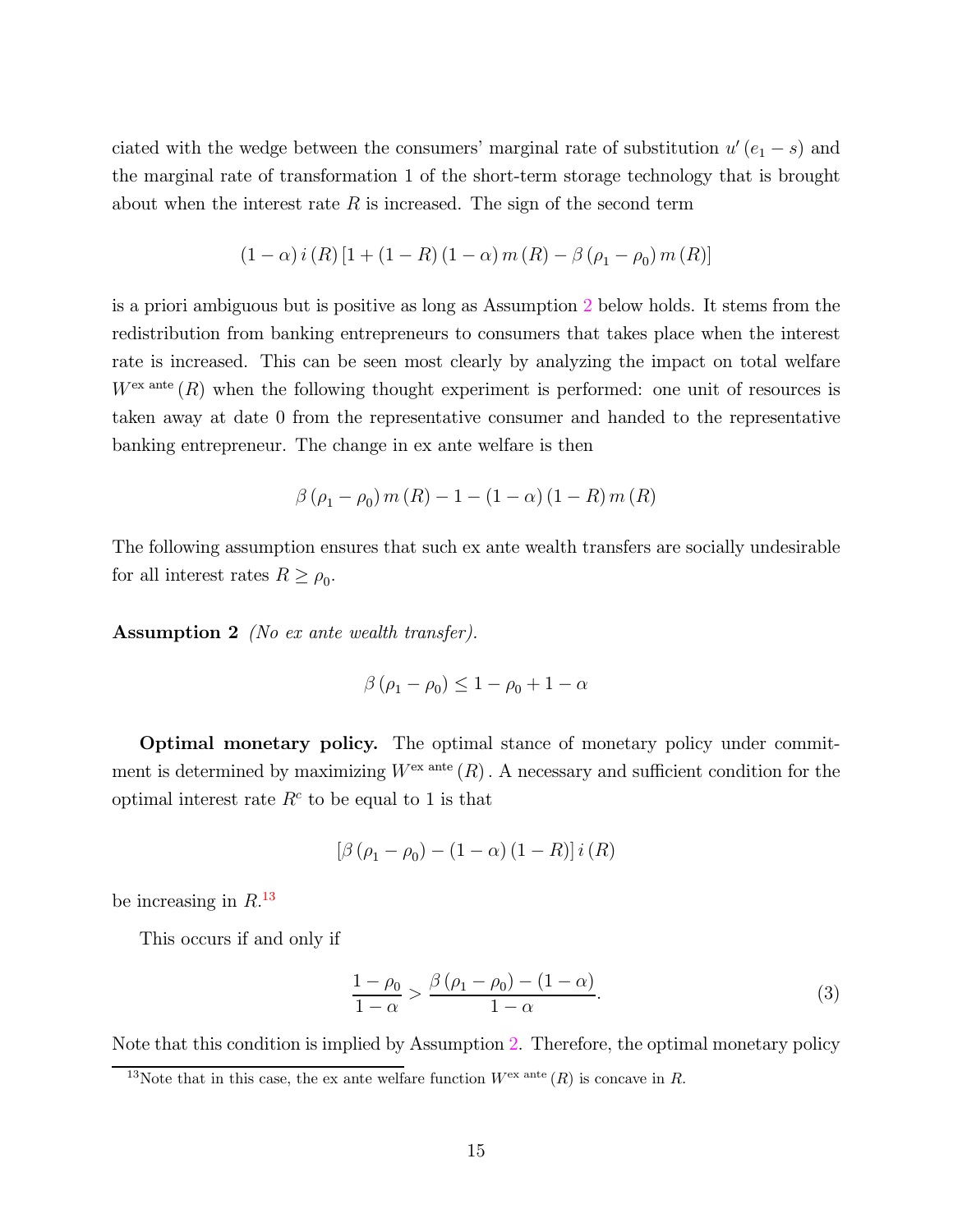under commitment is completely passive and involves  $R<sup>c</sup> = 1<sup>14</sup>$ 

**Proposition 1** Suppose that Assumptions 1 and 2 hold. Then the optimal monetary policy under commitment features  $R<sup>c</sup> = 1$ .

## IV No-commitment solution

In the previous section, we assumed that the central bank committed to monetary policy at date 0. In this section, we rather assume that monetary policy is set at date 1, without commitment.

At date 0, investors and banking entrepreneurs form expectations for the interest rate  $R^* \in [\rho_0, 1]$  that the central bank will set if a crisis occurs. Based on these expectations, the representative bank invests at scale  $i(R^*)$  and hoards just enough liquidity  $x^*i(R^*)$  to be able to reinvest at full scale in the event of a crisis, where  $x^* = R^* - \rho_0$ 

The central bank's decision. At date 1, the central bank is not bound by any previous commitment and is free to set the interest rate to maximize welfare from date-1 on. We have to distinguish two cases depending on whether or not the economy is in a crisis.

If there is no crisis, it is optimal to set  $R = 1$ . In this case, there is no point in lowering interest rate since all banks are intact.

If there is a crisis, the central bank is confronted with the following trade-off. By setting a low interest rate, it can limit the amount of downsizing that banks have to undergo. But this comes at the cost of a large interest rate distortion in the form of a wedge between consumers' marginal rate of substitution  $u'(c_1) = R$  between date 1 and date 2, and the social marginal rate of transformation 1 given by the rate of return on short-term storage

$$
\frac{1-q\rho_0}{q-\alpha} > \frac{\beta\left(\rho_1-\rho_0\right)-\left(1-\alpha\right)}{1-\alpha}.
$$

<sup>&</sup>lt;sup>14</sup>In a model where the long-term storage technology incorporates a liquidity premium  $q - 1 > 0$  and has rate of return  $q^{-1}$  < 1, condition (3) becomes

When shocks are very unlikely ( $\alpha$  close to 1) and liquidity is costly  $(q > 1)$ , this condition is violated even though Assumption 2 holds. Then, the optimal monetary policy under commitment involves a maximal monetary bailout  $R = \rho_0$ . This is because in this case, hoarding liquidity becomes extremely costly. When liquidity is costly  $(q > 1)$ , the lack of commitment of consumers is a form of market incompleteness which can be alleviated through government intervention (Holmström-Tirole 1998). The role of monetary policy in our model is then similar to its role in Diamond-Rajan (2009), where market incompleteness comes in a different form: non-contingent deposits.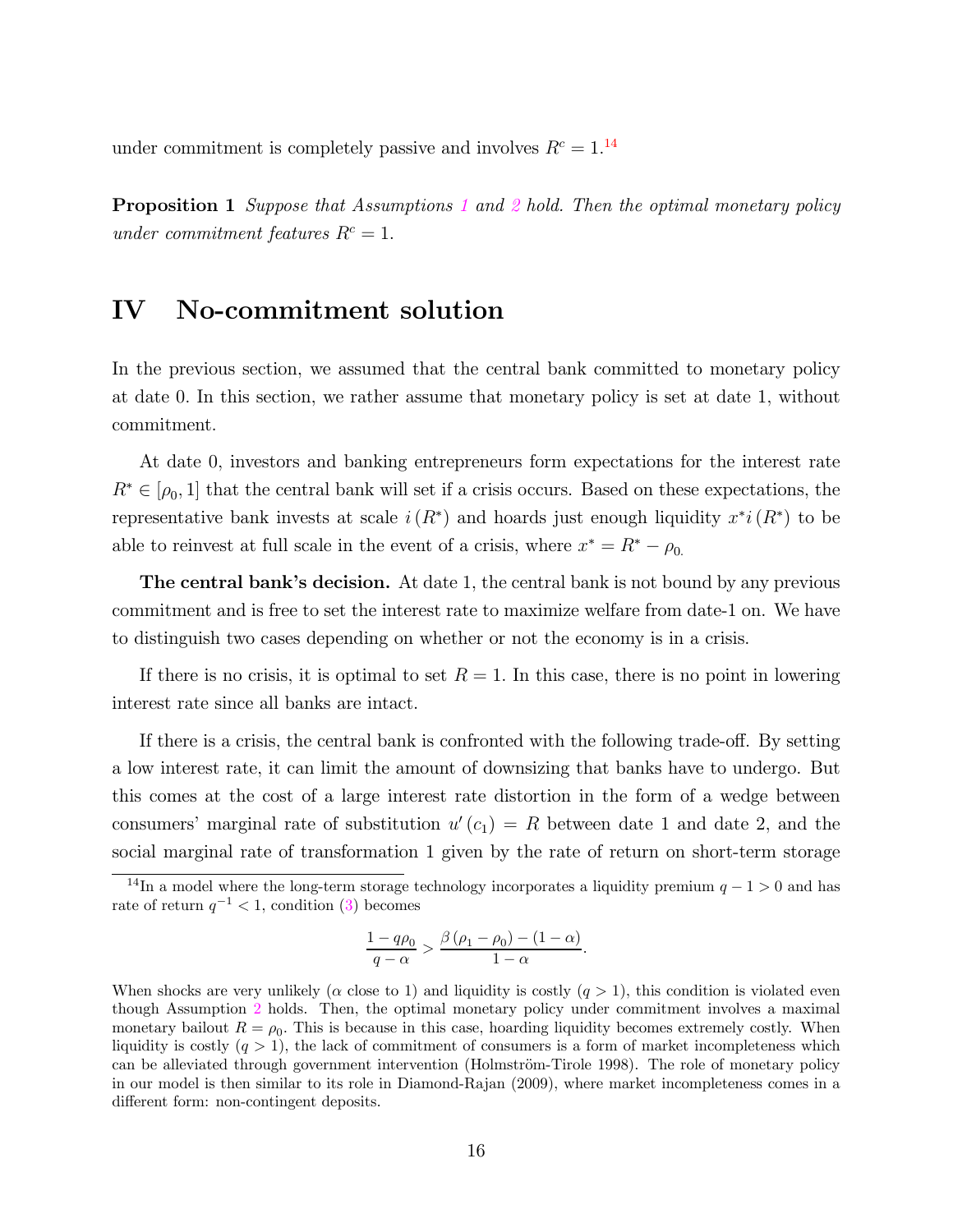technology. An additional cost comes together with the implicit subsidy to banks, in the form of a redistribution of resources from consumers to banking entrepreneurs.

The central bank would never set  $R < R^*$ . Indeed, it is always preferable to set  $R = R^*$ than to set  $R < R^*$ . Setting  $R = R^*$  guarantees that banks continue at full scale. Lowering R below  $R^*$  yields no additional benefits but comes at the cost of a greater interest rate distortion and a higher subsidy to banks.

However, the central bank might be tempted to set  $R > R^*$ . In this case, banks are forced to downsize. The reinvestment scale is determined according to equation (2):

$$
j = \frac{\rho_0 j + x^* i(R^*)}{R} \iff j = \frac{R^* - \rho_0}{R - \rho_0} i(R^*).
$$

Remark 2 Our modelling of the effects of monetary policy is consistent with the "credit channel" of the monetary transmission mechanism. There are two versions of the credit channel (see Bernanke-Gertler 1995 for a review): the "balance sheet channel" and the "bank lending channel". Our model is consistent with the former in its emphasis on the effect of interest rates on collateral value. It is consistent with the latter in that low interest rates boost the real economy by facilitating bank refinancing and thereby increasing the volume of *loanable funds to the economy*.<sup>15</sup>

Proceeding as in Section III, we can compute ex post (date-1) welfare  $W^{\text{ex post}}(R; R^*)$  in case of crisis when the central bank sets the interest rate to  $R \geq R^*$  and agents contracted at date 0 anticipating an interest rate of  $R^*$ . It is the sum of the date-1 welfare of consumers  $\hat{V}(R) - (1 - R)j$  and the weighted date-1 welfare of banking entrepreneurs  $\beta (\rho_1 - \rho_0)j$ :

$$
W^{\text{ex post}}\left(R;R^*\right) = \hat{V}\left(R\right) + \left[\beta\left(\rho_1 - \rho_0\right) - (1 - R)\right] \frac{R^* - \rho_0}{R - \rho_0} i\left(R^*\right). \tag{4}
$$

At date 1, in the event of a crisis, the central bank sets  $R \in [R^*, 1]$  so as to maximize  $W^{\text{ex post}}(R; R^*)$ . Denote by  $\mathcal{R}(R^*)$  the set correspondence defined by

$$
\mathcal{R}\left(R^*\right) \equiv \arg\max_{R} W^{\text{ex post}}\left(R; R^*\right) \tag{5}
$$

 $15$ This could be made explicit in a model where banks act as financial intermediaries as in Holmström-Tirole (1997). Although the analysis would be more involved, the mechanics of such a model would be similar to ours. We do not pursue that route.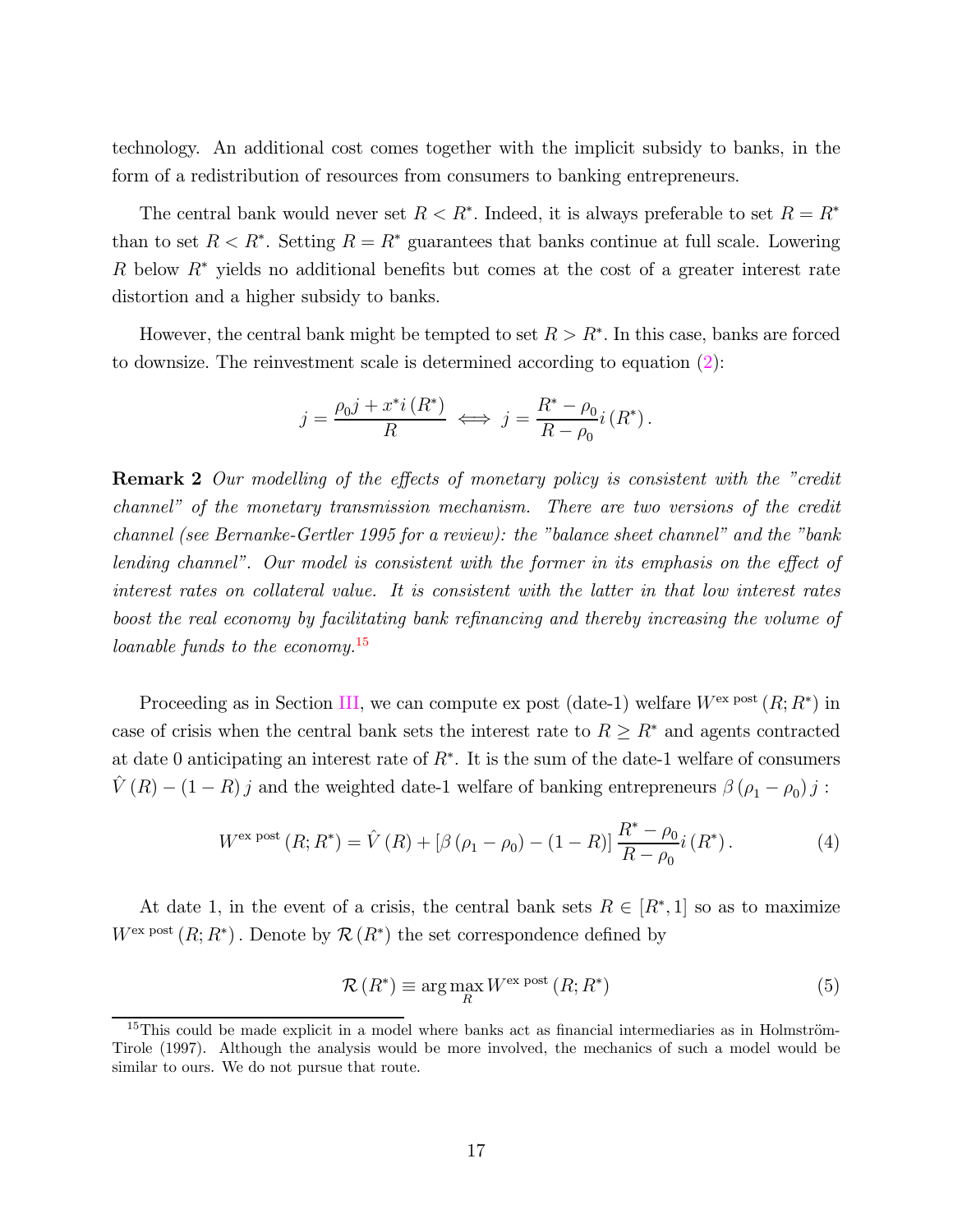and let

$$
w \equiv \beta (\rho_1 - \rho_0) - (1 - \rho_0).
$$

The first term on the right-hand side of (4) is increasing in R with  $\hat{V}'(1) = 0$ . The behavior of the second term on the right-hand side of (4) depends crucially on the sign of w. If  $w \leq 0$ , then it is increasing in R with a positive derivative at  $R = 1$ . In this case,  $\mathcal{R}(R^*) \subseteq [1, \infty)$ . If  $w > 0$  on the other hand, then this term is strictly decreasing in R with a negative derivative at  $R = 1$  so that  $\mathcal{R}(R^*) \subseteq [R^*, 1]$ . We will focus on this latter case in the rest of the paper.

Assumption 3 (Ex post bailout).

$$
w = \beta (\rho_1 - \rho_0) - (1 - \rho_0) > 0
$$

Equilibria. We are now in position to describe the set of equilibria of the no-commitment economy. The set of equilibria can be parametrized by the interest rate  $R^{nc}$  set by the central bank in the event of a crisis. The interest rates that correspond to equilibria are the solutions of the following fixed-point equation

$$
R^{nc} \in \mathcal{R}\left(R^{nc}\right). \tag{6}
$$

Proposition 2 Suppose that Assumptions 1 and 3 hold. The set of equilibria of the nocommitment economy is determined as follows. To every solution  $R^{nc}$  of equation (6) corresponds an equilibrium where investors and banking entrepreneurs correctly anticipate that the central bank will set  $R = R^{nc}$  if a crisis occurs, invest at scale i  $(R^{nc})$ , and hoard liquidity  $(R^{nc} - \rho_0) i(R^{nc})$ . Moreover, it is always the case that  $1 \in \{R^{nc}\}\$ .

Note that Assumptions 1, 2 and 3 are compatible. If they all hold, then the equilibrium of the commitment economy is described in Proposition 1 while the equilibria of the nocommitment economy are described by Proposition 2.

Proposition 2 also emphasizes that  $R^{nc} = 1$  is always an equilibrium. The equilibrium of the commitment economy is always an equilibrium of the no-commitment economy. However, there might be other equilibria with  $1 > R^{nc} \ge \rho_0$ . Some intuition can be gained by remarking that the condition for  $R^{nc}$  to be an equilibrium, namely  $R^{nc} \in \mathcal{R}(R^{nc})$ , is equivalent to the following condition

$$
w\frac{R - R^{nc}}{R - \rho_0}i(R^{nc}) \ge \hat{V}(R) - \hat{V}(R^{nc}) \text{ for all } R \in [R^{nc}, 1].
$$
 (7)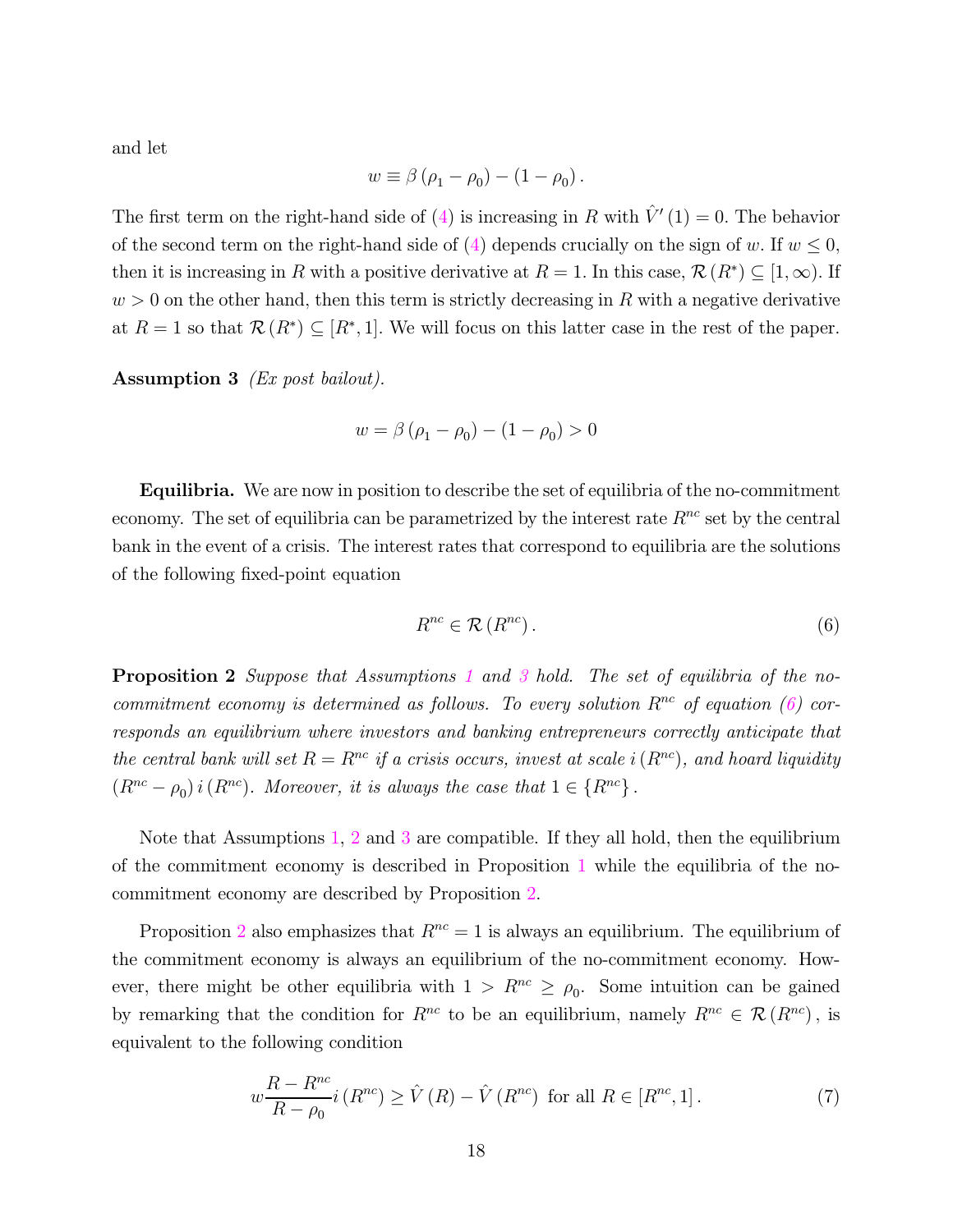The left-hand side of equation (7) represents the cost in term of a lower reinvestment scale of setting a higher interest rate  $R > R^{nc}$ . The right-hand side of of equation (7) represents the gain in terms of a lower interest rate distortion of setting such a higher interest rate. The interest rate  $R^{nc}$  is an equilibrium if and only if the cost exceeds the gain for all interest rates  $R > R^{nc}$ .

Note that for every interest rate  $R > R^{nc}$ , both the left-hand side and the right-hand side of of equation (7) are decreasing in  $R^{nc}$ . In other words, the higher  $R^{nc}$ , the lower the difference in reinvestment scale from setting the interest rate at  $R > R^{nc}$ . Similarly, the higher  $R^{nc}$ , the lower the reduction in interest rate distortion from setting the interest rate at  $R > R^{nc}$ .

This logic can be seen most clearly by examining the condition for  $R^{nc} = \rho_0$  to be an equilibrium:

$$
\frac{wA}{1-\alpha\rho_0} \ge \hat{V}(1) - \hat{V}(\rho_0).
$$
\n(8)

**Corollary 1** Suppose that Assumptions 1, 3 and condition  $(8)$  hold. Then there are at least two equilibria:  $R^{nc} = 1$  and  $R^{nc} = \rho_0$  for the no-commitment economy.

In words, if agents expect the central bank to adopt a tough stance by setting  $R = 1$  in case of crisis, then banks choose a small scale  $i(1)$  and hoard a lot of liquidity  $(1 - \rho_0)i(1)$ . Then if a crisis occurs, banks have enough liquidity to withstand the shock even if the central bank sets  $R = 1$ . In turn, the central has no incentive to lower the interest rate below 1. Conversely, if agents expect the central bank to adopt a soft stance by setting  $R = \rho_0$  in case of a crisis, then banks choose a large scale  $i(\rho_0)$  and hoard no liquidity. Then if a crisis occurs, banks can continue at a positive scale only if the central bank sets the interest rate at its lowest possible level  $R = \rho_0$  and engineers an extreme monetary bailout. In turn, this extreme bailout is the optimal course of action for the central bank.

The possibility of multiple equilibria illustrates that banks' leverage decisions are strategic complements. These strategic complementarities result from the interaction of three ingredients: imperfect pledgeability on the banks' side, untargeted instruments and time inconsistency on the policy side. Each bank's leverage decision has an effect on the other banks through the policy reaction function in case of a crisis.

Comparative statics. One measure of the strength of these strategic complementarities is the range of the set of equilibrium interest rates  $\{R^{nc}\}\$ . There are two ways to perform comparative static results when there are multiple equilibria. One possibility would be to use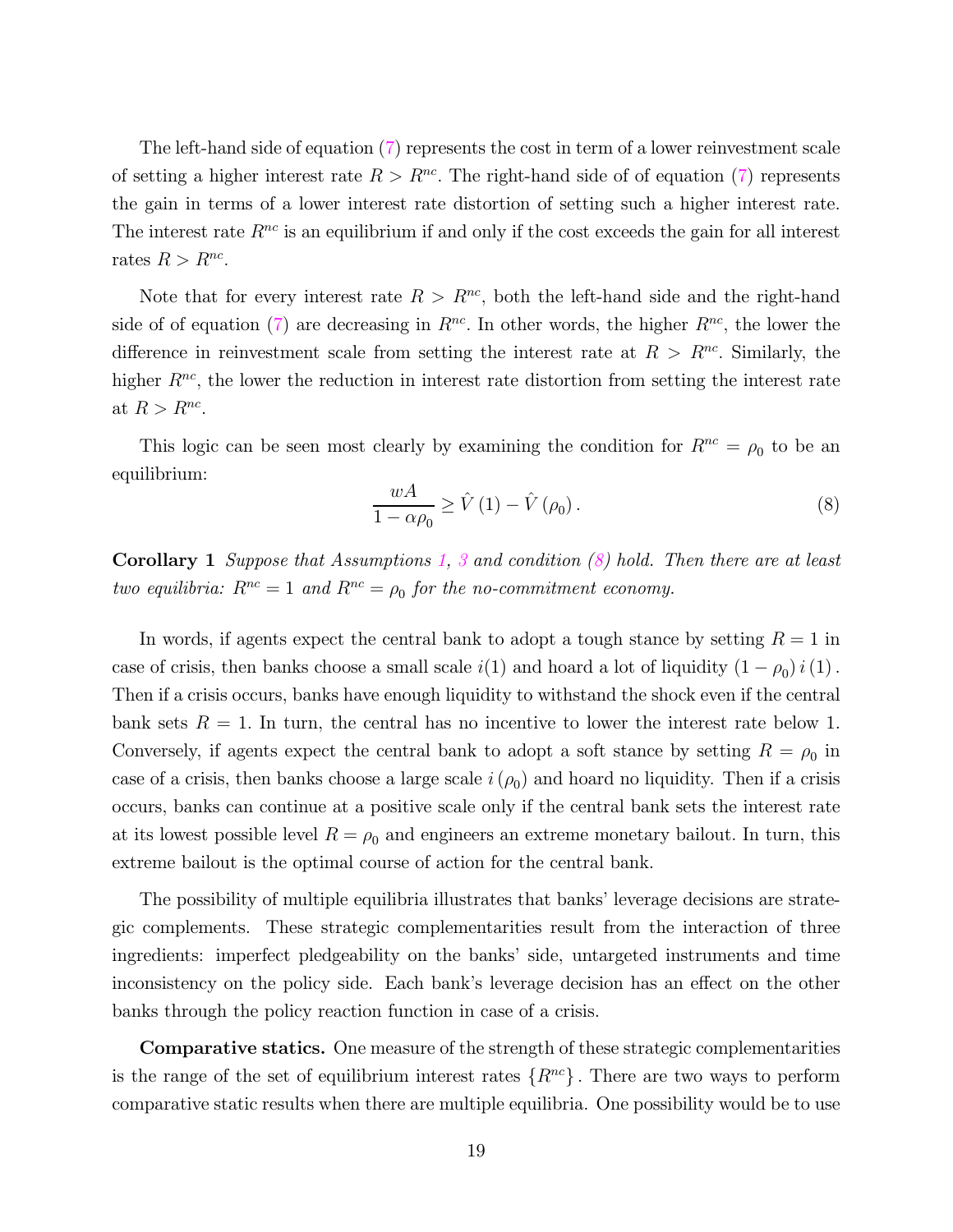a selection criterion. For example, one could use the criterion of Pareto dominance from the banks' perspective. As we will establish shortly, this would select the equilibrium associated with the lowest interest rate min  $\{R^{nc}\}\$ . Another, more ambitious approach, which we pursue here, is to establish the set monotonicity (with respect to the inclusion order) of  $\{R^{nc}\}\$  with respect to parameters.

Below, we will establish a number of results of the following form: the set of equilibrium interest rates  $\{R^{nc}\}\$ is expanding with respect to some parameter  $\mu$ . By this we mean that for  $\mu < \mu'$ , the set of equilibrium interest rates associated with  $\mu$  is included in the one associated with  $\mu'$ . It is useful to comment on the implications of such a statement. Recall that it is always the case that  $1 \in \{R^{nc}\}\.$  As a result, the maximum of the set of equilibrium interest rates max  $\{R^{nc}\}\$ is invariant to  $\mu$ . By contrast, the statement implies that the minimum of the set of equilibrium interest rates min  $\{R^{nc}\}\$ is weakly decreasing in  $\mu$ .

The lowest possible equilibrium interest rate is  $\rho_0$ . This bound is reached if and only if condition (8) is verified, which is more likely if  $\beta$  or A is high. This illustrates a more general comparative statics property of the set of equilibrium interest rates.

**Corollary 2** Suppose that Assumptions 1 and 3 hold. The set  $\{R^{nc}\}\$  of equilibrium interest rates is expanding in the relative weight  $\beta$  of banking entrepreneurs in the central bank's objective function as well as with the size (as measured by  $A$ ) of banks.

**Proof.** This result is a direct consequence of the observation that

$$
\frac{\partial^2 W^{\text{ex post}}\left(R; R^*\right)}{\partial \beta \partial R} < 0 \quad \text{and} \quad \frac{\partial^2 W^{\text{ex post}}\left(R; R^*\right)}{\partial A \partial R} < 0.
$$

Indeed, suppose that  $R^{nc} \in \mathcal{R}(R^{nc})$  - i.e. that (7) holds- when  $\beta$  and A are set to some initial value. Then if  $\beta$  and A are increased to  $\beta'$  and  $A'$ , (7) still holds. As a result it is still the case that  $R^{nc} \in \mathcal{R}(R^{nc})$ .

Strategic complementarities associated with bigger, more powerful and more strategic banks are stronger. This is natural. The cost of a monetary bailout  $-$  a wedge between the consumers' marginal rate of substitution and the marginal rate of transformation of the storage technology — is basically a fixed cost which is independent of the characteristics or choices of banks. By contrast, for any given interest rate anticipated by the banks, the benefits of a monetary bailout increase with the size (as measured by  $A$ ), the influence and the importance (as measured by  $\beta$ ) of banks.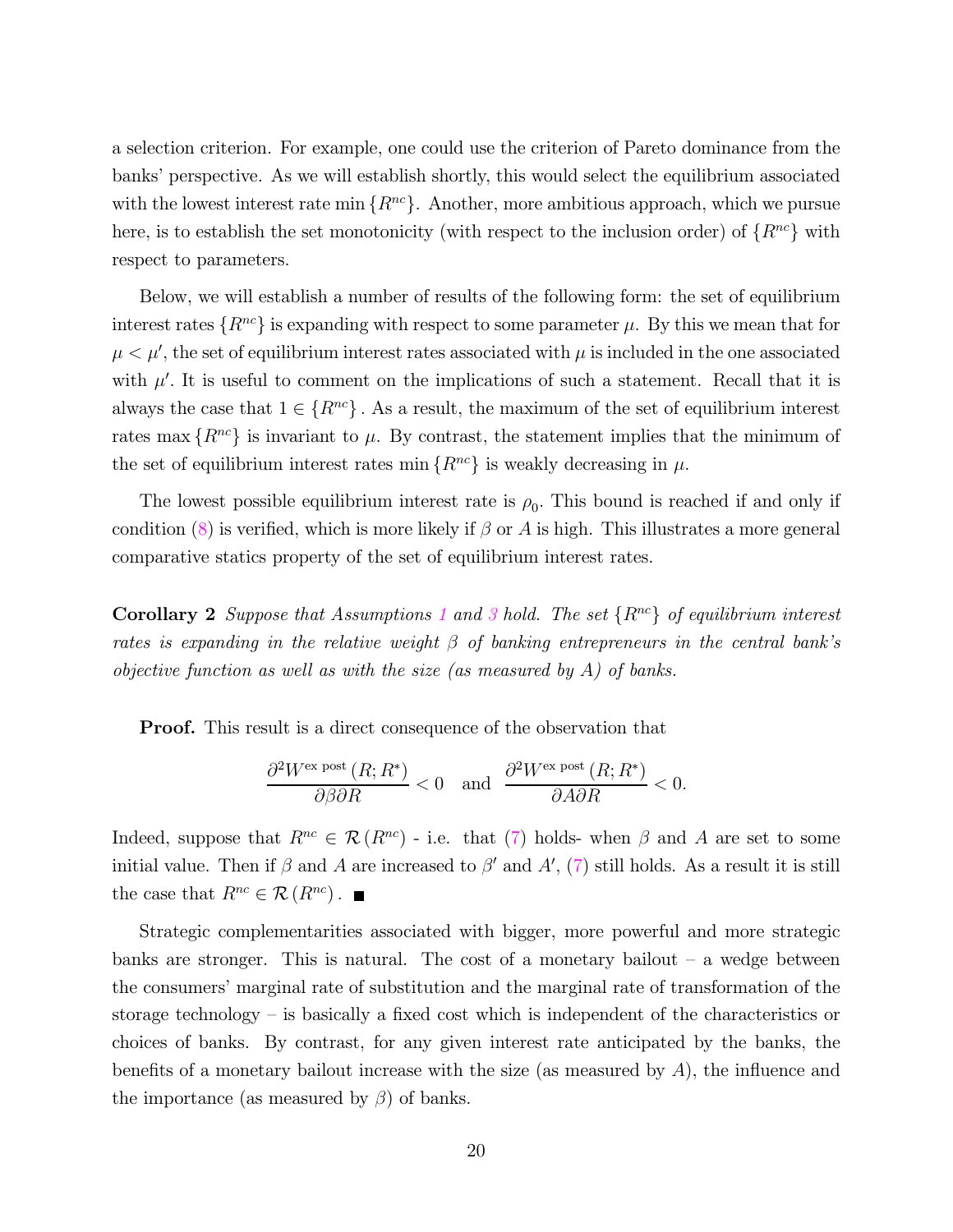It is also interesting to perform comparative statics on the set of equilibria with respect to the severity of the crisis. To this end, we now consider an extension of the basic model where only a fraction  $\gamma$  of banks are distressed in the event of a crisis. The parameter  $\gamma$ indexes the severity of the crisis. Denoting the probability of a crisis by  $1 - \hat{\alpha}$ , we maintain the convention that  $\alpha \equiv \hat{\alpha} + (1 - \hat{\alpha}) (1 - \gamma)$  represents the probability of being intact. The logic of the model is essentially unchanged. The only difference is that ex post date-1 welfare  $W^{\text{ex post}}(R; R^*)$  is now given by

$$
W^{\text{ex post}}\left(R;R^*\right) = \hat{V}\left(R\right) + \left[\beta\left(\rho_1 - \rho_0\right) - (1 - R)\right] \frac{R^* - \rho_0}{R - \rho_0} \gamma i\left(R^*\right). \tag{9}
$$

**Corollary 3** Suppose that Assumptions 1 and 3 hold. The set  $\{R^{nc}\}\$  of equilibrium interest rates is expanding in the severity of the crisis  $\gamma$ .

**Proof.** This logic of the proof is the same as that of Corollary 2, noting that

$$
\frac{\partial^2 W^{\text{ex post}}\left(R; R^*\right)}{\partial \gamma \partial R} < 0.
$$

 $\blacksquare$ 

One interpretation of Corollary 3 is that one could observe banks increasing their leverage  $i/A$  and decreasing their liquidity hoarding x as the probability or severity of a crisis increases. This is particularly interesting since exactly the opposite would happen in a model with fixed or pre-committed interest rate. Indeed, the opposite conclusion is usually obtained in corporate finance. Strategic complementarities can therefore result in perverse comparative statics.

Endogenous correlation. We have so far assumed that the correlation of distress shocks across banks was exogenous. We now relax this assumption and allow banks to choose the correlation of their distress risk with other banks' distress risk. There is a continuum of states of the world indexed by  $\theta \in [0,1]$ . The distribution of  $\theta$  is uniform on  $[0,1]$ . Each bank faces a given probability of distress  $1-\alpha$  but can decide how to spread this distress risk across the states of the world. That is, each bank can choose a probability of being intact  $\alpha_{\theta}$  in state  $\theta$  subject to the constraint that  $\alpha = \int \alpha_{\theta} d\theta$ . Let  $R_{\theta}$  be the interest rates that banking entrepreneurs expect the central bank to set in state  $\theta$ . The continuation scale in state  $\theta$  is given by

$$
j_{\theta} = \min\left\{1, \frac{x}{R_{\theta} - \rho_0}\right\} i.
$$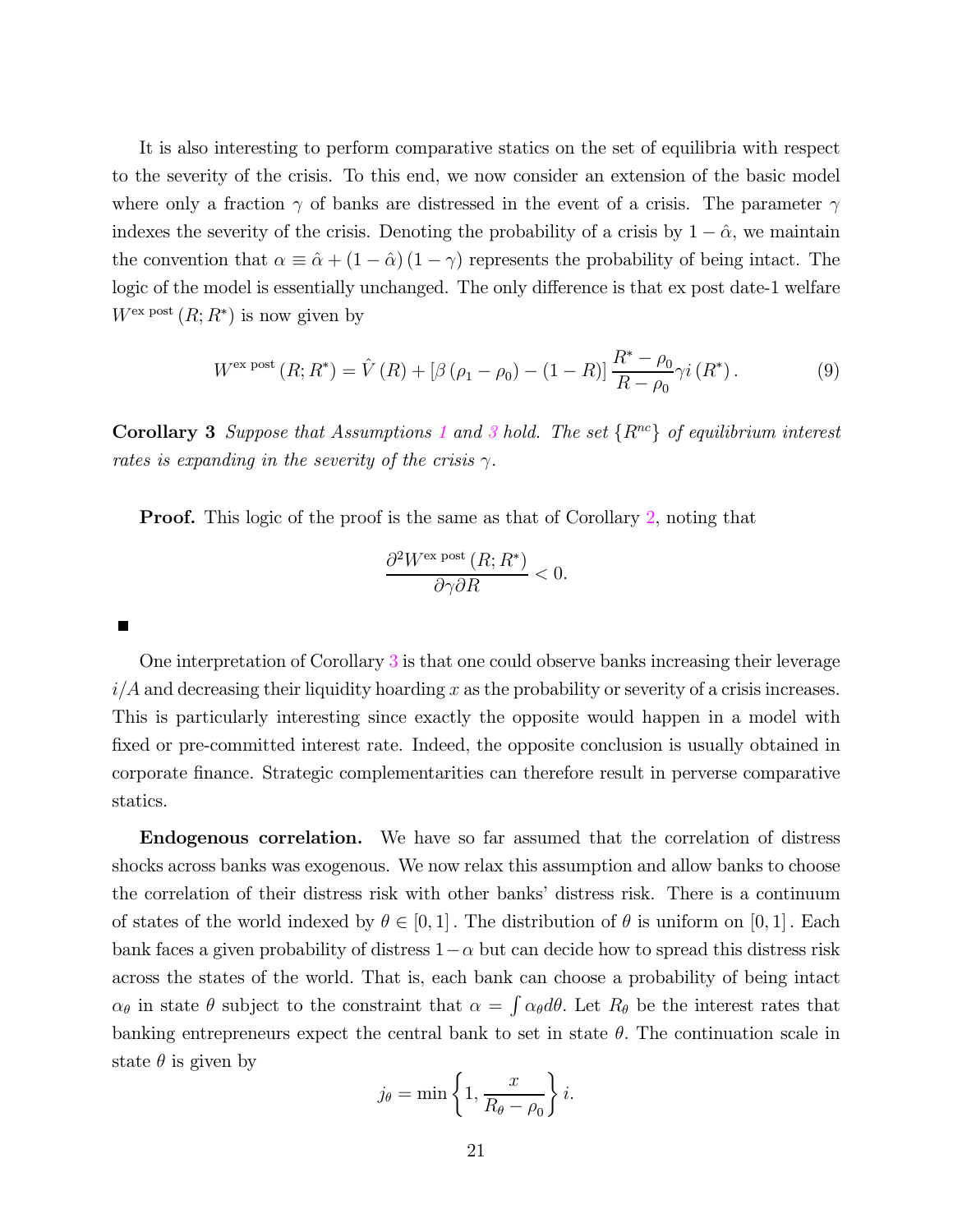and the investment scale by

$$
i = \frac{A}{1 + (1 - \alpha)x - \alpha\rho_0 - \int (1 - \alpha_\theta) \left[x - (R_\theta - \rho_0)\right]^+ d\theta}.
$$

The expected payoff of the banking entrepreneur is given by  $(\rho_1 - \rho_0) [\alpha i + \int (1 - \alpha_{\theta}) j_{\theta} d\theta]$ . It is easy to see that there exists a threshold  $\bar{R}$  such that it is optimal to set  $\alpha_{\theta} = 1$  if  $R_{\theta} > \bar{R}$ ,  $\alpha_{\theta} = 0$  if  $R_{\theta} < \bar{R}$ . The bank is indifferent as to the value of  $\alpha_{\theta} \in [0, 1]$  for states such that  $R_{\theta} = \bar{R}.$ 

We will focus on strict equilibria. In such equilibria, the bank puts all the weight  $1 - \alpha$ on the states of the world with the lowest interest rate  $R_{\theta}$ .<sup>16</sup> We denote by  $R^{nc}$  this level of interest rate. The rest of the analysis is then exactly the same as in the exogenous correlation case.

**Proposition 3** Suppose that Assumptions 1 and 3 hold. The set of strict equilibria of the no-commitment economy with endogenous correlation choice is determined as follows. To every solution  $R^{nc}$  of equation (6) and every set of crisis states  $I^{nc} \subseteq [0,1]$  of measure  $1-\alpha$ corresponds an equilibrium where investors and banking entrepreneurs correctly anticipate that the central bank will set  $R = R^{nc}$  if a crisis occurs and  $R = 1$  otherwise, invest at scale  $i(R^{nc})$ , hoard liquidity  $(R^{nc} - \rho_0)i(R^{nc})$ . Banks choose to set  $\alpha_\theta = 1$  if  $\theta$  is not a crisis state and  $\alpha_{\theta} = 0$  if  $\theta$  is a crisis state.

Banks want to fail when the largest possible number of other banks are failing and correlate their risks with those of other banks. Because bailouts are non-targeted, big bailouts take place in states of the world where a large number of banks are in distress, making it cheaper to refinance in these states. Proposition 3 illustrates the presence of strategic complementarities in correlation choices. In equilibrium, banks coordinate on a given set of crisis states  $\underline{I}^{nc}$  which is completely indeterminate up to the constraint that it be of measure

<sup>&</sup>lt;sup>16</sup>Equilibria have the following structure. They are characterized by two interest rates  $\rho_0 \leq \underline{R} < \overline{R} \leq 1$ and two disjoint measurable subsets  $\underline{I} \subseteq [0,1]$  and  $\overline{I} \subseteq [0,1]$  and a number  $\overline{\alpha} \in (0,1]$  such that  $\mu(\underline{I})$  +  $(1 - \bar{\alpha}) \mu(\bar{I}) = 1 - \alpha$ , where  $\mu$  is the Lebesgue measure. For  $\theta \in I$ ,  $R_{\theta} = \underline{R}$  and the average probability of being intact is  $E[\alpha_{\theta}]=0$ . For  $\theta \in \overline{I}$ , and  $R_{\theta}=\overline{R}$  and  $E[\alpha_{\theta}]=\overline{\alpha}$ . Finally, for  $\theta \notin \underline{I} \cup \overline{I}$ ,  $R_{\theta}=1$  and  $E[\alpha_{\theta}]=1$ . Banks always choose to hoard at least enough liquidity to withstand shocks  $\theta \in \underline{I}$  (i.e.  $x \geq \underline{R}-\rho_0$ ) or if  $\underline{I}$  is empty, to withstand shocks  $\theta \in \overline{I}$  (i.e.  $x \geq \overline{R} - \rho_0$ ). It is not necessarily the case that they choose  $\bar{R} - \rho_0$  in the case where both  $\underline{I}$  and  $\overline{I}$  are non-empty. As a result, analyzing equilibria where both  $\mu(\underline{I})$  and  $\mu(\bar{I})$  are strictly positive is more complicated.

However, note that equilibria  $\mu(\bar{I}) > 0$  are not strict equilibria, as agents are indifferent over some actions. We therefore rule out those situations and focus instead on strict equilibria where  $\mu(\bar{I}) = 0$ . We refer to states  $\theta \in \underline{I}$  as crisis states.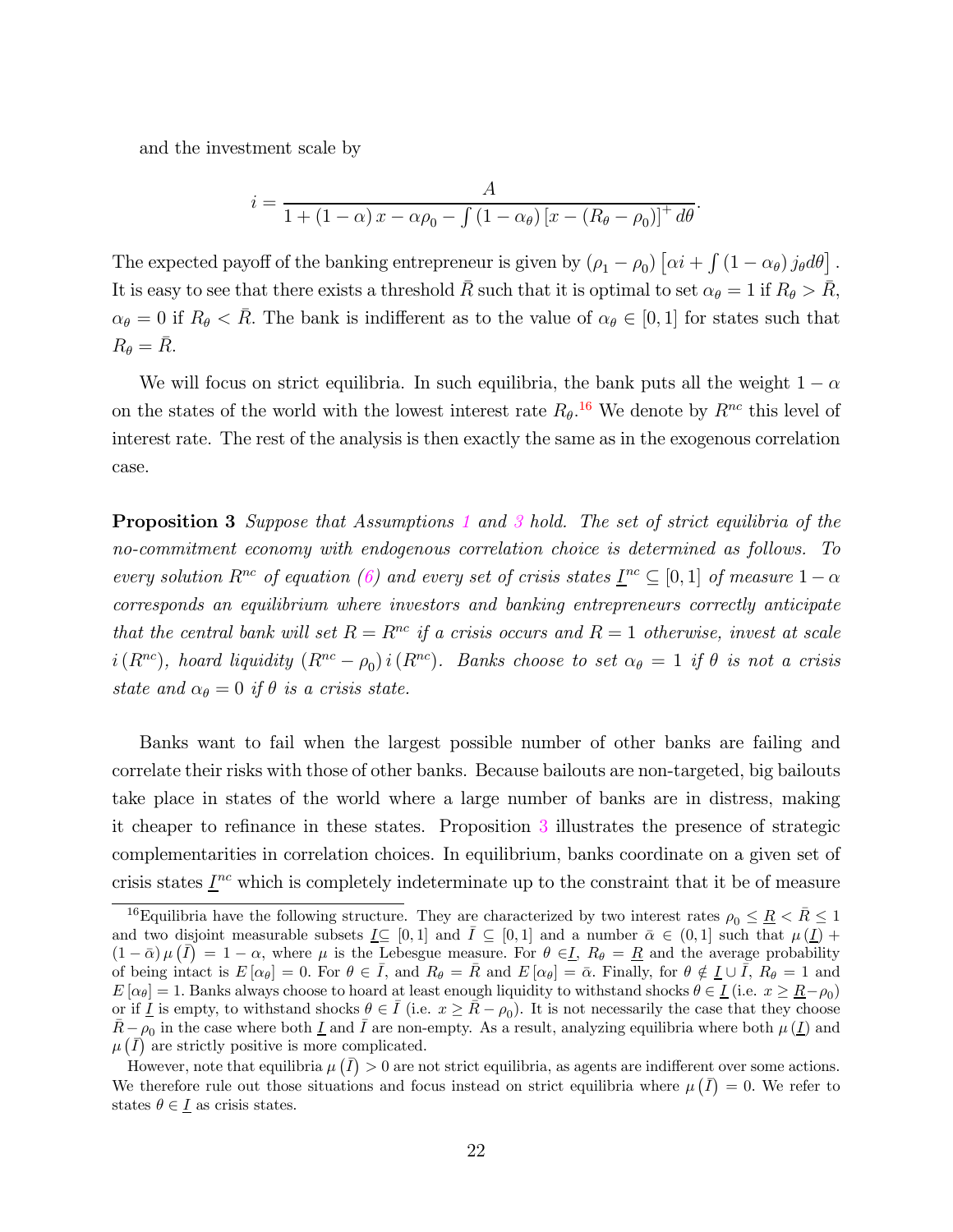$1 - \alpha$ . This proposition also validates our choice of focusing on aggregate shocks as opposed to idiosyncratic shocks: this is the stochastic structure that prevails when correlation choices are endogenized.

It is important to contrast Proposition 3 with the standard prescriptions of the CAPM. In a CAPM world, the cost of capital associated with an investment project is negatively related to the correlation of its cash flows with the market return. As a result, a bank would always choose a minimal correlation with the aggregate risk in the economy. In our economy, just the opposite occurs. Banks maximize their correlations in order to fail when all the other banks are failing and the central bank lowers interest rates.

## V Welfare and regulation

The time inconsistency of policy introduces a soft budget constraint problem and creates moral hazard on the bank side. In this context, banks' leverage and liquidity hoarding choices at time 0 can be inefficient. In this section, we place ourselves in the case where Assumptions 1, 2 and 3 hold.

**Welfare.** The equilibria in  $\{R^{nc}\}\$  can be ranked in terms of welfare. Indeed, under the assumptions of this section, ex ante welfare  $W^{\text{ex ante}}(R)$  is increasing in R. As a result, the higher  $R^{nc} \in \{R^{nc}\}\$ , the higher the welfare and the more efficient the equilibrium. The most efficient equilibrium is the equilibrium that prevails under commitment with no monetary bailout and the interest rate equal to 1 Moreover, the Pareto ranking of these equilibria from the banking entrepreneurs' perspective is exactly the opposite: the lower the interest rate  $R^{nc}$ , the better the equilibrium for banks.

**Role for regulation.** In this context, regulation of banks' leverage and liquidity hoarding choices at time 0 can be welfare improving. Indeed, consider regulating liquidity hoarding by imposing  $x \geq 1 - \rho_0$ . Note that no matter what interest rate is expected at the contracting stage, this is absolutely equivalent to regulating leverage by imposing that  $i/A \leq m(1)$ . Under this regulation, banks are forced to set aside enough liquidity to withstand a crisis even when there is no monetary bailout and the interest rate is kept at 1

At  $t = 1$ , there is therefore no incentive for the central bank to proceed to a monetary bailout: there would be a distortionary cost and no benefit to lower the interest rate below 1 since all banks are able to continue at full scale when  $R = 1$ .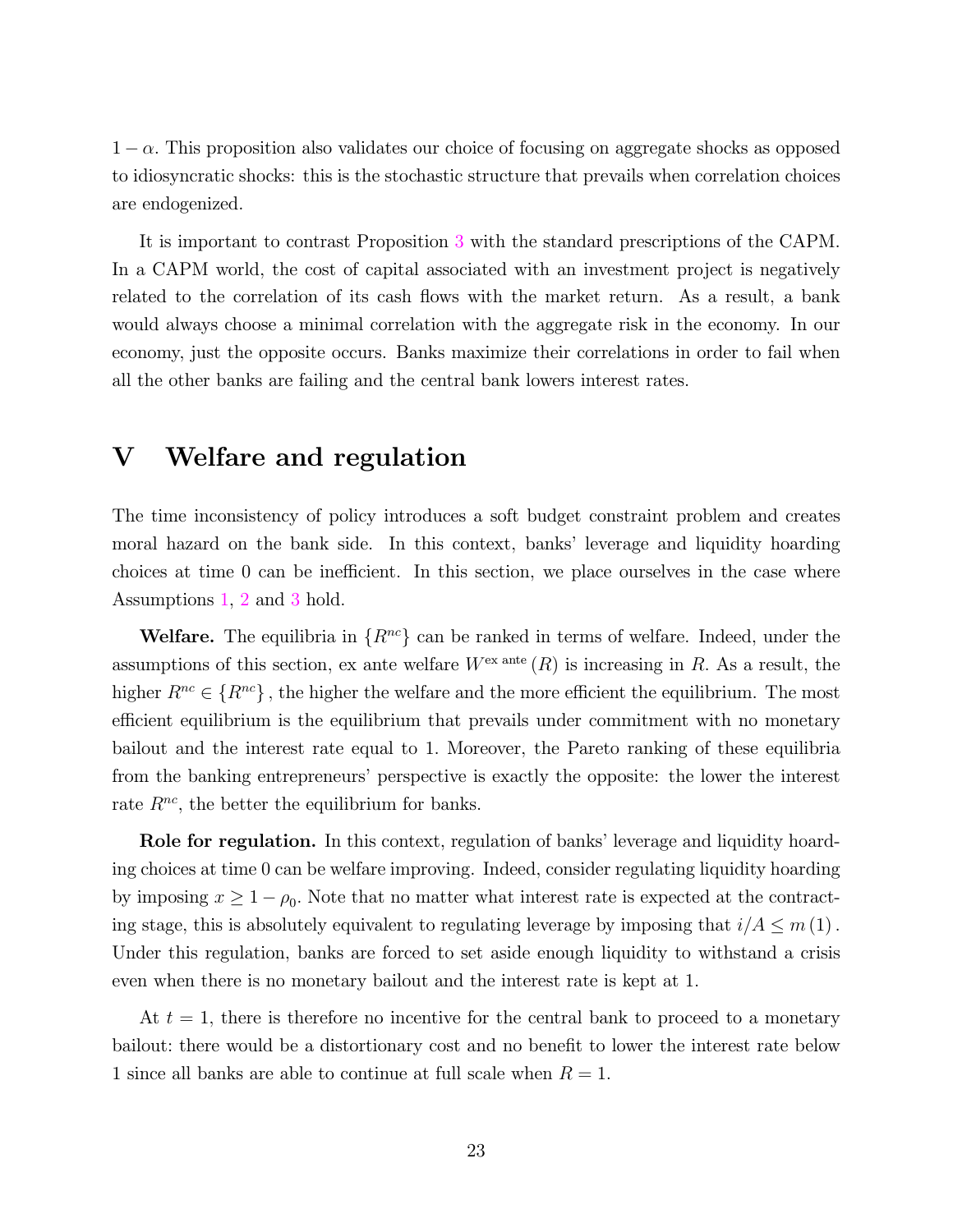Therefore, this regulation reduces the set of equilibrium interest rates  $\{R^{nc}\}\$  down to a singleton  $\{1\}$  so that the equilibrium outcome coincides with the commitment solution and involves no bailout. A consequence is that this represents the optimal regulation.

Proposition 4 Suppose that Assumptions 1, 2 and 3 hold. With limited commitment, the optimal regulation of banks' choices at  $t = 0$  takes the form of a liquidity requirement  $x \geq$  $1 - \rho_0$  or equivalently of a maximum leverage ratio  $i/A \leq m(1)$ . With this regulation, there is only one equilibrium which coincides with the commitment solution  $R^{nc} = 1$ .

Note that in our model, there is no role for such regulation under commitment. Loosely speaking, with limited commitment, the central bank can be thought of as a party in the relationship between each bank and its investors, which is absent at the contracting stage. As a result, contracts have external effects and the equilibrium can be inefficient. Regulation is a way to ensure that contracts internalize these externalities.

It is also interesting to note that a form of intervention that is sometimes put forward, subsidizing liquidity, would be counterproductive in our model. It would only allow banks to increase their scale and aggravate the time-inconsistency problem of policy, rendering bailouts more likely. To formalize this insight, assume that the government subsidizes the long-term storage technology so that its rate of return is  $q^{-1} > 1$ . The analysis of Section IV carries over. In particular the characterization of equilibria is literally identical. The only difference is that  $i(R)$  is now given by<sup>17</sup>

$$
i \equiv i (R) = \frac{A}{1 + (q - \alpha) R - q \rho_0}.
$$

**Corollary 4** Suppose that Assumptions 1 and 3 hold. The set  $\{R^{nc}\}\$  of equilibrium interest rates is contracting in the price of liquidity  $q$ .

**Proof.** This logic of the proof is the same as that of Corollary 2, noting that

$$
\frac{\partial^2 W^{\text{ex post}}(R; R^*)}{\partial q \partial R} > 0.
$$

<sup>&</sup>lt;sup>17</sup>Note that the condition for banking entrepreneur choose to invest all their wealth in the bank is now weaker than Assumption 1. Similarly, under this assumption, banks will always want to hoard enough liquidity to withstand shocks.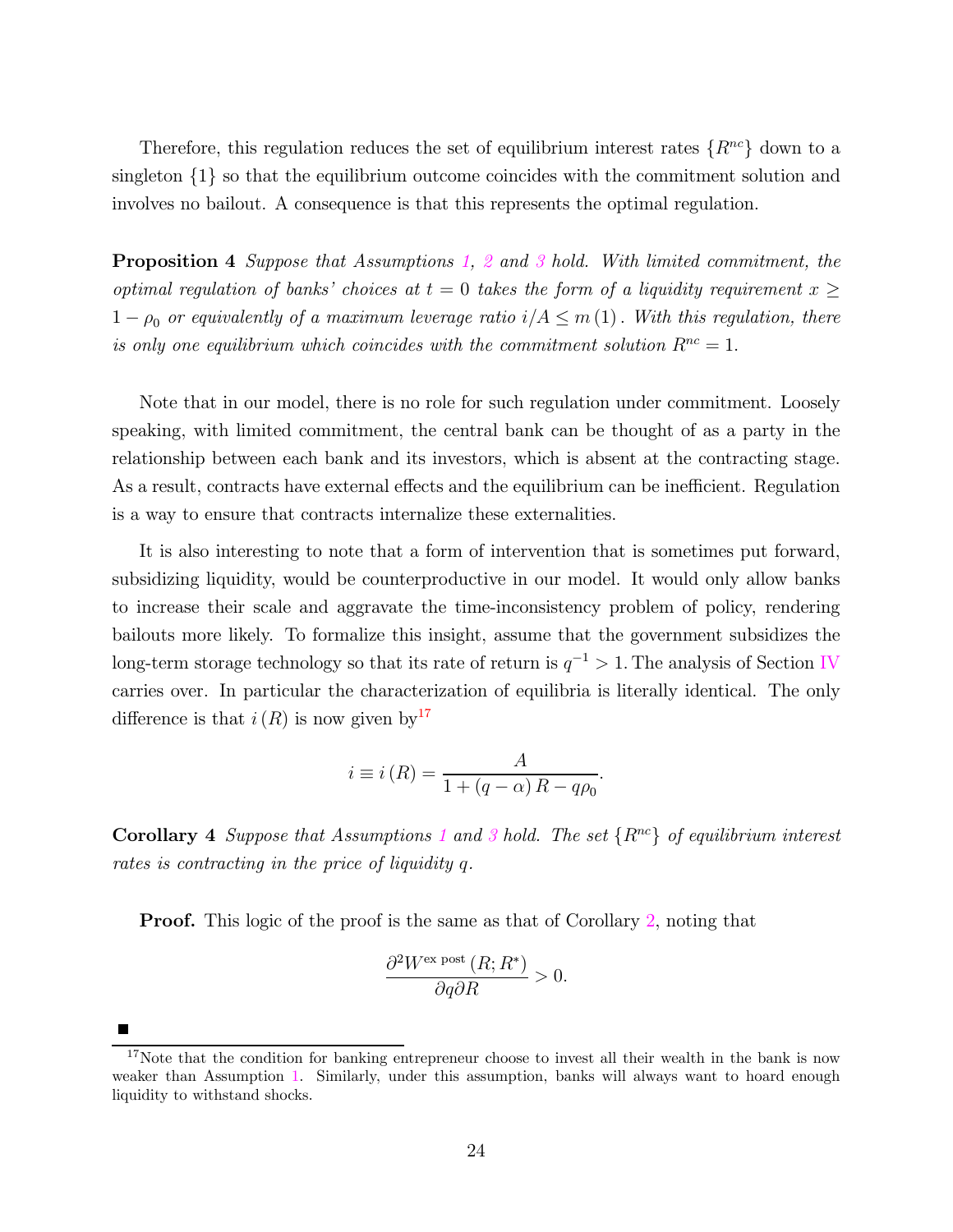Macroprudential versus microprudential regulation. Note that this soft budget constraint rationale for regulation is also present in microeconomic principal-agent models when the principal lacks commitment. The difference in our setting is that the actions of the central bank (the interest rate) affect all banks at the same time. If one bank were to take idiosyncratic risks that would materialize only when none of the other banks are in distress, there would be no soft budget constraint problem. Because the only policy instrument, the interest rate, is not targeted, the central bank would not be tempted to lower interest rates to bailout this individual bank when its individual risk is realized. As a result, our framework suggests that the focus of regulation should be on aggregate leverage and liquidity hoarding and not only on individual risk-taking. In other words, in our model, the optimal regulation is macroprudential as opposed to microprudential.

Moreover, the existence of strategic complementarities has important implications for regulation. Strategic complementarities come into play because the action of one bank has an externality on all the others by softening or hardening their budget constraints through the reaction of policy. Regulating an additional bank limits the ex post temptation to bail out the unregulated banks when they fail. This mitigates the time-inconsistency problem and reduces the effects of strategic complementarities amoung unregulated banks.

A simple way to illustrate this logic is as follows. Suppose that only a fraction  $n \in (0,1)$ of banks is imposed the aforementioned regulation stipulating that  $x \geq 1 - \rho_0$ . Ex post date-1 welfare  $W^{\text{ex post}}(R; R^*)$  is now given by

$$
W^{\text{ex post}}(R; R^*) = \hat{V}(R) + [\beta (\rho_1 - \rho_0) - (1 - R)] \frac{R^* - \rho_0}{R - \rho_0} (1 - n) i (R^*)
$$

We can prove the following result.

**Corollary 5** Suppose that Assumptions 1, 2 and 3 hold. The set  $\{R^{nc}\}\$  of equilibrium interest rates is shrinking in the fraction  $n$  of banks which are regulated.

**Proof.** This logic of the proof is the same as that of Corollary 2, noting that

$$
\frac{\partial^2 W^{\text{ex post}}(R; R^*)}{\partial n \partial R} > 0.
$$

 $\blacksquare$ 

The pecking order of regulation. So far, we have assumed that regulation is costless and that banks are homogenous. We now relax those assumptions. Banks are allowed to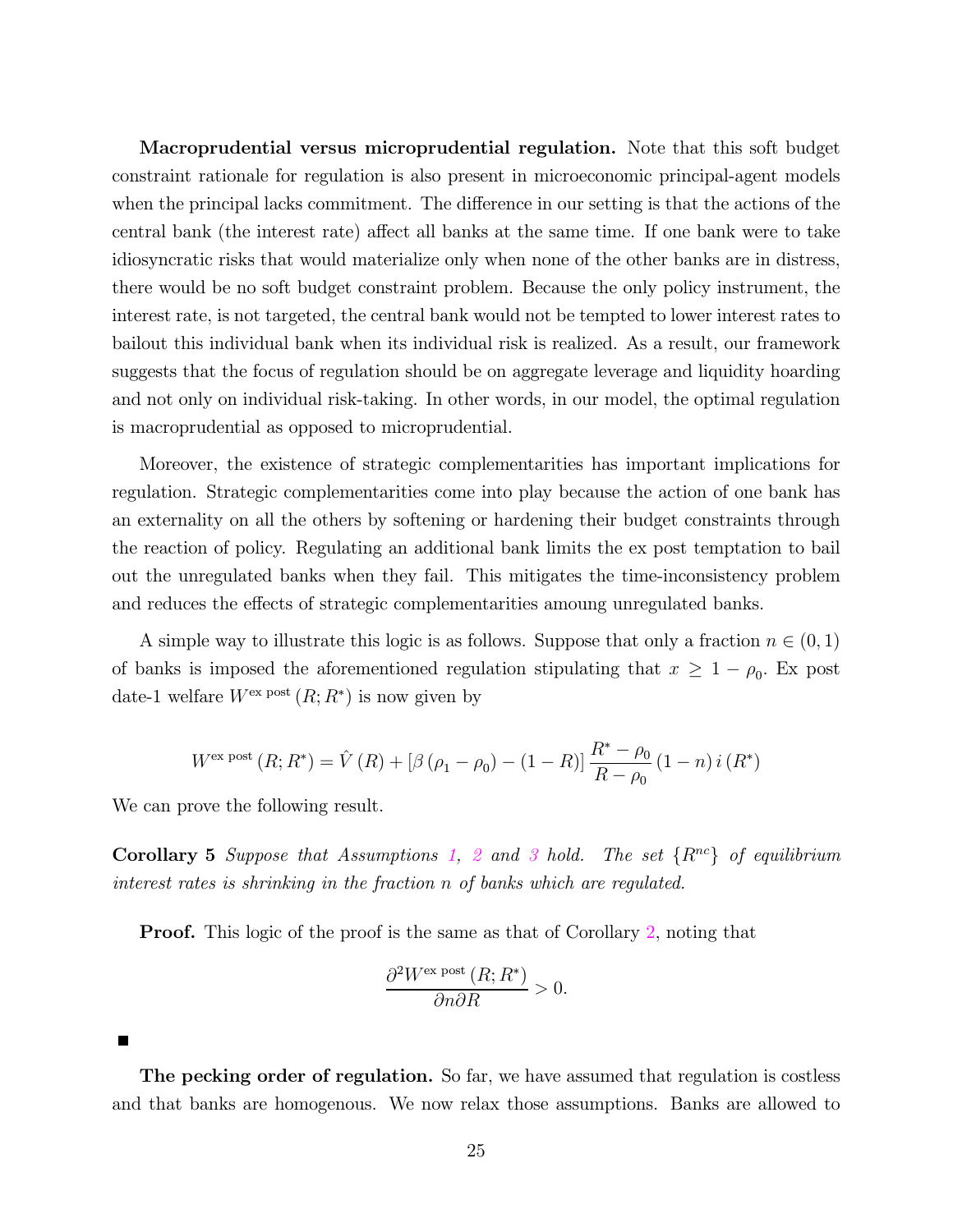differ on size  $A$  and weight in the central bank's objective function: these characteristics are assumed to be distributed according to an arbitrary distribution  $F(\beta, A)$  and denote by  $F^A(A)$  and  $F^{\beta}(\beta)$  the implied distributions for A and  $\beta$ .

The benefit from regulating a bank depends on these parameters. However, if the assumption that there are no costs involved in regulation is maintained, then an optimal course of action for the authorities is simply to regulate all banks. In practice, regulation has both fixed and, more importantly for our analysis, variable costs. It necessitates resources to gather and process information and deal with various administrative and legal processes. Here we assume that the costs  $c(i)$  of regulating a bank increase with the scale i of the bank, where c is homogenous of degree  $\lambda : c(i) = ci^{\lambda}$  with  $c > 0$  and  $\lambda \ge 0$ . In this context, regulation involves a trade-off and the regulator might find it optimal to regulate certain banks but not others. In order to analyze this trade-off formally, we characterize the minimal amount of aggregate resources devoted to regulation

$$
K = \int n(\beta, A) c(m(1))^{\lambda} A^{\lambda} dF(\beta, A)
$$

required to ensure that all possible equilibrium interest rates  $R^{nc}$  are above some level  $R$ , so that  ${R^{nc}} \subseteq [R, 1]$ . Here the authorities regulate a fraction  $n(\beta, A) \in [0, 1]$  of banks of size A and weight  $\beta$ , and ex post (date-1) welfare  $W^{\text{ex post}}(R; R^*)$  is given by

$$
W^{\text{ex post}}(R; R^*) = \hat{V}(R) + \int [\beta (\rho_1 - \rho_0) - (1 - R)] \frac{R^* - \rho_0}{R - \rho_0} (1 - n(\beta, A)) Am (R^*) dF (\beta, A)
$$

**Proposition 5** Suppose that Assumptions 1,2 and 3 hold for every  $\beta$  in the support of  $F^{\beta}$ . Then for all  $\underline{R} \in [\rho_0, 1]$ , the minimal cost of insuring that  $\{R^{nc}\} \subseteq [\underline{R}, 1]$  is achieved by regulating banks such that  $\left[\beta\left(\rho_{1} - \rho_{0}\right) - \left(1 - \rho_{0}\right)\right]A^{1-\lambda}$  is greater than a certain threshold  $\Lambda(\underline{R})$ , where the threshold  $\Lambda(\underline{R})$  is decreasing in  $\underline{R}$ .

#### **Proof.** See the appendix.  $\blacksquare$

When regulation is costly, optimal regulation is characterized by a pecking order determined by a summary statistic  $[\beta (\rho_1 - \rho_0) - (1 - \rho_0)] A^{1-\lambda}$  which combines their size A and their weight  $\beta$  in the central bank's objective function. This summary statistic can be thought of as a cost-of-regulation-adjusted systemic importance. For a given size  $A$ , the higher  $\beta$ , the higher the bank in the regulatory pecking order. Whether the rank of the bank in the regulatory pecking order increases or decreases with its size A for a given  $\beta$  depends on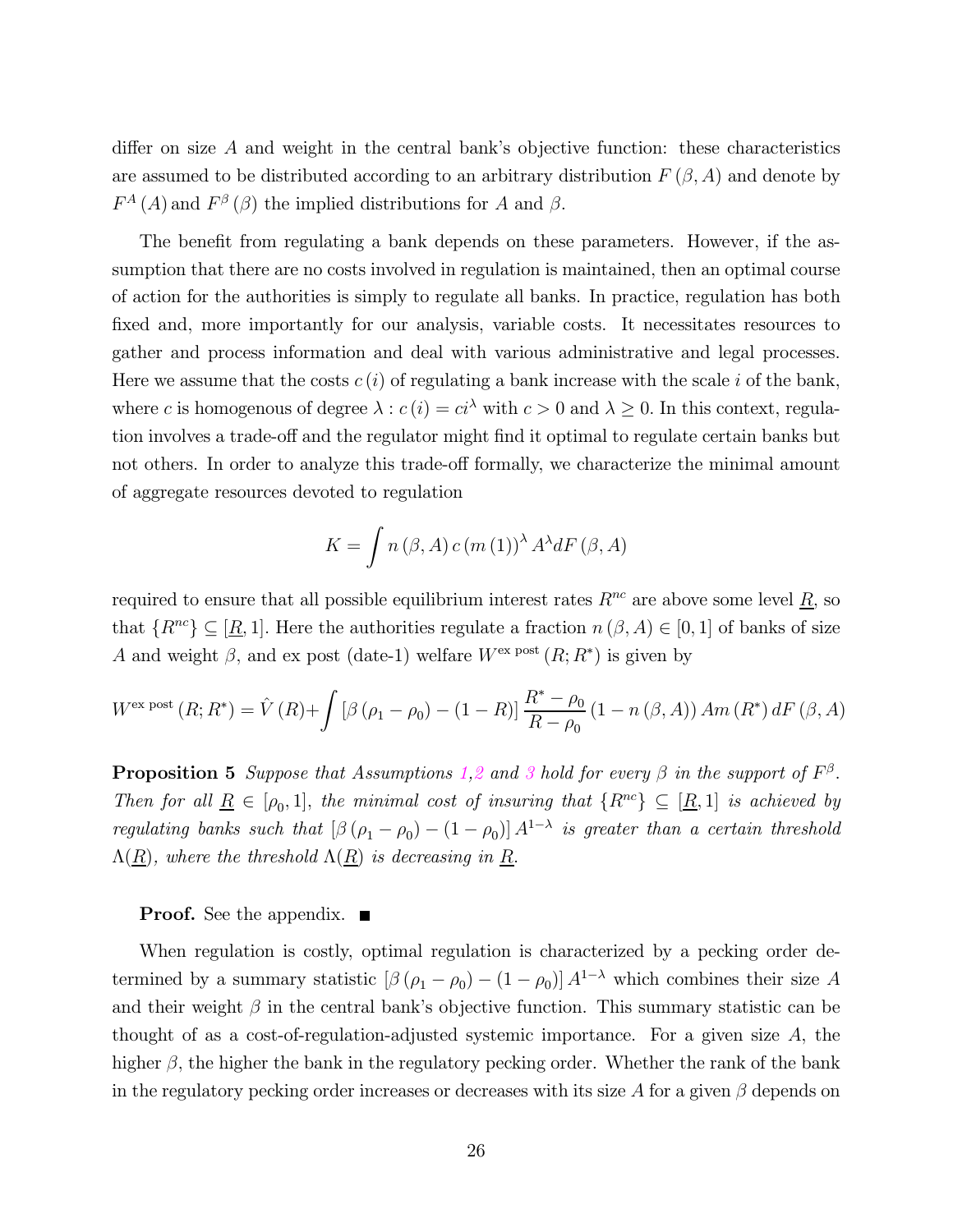the returns to scale in regulation  $\lambda$ . With increasing returns to scale in regulation  $(\lambda < 1)$ , the rank of the bank in the regulatory pecking order increases with  $A$ , and the opposite holds true with decreasing returns to scale in regulation  $(\lambda > 1)$ . With constant returns to scale in regulation ( $\lambda = 1$ ), size per se is irrelevant: the costs and benefits of regulation scale up exactly at the same rate with the size of bank.

Of course, in practice,  $\beta$  and A are likely to be positively correlated for several economic and political reasons: first, big banks' failures have bigger systemic consequences; second, the bankruptcy of a large bank is disproportionally reported in the media, creating pressure for a bailout. As a consequence, the highest priority should be to regulate big, powerful and strategic banks.

Toxic assets and regulatory arbitrage. Regulations are hard to enforce and banks try to circumvent them. We investigate one aspect of regulatory arbitrage in the context of our model. To simplify the analysis, we specialize the model by assuming that banks are in distress with probability 1 at  $t = 1$ . Suppose that the optimal regulation characterized in Proposition 4 is put in place, in the form of a liquidity requirement  $x \geq 1 - \rho_0$ .

Banks however, can fool the regulator by purchasing toxic assets in place of safe assets to satisfy their liquidity ratio  $x \geq 1 - \rho_0$ . More formally, we introduce a new technology: a "toxic" storage technology. This technology is stochastic with different returns in normal times and crisis times. A crisis occurs with probability  $1 - \tilde{\alpha}$ . The technology allows banks to invest  $q_0$  units of goods at date 0 and get 1 unit of good at date 1 in normal times, and 0 in crisis times, with  $\tilde{\alpha} \le q_0 = 1 - \Delta q < 1$ . Authorities can observe the total amount of liquidity x per unit of investment, but cannot observe the mix of safe  $(1 - \gamma)$  and toxic  $(\gamma)$ assets purchased by each bank.

If there is no crisis at  $t = 1$ , then the central bank sets  $R = 1$  and banks continue at full scale. However, if there is a crisis and so toxic assets prove to be worthless, then the central bank might be tempted to set  $R < 1$  in order to bail out banks.

The higher the fraction of toxic assets  $\gamma$ , the higher the scale of the bank

$$
i = \frac{A}{1 + q_0 (1 - \rho_0) + (1 - \gamma) \Delta q (1 - \rho_0)}
$$

and the lower the reinvestment scale in the event of a crisis

$$
j=\min\left\{\frac{\left(1-\gamma\right)\left(1-\rho_{0}\right)}{R-\rho_{0}},1\right\}i.
$$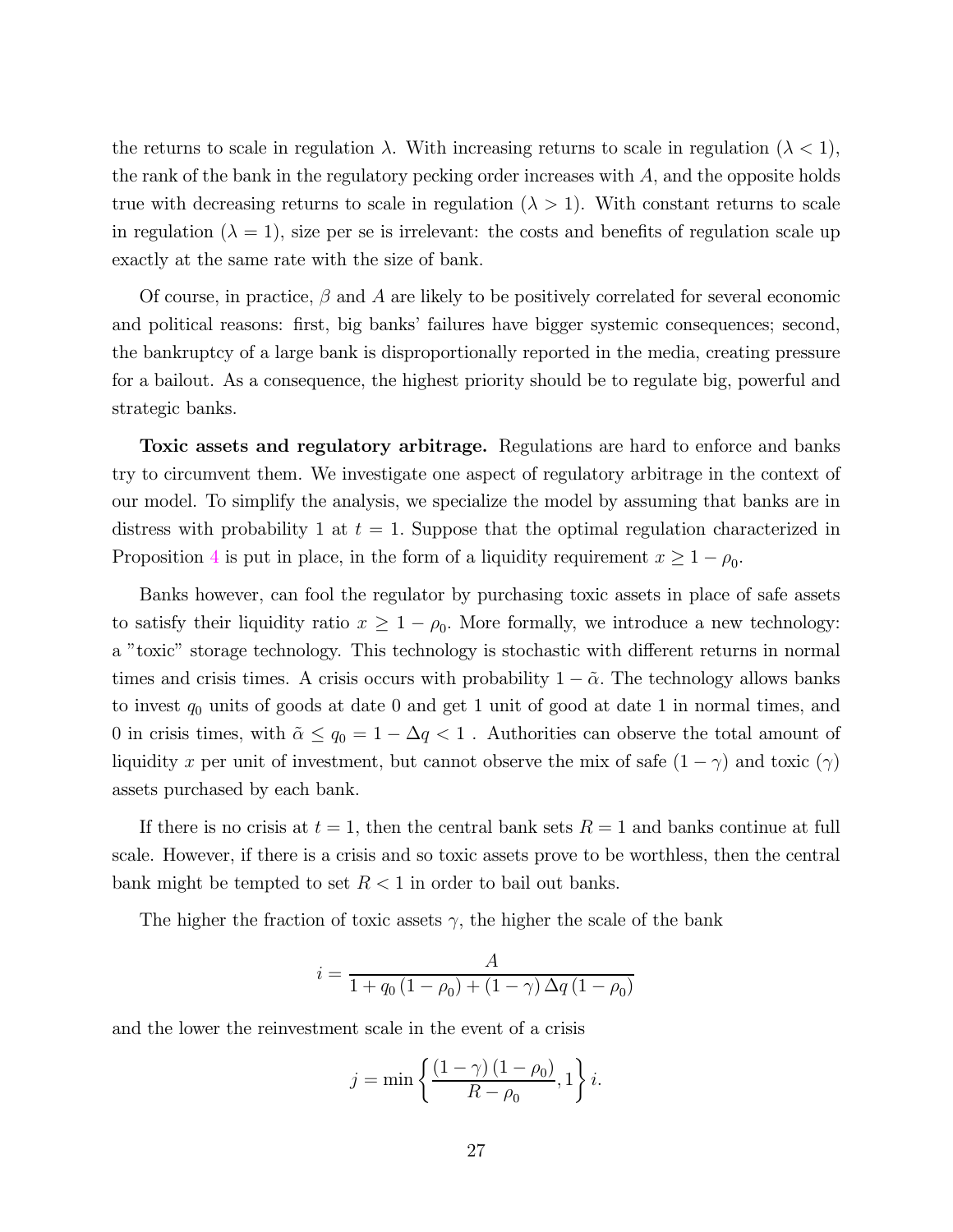If banks expect a low interest rate  $R^*$  < 1, they do not need to hold all their liquidity in the form of safe assets. An assumption is required to ensure that banks always hoard enough safe assets to withstand their liquidity shock and reinvest at full scale.

Assumption 4 (willingness to withstand shocks with enough safe assets).

$$
\frac{1-\tilde{\alpha}}{\tilde{\alpha}} \ge \frac{\Delta q \left(1-\rho_0\right)}{1+q_0 \left(1-\rho_0\right)}
$$

With this assumption, banks choose to hoard a fraction  $(1 - \gamma) = (R - \rho_0) / (1 - \rho_0)$  of safe assets. Their investment scale is then given by

$$
i_{\text{toxic}}\,(R) = \frac{A}{1 + q_0\,(1 - \rho_0) + \Delta q\,(R - \rho_0)}
$$

which is very similar to the expression we derived for  $i(R)$ . The characterization of equilibria is exactly the same as in Section IV. Ex post welfare in case of crisis when banks anticipated an interest rate equal to  $R^*$  and the central bank sets  $R \geq R^*$  is

$$
W_{\text{toxic}}^{\text{ex post}}(R; R^*) = \hat{V}(R) + [\beta (\rho_1 - \rho_0) - (1 - R)] \frac{R^* - \rho_0}{R - \rho_0} i_{\text{toxic}}(R^*).
$$

The correspondence  $\mathcal{R}_{\text{toxic}}(R^*)$  is now defined by

$$
\mathcal{R}_{\text{toxic}}\left(R^*\right) \equiv \arg\max_{R} W_{\text{toxic}}^{\text{ex post}}\left(R; R^*\right)
$$

and the condition for  $R^{nc}$  to be an equilibrium interest rate is

$$
R^{nc} \in \mathcal{R}_{\text{toxic}}\left(R^{nc}\right). \tag{10}
$$

**Proposition 6** Suppose that Assumption 1 (with  $\alpha = 0$ ) holds as well as Assumptions 4 and 3 hold, and that the minimum liquidity regulation  $x \geq 1 - \rho_0$  is in place. The set of equilibria of the no-commitment economy is determined as follows. To every solution  $R^{nc}$  of equation  $(10)$  corresponds an equilibrium where investors and banking entrepreneurs correctly anticipate that the central bank will set  $R = R^{nc}$  if a crisis occurs, invest at scale  $i_{\text{toxic}}(R^{nc})$ , and hoard a fraction of safe assets  $(R^{nc} - \rho_0)/(1 - \rho_0)$ . Moreover, it is always the case that  $1 \in \{R^{nc}\}.$ 

In this context, there are strategic complementarities in regulatory arbitrage. The more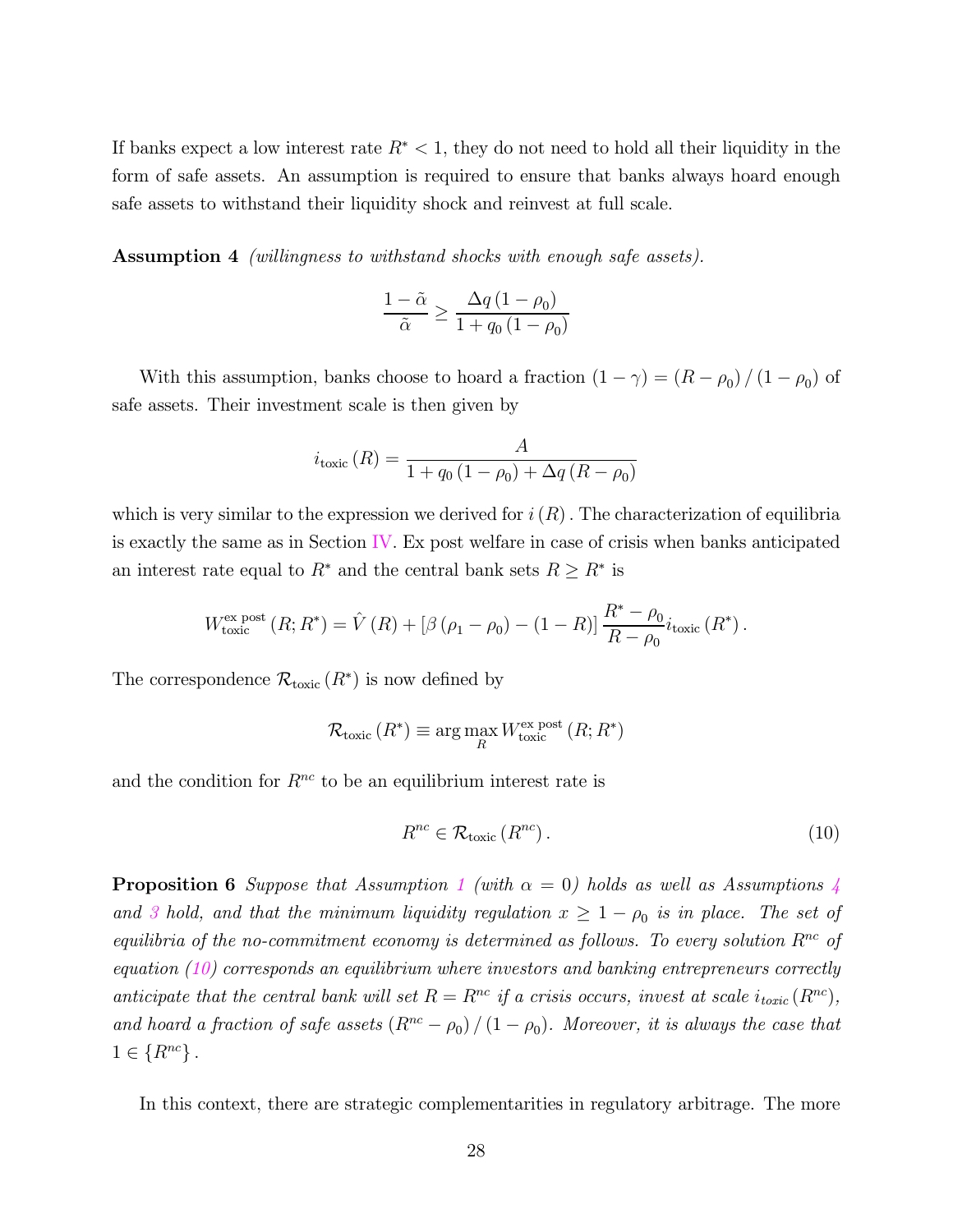banks engage into regulatory arbitrage, the lower the interest rate set by the central bank in the event where toxic assets are worth 0, and the more each bank can afford to hoard toxic assets.<sup>1819</sup>

## VI Optimal ex post bailouts

So far, we have restricted the set of policy instruments to the interest rate. We emphasized that this instrument was not targeted: the interest rate is the same for all banks. Together with the time inconsistency, this feature was a key ingredient in generating strategic complementarities in leverage choices. In this section, we relax the assumption of an exogenously specified policy instrument set. Instead, we follow a mechanism design approach and characterize the optimal ex post bailout where policy tools are endogenous to the constraints of the economic environment.

As we noted in the introduction, one may wonder whether monetary bailouts, which involve both an implicit subsidy to banks and an economy-wide interest rate distortion, are still desirable when liquidity support and recapitalizations, which involve the subsidy but not the economy-wide distortion, are feasible. Interestingly, we show that monetary policy plays an important role within the optimal bailout scheme. Furthermore, we recover a key insight from our previous analysis: to some extent, optimal bailouts are themselves untargeted. To circumvent informational frictions, the optimal bailout requires lowering the interest rate and either distributing informational rents to intact banks or forcing distressed banks to downsize. Bailing out one bank requires, to some extent, bailing out all banks.

**Setup.** We allow the fraction  $\gamma$  of banks that are distressed in a crisis to be less than 1. Denoting the probability of a crisis by  $1 - \hat{\alpha}$ , we maintain the convention that  $\alpha \equiv$  $\hat{\alpha} + (1 - \hat{\alpha}) (1 - \gamma)$  represents the probability of being intact. In what follows the probability  $\hat{\alpha}$  of a crisis is kept constant and the dependence of  $\alpha$  with respect to  $\gamma$  is left implicit.

Moreover, we introduce an informational friction: the central bank can observe which

<sup>&</sup>lt;sup>18</sup>We have assumed that the regulation is a minimum liquidity regulation  $x \ge 1 - \rho_0$ . If leverage  $i/A$  is also regulated, then banking entrepreneurs which hoard more liquid assets cannot invest at a larger scale. Instead, they are forced to consume the cash they economize  $\gamma \Delta q$  by holding a fraction  $\gamma$  of their liquidity in the form of toxic assets This changes the characterization of equilibria. However, the underlying economic logic leading to strategic complementarities in regulatory arbitrage is still present.

<sup>&</sup>lt;sup>19</sup>Like in the treatment so far, we have assumed that monetary policy is the only bailout option. It can be checked that the strategic complementarities in toxic asset choices also come into play under optimal bailouts as considered in the framework studied in Section VI.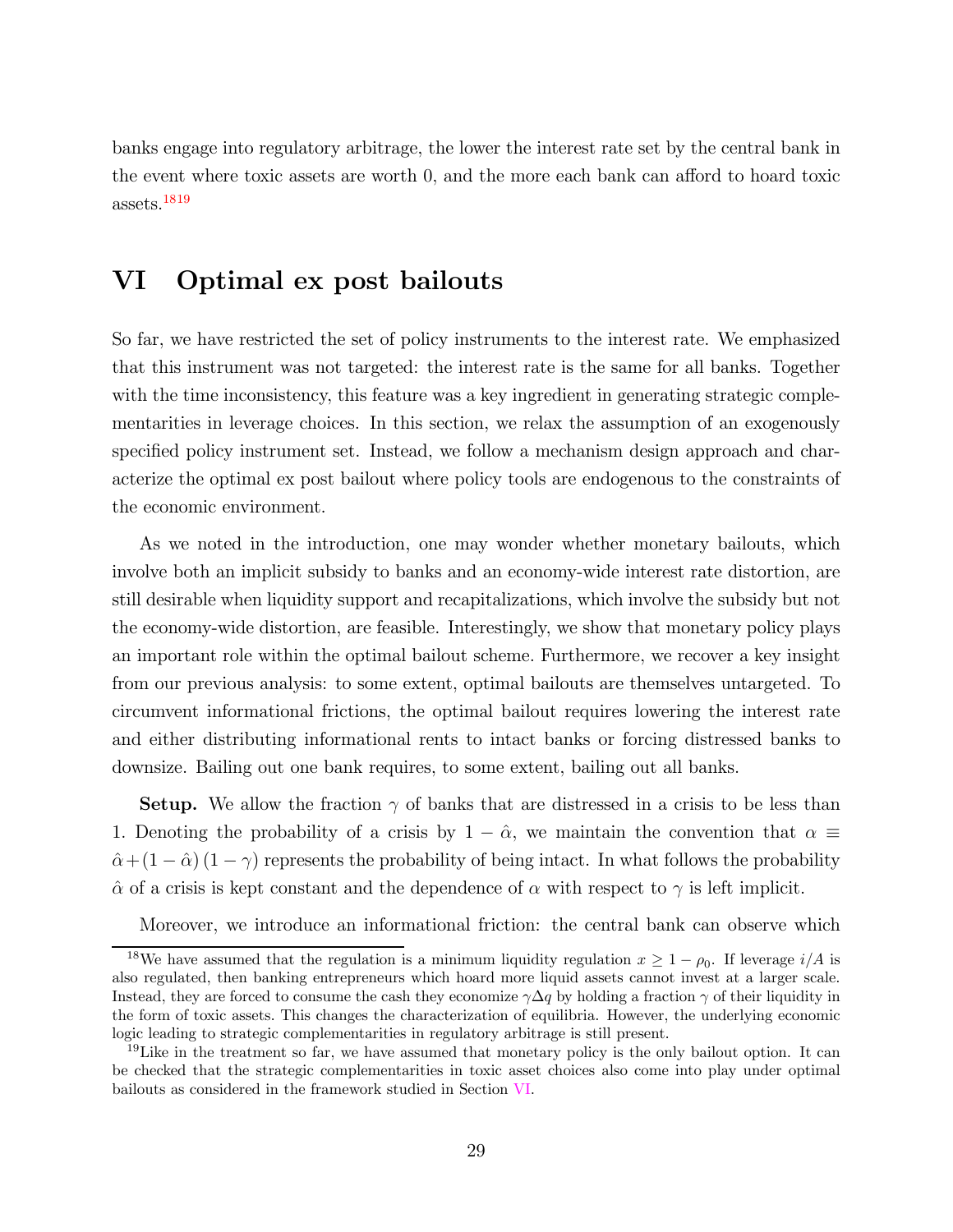banks are distressed, but the underlying auditing technology is imperfect. More precisely, we assume that the probability of generating a false positive when assessing if a bank is distressed is equal to  $\nu^{20}$  As a result, in a crisis, a fraction  $\nu(1 - \gamma)$  of banks are mistaken by the authorities as banks that need liquidity. These banks are aware that they belong to the false positive group.

We assume that banking entrepreneurs and their investors form perfect coalitions, and that banks have full bargaining power in these coalitions. We also assume that participation in the bailout is voluntary and that at date 1, banks that refuse to participate in the government scheme can borrow from investors at the same interest rate  $R$ .

Although we will consider only symmetric equilibria, we analyze the general case where the authorities face an arbitrary distribution  $F(i, x)$  of banks with scale and liquidity  $(i, x)$ . By the revelation principle, we can focus on direct mechanisms. A bailout specifies an interest rate R, and for every scale and liquidity  $(i, x)$  a reinvestment scale  $j(i, x)$  for distressed banks (in exchange of a claim to  $\rho_0 j(i, x)$  in the bank and the hoarded liquidity xi for the authorities) and a transfer  $T(i, x)$  for intact banks.<sup>21</sup> The timing within period 1 is as follows: (1) the government announces a rescue scheme  $\{R, j(i, x), T(i, x)\};$  (2) each banking entrepreneur offers his investors an individually rational plan, in which the investors must obtain at least as much as they would in the absence of participation in the scheme, that specifies (i) whether the bank participates in the scheme and what it reports to the authorities ("intact" or "distressed") and (ii) transfers between the two parties (constrained by the banking entrepreneur's limited liability, so that any funds transferred to investors must come from the rescue scheme); (3) the banking entrepreneur-investors coalition implements their stage-(2) agreement in their participation (or non-participation) in the scheme.

The possibility of false positives is crucial for the following reason. If  $\nu = 0$  or  $\gamma = 1$ , then the authorities do not face any information extraction problem. As long as Assumption 3 holds, i.e. that  $w = \beta (\rho_1 - \rho_0) - (1 - \rho_0) > 0$ , then banks in distress are always rescued through a pure fiscal bailout and are allowed to continue at full scale  $j(i, x) = i$  even if  $x = 0$ . Banks do not hoard any liquidity  $x = 0$ , monetary policy is not used and the interest rate is set to  $R = 1$ . As will become clear, when  $\nu(1 - \gamma) > 0$  so that there are false positives, active monetary policy in the form of a lower interest rate  $R < 1$  together with downsizing (or deleveraging)  $j(i, x) < i$  and transfers to intact banks  $T(i, x) > 0$  can help separate out

 $^{20}$ Note that for simplicity, we assume that there are no false negatives.

<sup>&</sup>lt;sup>21</sup>That intact banks are allowed to continue at full scale  $(j = i)$  and that distressed ones are given no transfer  $(T = 0)$  can be shown to involve no loss of generality.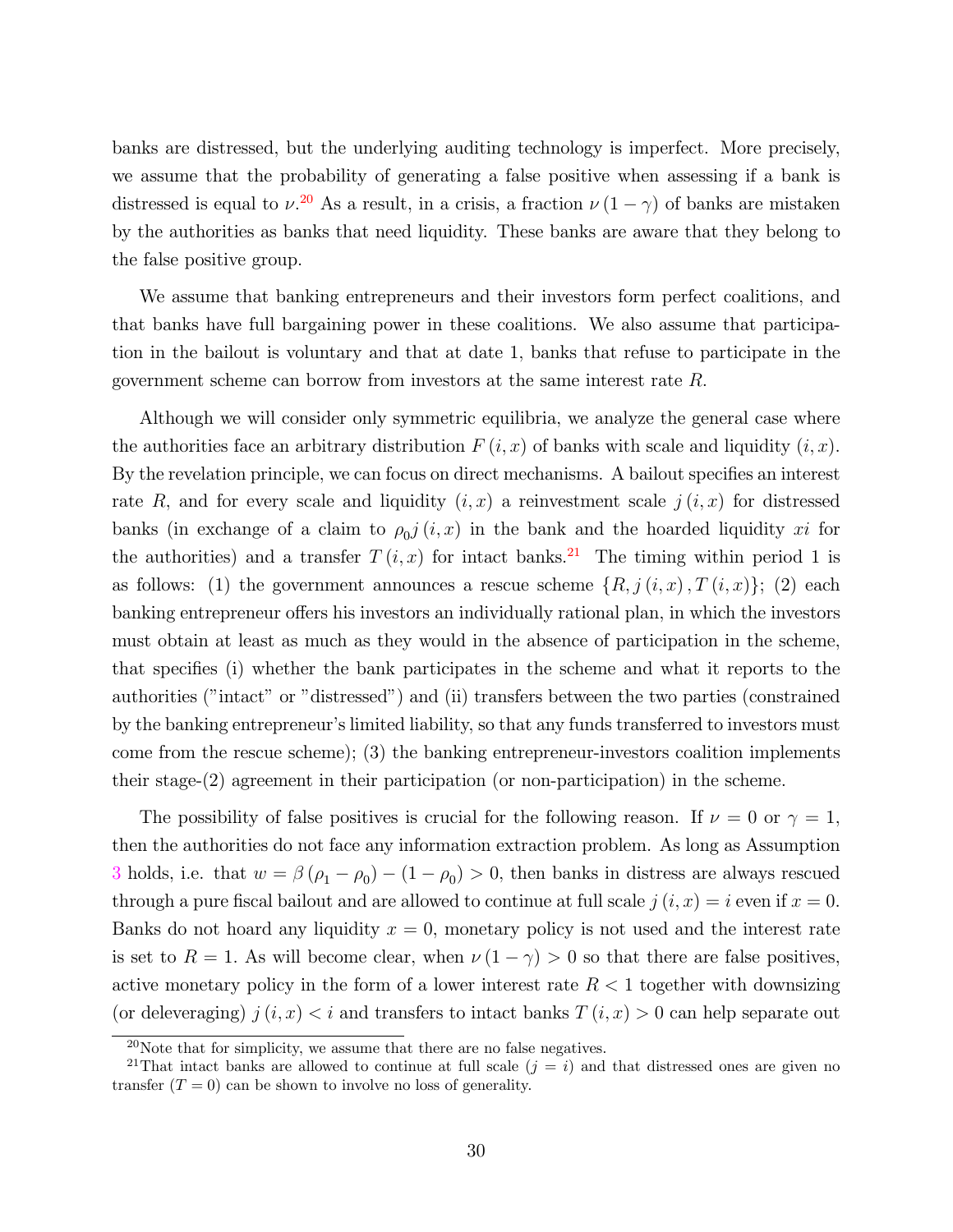intact and distressed banks.

Planning problem. The bailout has to satisfy the incentive compatibility constraints and participation constraints. The incentive compatibility constraints take the following form. Either an intact banking entrepreneur cannot compensate his investors if he decides to participate in the bailout and claim to be distressed

$$
j(i,x) < \frac{\rho_0 + x}{R}i \tag{IC_1}
$$

or the coalition of the banking entrepreneur and investors does not gain from participating in the bailout and claiming to be distressed

$$
(\rho_1 - \rho_0) i + T(i, x) \ge (\rho_1 - \rho_0) j(i, x) + \left[ j(i, x) - \frac{\rho_0 + x}{R} i \right].
$$
 (IC<sub>2</sub>)

There is a participation constraint for intact banks $^{22}$ 

$$
T(i,x) \ge 0 \tag{PC_1}
$$

and for distressed banks

$$
j(i, x) \ge \min\left\{\frac{x}{R - \rho_0}, 1\right\} i. \tag{PC_2}
$$

Finally, reinvestment cannot be larger than the original scale

$$
j(i, x) \le i. \tag{11}
$$

The objective of the authorities is to maximize date-1 welfare, which is a weighted average of banking entrepreneurs' welfare (with weight  $\beta$ )

$$
\int \left[ \gamma (\rho_1 - \rho_0) \, j \, (i, x) + (1 - \gamma) \left[ (\rho_1 - \rho_0) \, i + \nu T \, (i, x) \right] \right] dF \, (i, x)
$$

and consumer welfare (with weight 1)

$$
\hat{V}(R) - \int \left[\gamma\left(1-\rho_0\right)j\left(i,x\right) + \left(1-\gamma\right)\nu T\left(i,x\right)\right]dF\left(i,x\right).
$$

<sup>22</sup>Recall that intact banks can continue at full scale  $(j = i)$  by refusing to participate in the scheme.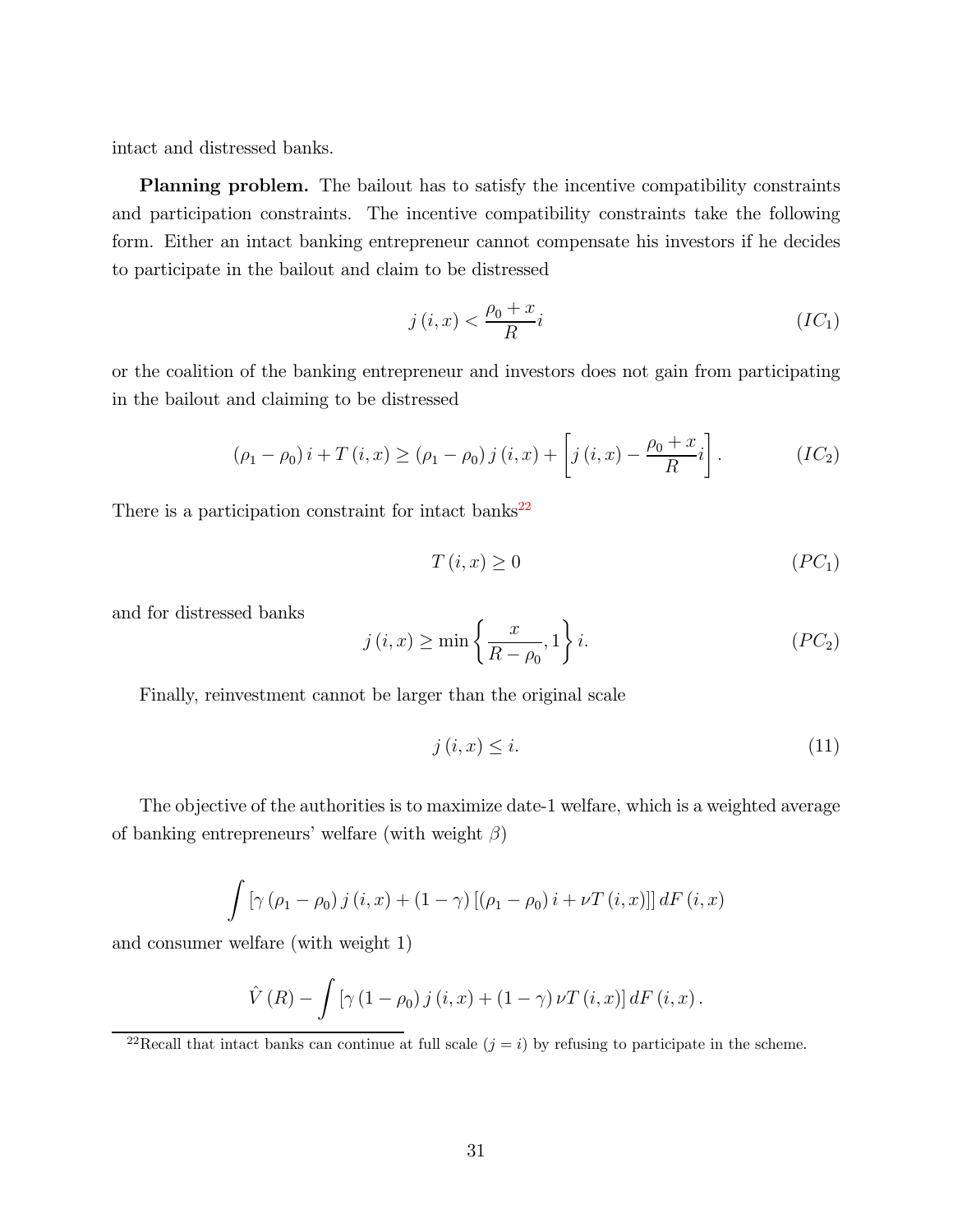Up to a constant, date-1 welfare can be rewritten as

$$
\hat{V}(R) + \int \gamma w j(i, x) dF(i, x) - \int \nu (1 - \gamma) (1 - \beta) T(i, x) dF(i, x).
$$
 (12)

It is easy to see that  $(IC_1)$  is never relevant. Indeed maximizing (12) subject to  $(IC_1)$ ,  $(IC_2)$ ,  $(PC_1)$ ,  $(PC_2)$  and  $(11)$  when  $(IC_1)$  is binding leads to  $j(i, x) = (\rho_0 + x) i/R$  and then  $(IC_2)$  is verified even for  $T(i, x) = 0$ . The analysis below will also reveal that  $(PC_2)$  can be ignored: either  $T(i, x) = 0$  and then  $(PC_2)$  is implied by  $(IC_2)$  or  $T(i, x) > 0$ ,  $j(i, x) = i$ and  $(PC_2)$  is automatically verified.

The optimal bailout given the distribution  $F(i, x)$  is the solution to the planning problem which seeks to maximize (12) subject to,  $(IC_2)$ ,  $(PC_1)$ ,  $(PC_2)$  and (11). The incentive compatibility constraint  $(IC_2)$  plays a key role. The authorities have three instruments to ensure that the bailout scheme is incentive compatible. They can lower the interest rate  $R$ , which increases the transfer intact banking entrepreneurs need to give their investors if they plan to report being distressed, to make them as well off as by truthfully reporting to be intact. They can lower the reinvestment scale  $j(i, x)$  of a bank that reports being distressed. Finally, they can increase the transfer  $T(i, x)$  to banks that report being intact.

Optimal ex post bailout. To characterize the solution to the planning problem it is useful to define the threshold  $\overline{\gamma}$ 

$$
\overline{\gamma} \equiv \frac{\nu (1 - \beta)}{\frac{w}{1 + \rho_1 - \rho_0} + \nu (1 - \beta)}
$$

as the value of  $\gamma$  such that  $\gamma w/(1 + \rho_1 - \rho_0) = \nu (1 - \gamma) (1 - \beta)$ .

**Lemma 1** (optimal bailout). Suppose that Assumptions 1 and 3 holds. Let  $R$  be the optimal interest rate. Then under the optimal bailout:

(i) (sufficient liquidity) if  $R \le \rho_0 + x$ , then  $T(i, x) = 0$  and  $j(i, x) = i$ ;

(ii) (downsizing) if  $R > \rho_0 + x$  and  $\gamma < \overline{\gamma}$ , then  $T(i, x) = 0$  and  $j(i, x) = \frac{(\rho_0 + x)/R + \rho_1 - \rho_0}{(1 + \rho_1 - \rho_0)}i$ ;

(iii) (high rents) if  $R > \rho_0 + x$  and  $\gamma > \overline{\gamma}$ , then  $T(i, x) = \left[1 - \frac{\rho_0 + x}{R}\right] i$  and  $j(i, x) = i$ .

The optimal interest rate R depends on the distribution  $F(i, x)$ . But note that the distribution  $F(i, x)$  affects the optimal reinvestment scale  $j(i, x)$  and the optimal transfer  $T(i, x)$  only through the optimal interest rate R. Banks with enough liquidity  $(R \le \rho_0 + x)$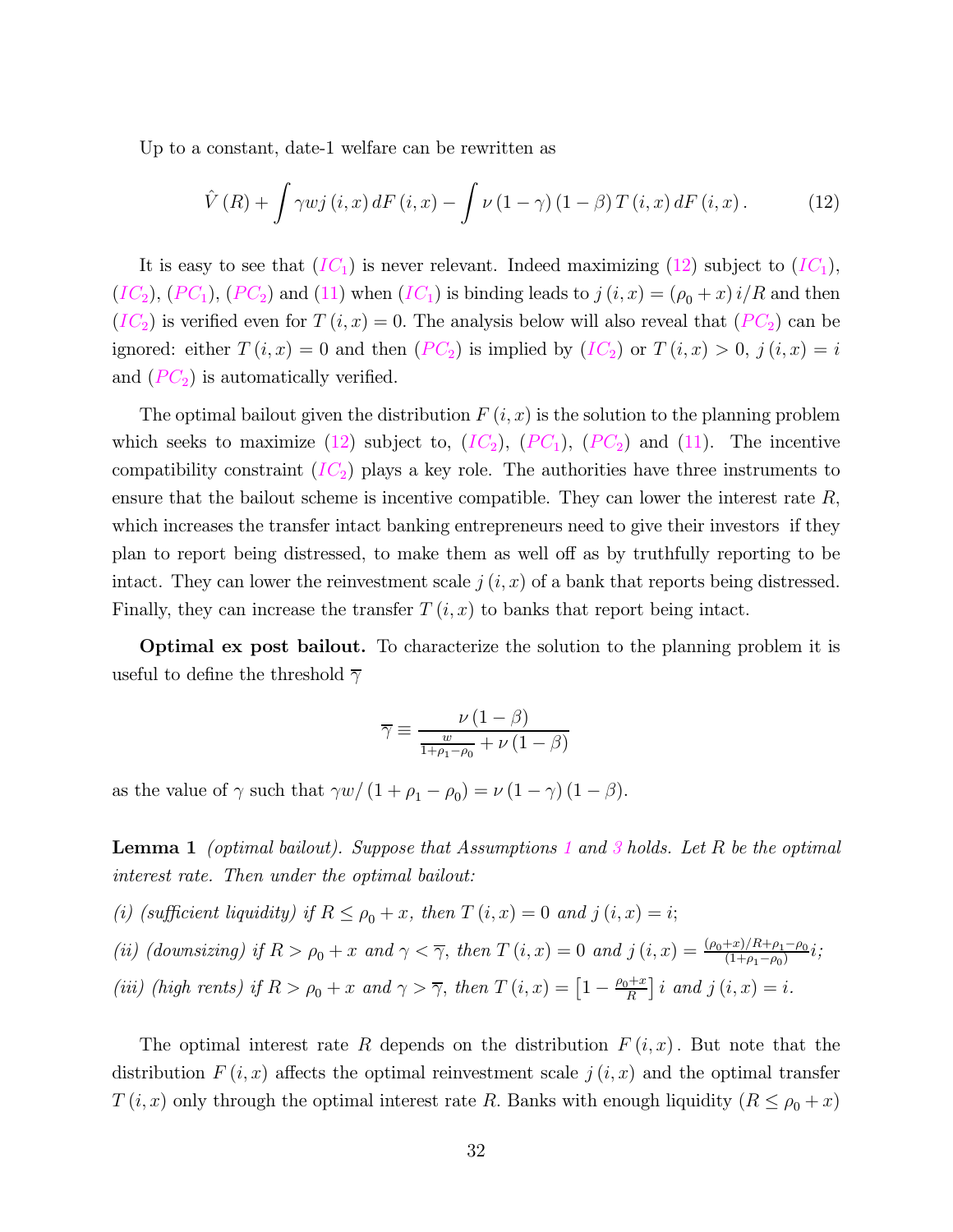are given no transfer and can reinvest at full scale. For banks with less liquidity  $(R > \rho_0 + x)$ , the optimal course of action involves comparing the linear costs and benefits of raising  $T(i, x)$ or lowering  $j(i, x)$  to relax  $(IC_2)$ . The result depends on the fraction of distressed and intact banks, i.e. on the severity of the crisis  $\gamma$ .

When  $\gamma$  is high enough  $(\gamma > \overline{\gamma})$ , the authorities let banks that claim to be distressed continue at full scale  $(j (i, x) = i)$ . To keep intact banks from claiming to be distressed they have to be awarded a positive transfer  $T(i, x) = [1 - (\rho_0 + x) / R]i$ . By contrast, when  $\gamma$ is low  $(\gamma < \overline{\gamma})$ , the authorities prefer to scale down banks that claim to be distressed by setting  $j(i, x) = \left[ (\rho_0 + x) / R + \rho_1 - \rho_0 \right] i / (1 + \rho_1 - \rho_0) < i$  so as to deter intact banks from claiming to be distressed even though intact banks get no direct transfer  $T(i, x) = 0$ .

Date-0 liquidity choice. With this lemma in hand, we can characterize the optimal scale and liquidity choice of banks at date 0. For this purpose, it is useful to define

$$
\bar{R}(\gamma) \equiv \frac{1 - \rho_0}{\hat{\alpha} + (1 - \hat{\alpha})(1 - \gamma) + \rho_1 - \rho_0}
$$

which is an increasing function of  $\gamma$ .

Lemma 2 (liquidity choice). Suppose that Assumptions 1 and 3 holds. The optimal scale and liquidity choice of banks when they expect the interest rate to be  $R$  in the event of a crisis is:

(i) (mild crisis, expensive refinancing) if  $\gamma < \overline{\gamma}$  and  $R > \overline{R}(\gamma)$ , then  $i/A = m(\rho_0)$  and  $x = 0;$ 

(ii) (mild crisis, cheap refinancing) if  $\gamma < \overline{\gamma}$  and  $R < \overline{R}(\gamma)$ , then  $i/A = m(R)$  and  $x =$  $R - \rho_0;$ 

(iii) (severe crisis) if  $\gamma > \overline{\gamma}$ , then  $i/A = m(\rho_0)$  and  $x = 0$ .

**Proof.** See the appendix. ■

Depending on whether  $\gamma$  is greater or smaller than  $\overline{\gamma}$ , hoarding liquidity either lowers the transfer the bank receives if it is intact  $T(i, x)$  or increases the reinvestment scale if the bank is distressed.

When the crisis is severe enough  $(\gamma > \overline{\gamma})$ , the authorities completely bail out distressed banks  $(j (i, x) = i)$ . Therefore, hoarding liquidity is useless. It only reduces the investment scale and leverage  $i/A$ . Moreover, it reduces the transfer banks obtain if they are intact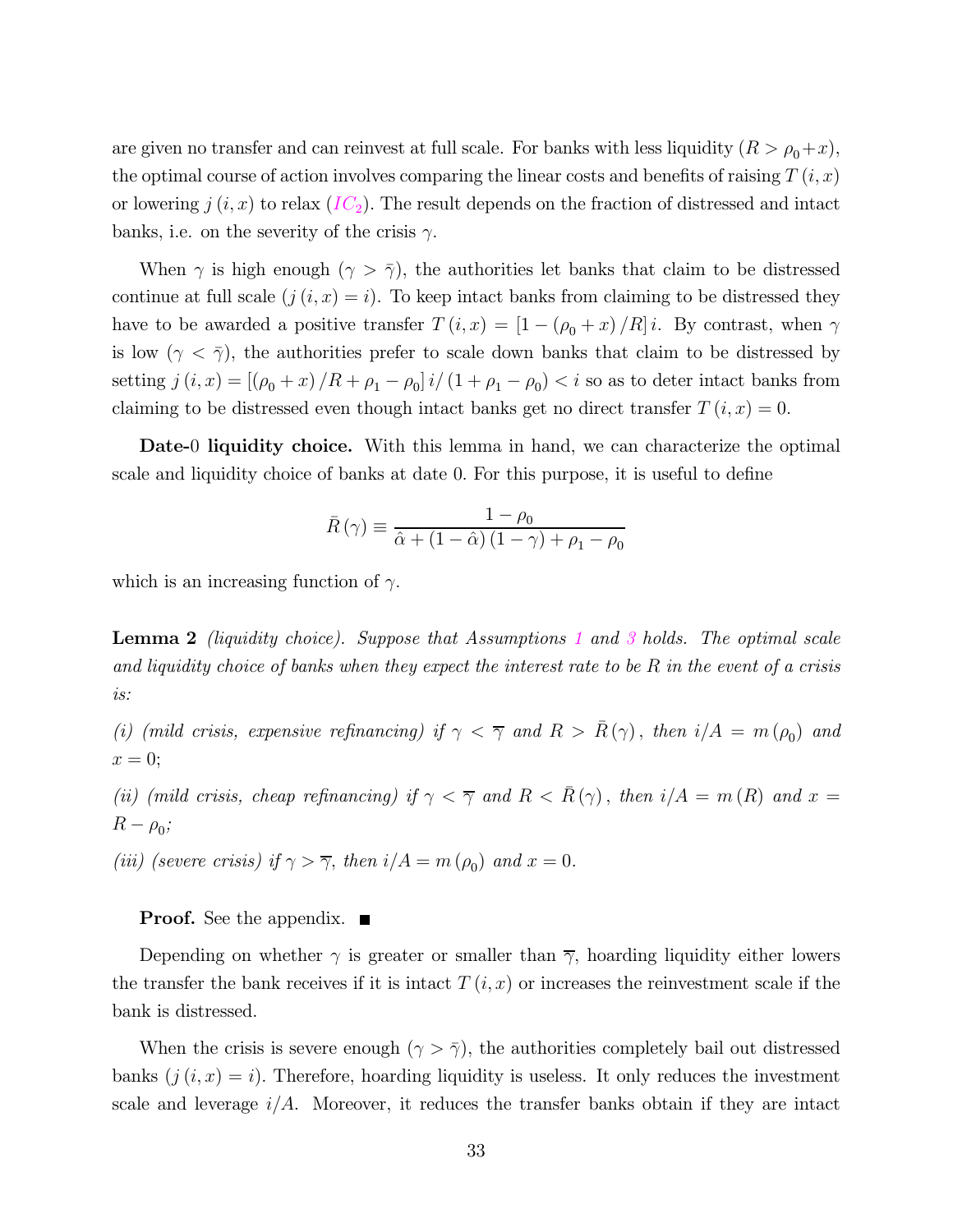$T(i, x) = [1 - (\rho_0 + x) / R]i$ . As a result, banks opt to hoard no liquidity  $(x = 0)$  and choose a maximal leverage( $i/A = m(\rho_0)$ ).

When the crisis is less severe  $(\gamma < \bar{\gamma})$ , then the optimal liquidity choice of banks depends on the level of the interest rate R. If the interest rate is too high  $(R > \overline{R}(\gamma))$  then continuation does not increase much with every extra unit of hoarded liquidity. As a result, banks again prefer to hoard no liquidity  $(x = 0)$  and maximize leverage  $(i/A = m(\rho_0))$ . When the interest rate is low enough, then the elasticity of the continuation scale to hoarded liquidity increases enough to make it worthwhile for banks to reduce their leverage  $(i/A = m(R))$ and set aside enough liquidity  $(x = R - \rho_0)$  so as to be able to continue at full scale.

Equilibrium with optimal ex post bailouts. The following assumption requires that  $\hat{V}(R)$  be concave enough.

**Assumption 5** (enough concavity). The function  $R^2\hat{V}'(R)$  is decreasing in  $R \in [\rho_0, 1]$ .

We are now in position to characterize the symmetric equilibria of the no-commitment economy. Define  $\underline{R}_L(\gamma)$  by the following equation

$$
\frac{R_L^2(\gamma)\hat{V}'(\underline{R}_L(\gamma))}{A} = \rho_0 \frac{\gamma w/(1+\rho_1-\rho_0)}{1 - [\hat{\alpha} + (1-\hat{\alpha})(1-\gamma)]}.
$$

As we shall see shortly, the interest rate max  $\{R_L(\gamma), \rho_0\}$  corresponds to the equilibrium with the minimal interest rate (in case of crisis) when the fraction of distressed firms is  $\gamma < \bar{\gamma}$ . Note that  $\underline{R}_L(\gamma)$  is decreasing in  $\gamma$  and  $\underline{R}_L(0) = 1$ . Let  $\underline{\gamma}$  be the solution of the equation

$$
\max\left\{\underline{R}_L\left(\underline{\gamma}\right),\rho_0\right\}=\bar{R}\left(\underline{\gamma}\right).
$$

Similarly, define  $\underline{R}_{H}(\gamma)$  by the following equation

$$
\frac{R_H^2(\gamma)\hat{V}'(R_H(\gamma))}{A} = \rho_0 \frac{\nu(1-\gamma)(1-\beta)}{1 - [\hat{\alpha} + (1-\hat{\alpha})(1-\gamma)]}.
$$

As we shall see shortly, the interest rate max  $\{R_H(\gamma), \rho_0\}$  corresponds to the equilibrium interest rate (in case of crisis) when the fraction of distressed firms is  $\gamma > \bar{\gamma}$ . Note that  $\underline{R}_H(\gamma)$  is increasing in  $\gamma$  with  $\underline{R}_H(1) = 1$ .

Finally, let

$$
\underline{R}(\gamma) \equiv \max \{ \underline{R}_L(\gamma), \underline{R}_H(\gamma), \rho_0 \}.
$$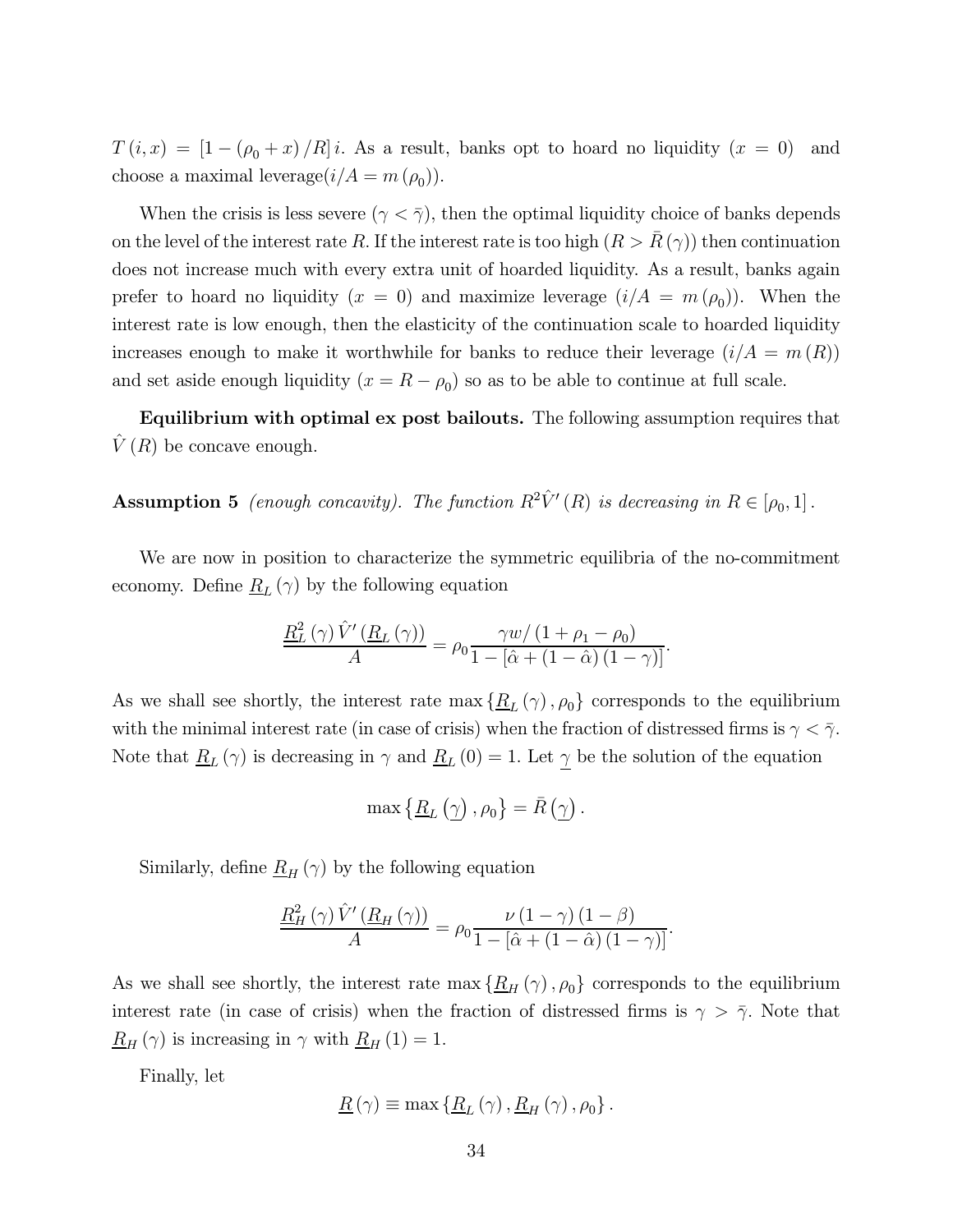

Figure 1: Equilibrium interest rate and form of the optimal bailout as a function of the severity of the crisis  $\gamma$ .

Note that  $\underline{R}(\gamma)$  is first decreasing and then increasing in  $\gamma$ . Note also that  $\underline{R}(\gamma)$  is constant and equal to  $\rho_0$  over the (possibly empty) intermediate region where max  $\{R_L(\gamma), R_H(\gamma)\}$  $\rho_0$ .

#### Assumption 6  $\gamma < \overline{\gamma}$ .

If instead  $\underline{\gamma} \geq \overline{\gamma}$  then there is a unique equilibrium with  $R = \underline{R}(\gamma)$ ,  $x = 0$  and  $i/A =$  $m(\rho_0)$ .

**Proposition 7** Suppose that Assumptions 1, 3, 5 and 6 hold. The symmetric equilibria of the no-commitment economy are as follows:

(i) (bailout with downsizing) if  $\gamma < \gamma$  then there is a unique equilibrium with  $R = \underline{R}(\gamma) =$  $\bar{R}_{L}(\gamma)$ ,  $x = 0$  and  $i/A = m(\rho_0)$ ;

(ii) (purely monetary bailout) if  $\gamma < \gamma < \overline{\gamma}$  then there is an equilibrium associated with each value of  $R$  between  $\underline{R}(\gamma) = \max \{ \underline{R}_L(\gamma), \rho_0 \}$  and  $\overline{R}(\gamma)$ , with  $x = R - \rho_0$  and  $i/A = m(R)$ . (iii) (high rents bailout) if  $\gamma > \overline{\gamma}$  then there is a unique equilibrium with  $R = \underline{R}(\gamma) =$  $\max \{ \underline{R}_{H} (\gamma) , \rho_0 \}, x = 0 \text{ and } i/A = m (\rho_0) .$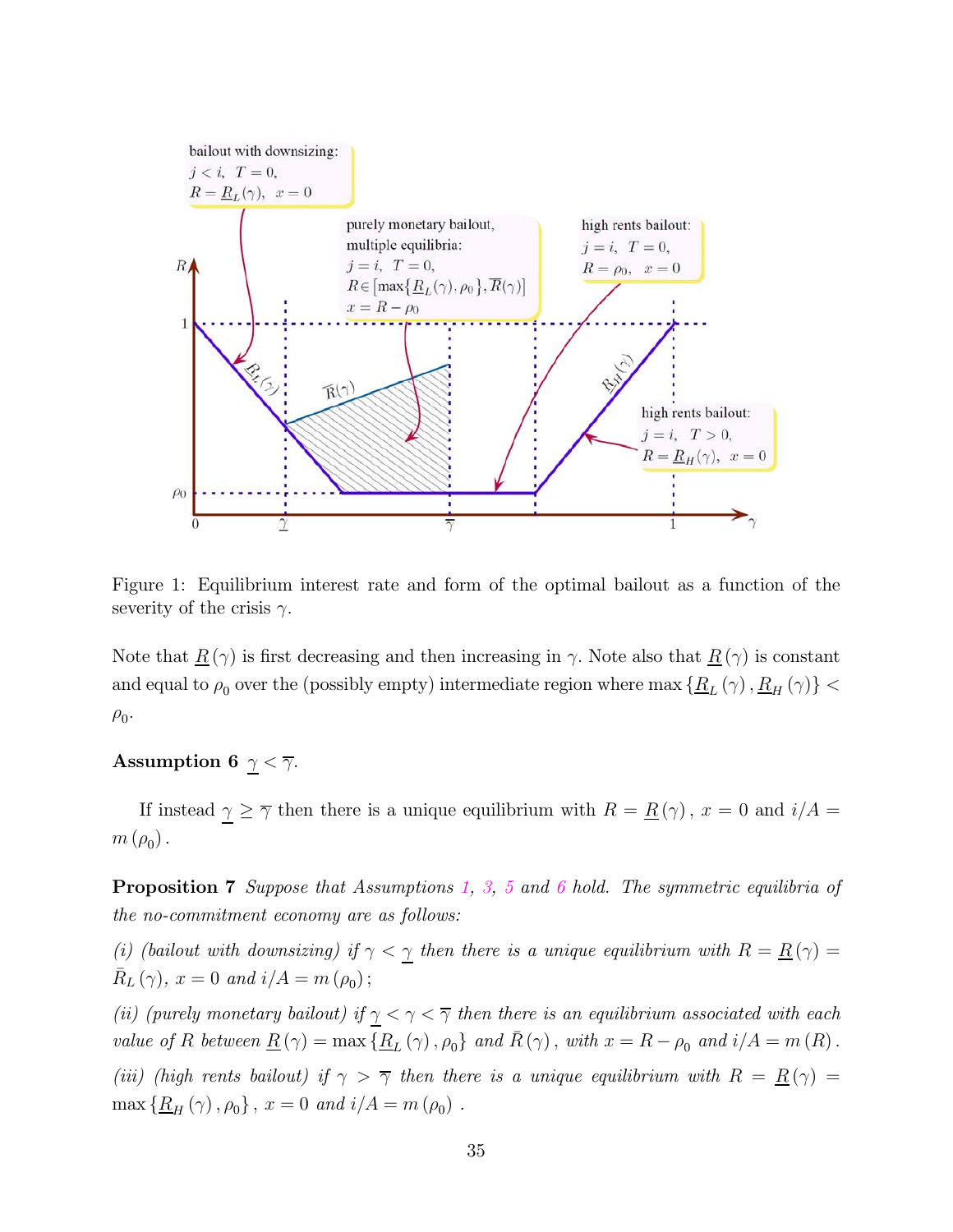Proposition 7 and Lemma 1 characterize the equilibrium decision of banks and the form of the optimal bailout as a function of the severity  $\gamma$  of the crisis. There is deleveraging in equilibrium  $(j < i)$  if and only if  $\gamma < \gamma$ , in which case  $j = [\rho_0 / \underline{R}(\gamma) + \rho_1 - \rho_0] / (1 + \rho_1 - \rho_0) i$ . Otherwise,  $j = i$  and distressed banks continue at full scale. There is a positive transfer  $T > 0$  to intact banks if and only if  $\gamma > \bar{\gamma}$  and  $\underline{R}(\gamma) > \rho_0$ , in which case  $T = i [1 - \rho_0 / \underline{R}(\gamma)]$ . Turning to the interest rate, recall that the interest rate  $\underline{R}(\gamma)$  is the equilibrium interest rate where this is a unique equilibrium and the lowest equilibrium interest rate when there are multiple equilibria. As  $\gamma$  increases, the interest rate  $\underline{R}(\gamma)$  is first decreasing, then constant and equal to  $\rho_0$  over the intermediate region where  $\max\left\{\underline{R}_L(\gamma), \underline{R}_H(\gamma)\right\} < \rho_0$  and finally increasing on the region where  $\underline{R}_H(\gamma) > \rho_0$ .

Monetary policy is always used in equilibrium; indeed fiscal bailouts are not even used (in equilibrium) in region (ii); in the remaining regions, monetary policy and fiscal bailouts are used in conjunction. Monetary policy is a market-driven solution, in that it benefits primarily those institutions with actual borrowing needs. Recapitalizations and direct liquidity support better focus on strategic actors, such as commercial banks, but they entail a greater waste of resources by supporting entities that have no need for, or should not engage in refinancing. Interestingly, by increasing the market value of intact institutions, monetary policy discourages the latter from tapping into public funds.

When parameters are in the configuration covered by case (ii), there are multiple equilibria. The structure of equilibria resembles the one characterized in Section IV. If banks anticipate a low interest rate, they hoard little liquidity. When a crisis occurs, the authorities find it optimal ex post to set a low interest rate to bail out the banks. Similarly, if banks anticipate a high interest rate, they hoard a lot of liquidity, limiting the ex post incentives for the authorities to lower interest rates if a crisis occurs. Once again banks' leverage choices are strategic complements. More generally, in this region, the insights gleaned from our analysis of pure monetary bailouts in Sections IV and V carry over to optimal bailouts.

It is also instructive to perform comparative statics with respect to the fraction of false positives  $\nu$ . When there are few false positives, the authorities face little asymmetric information and choose to give transfers to intact banks to discourage them from claiming to be distressed. Monetary policy is also used to further raise the cost of a deviation, the more so, the higher  $\nu$ . If  $\bar{R}(\gamma) > \max\{\underline{R}_L(\gamma), \rho_0\}$ , when there are a lot of false positives  $(\nu > \bar{\nu})$ , only monetary policy is used: the high fraction of false positives renders direct transfers to intact banks too costly. This corresponds to region (ii) in Proposition 7 and the rationale for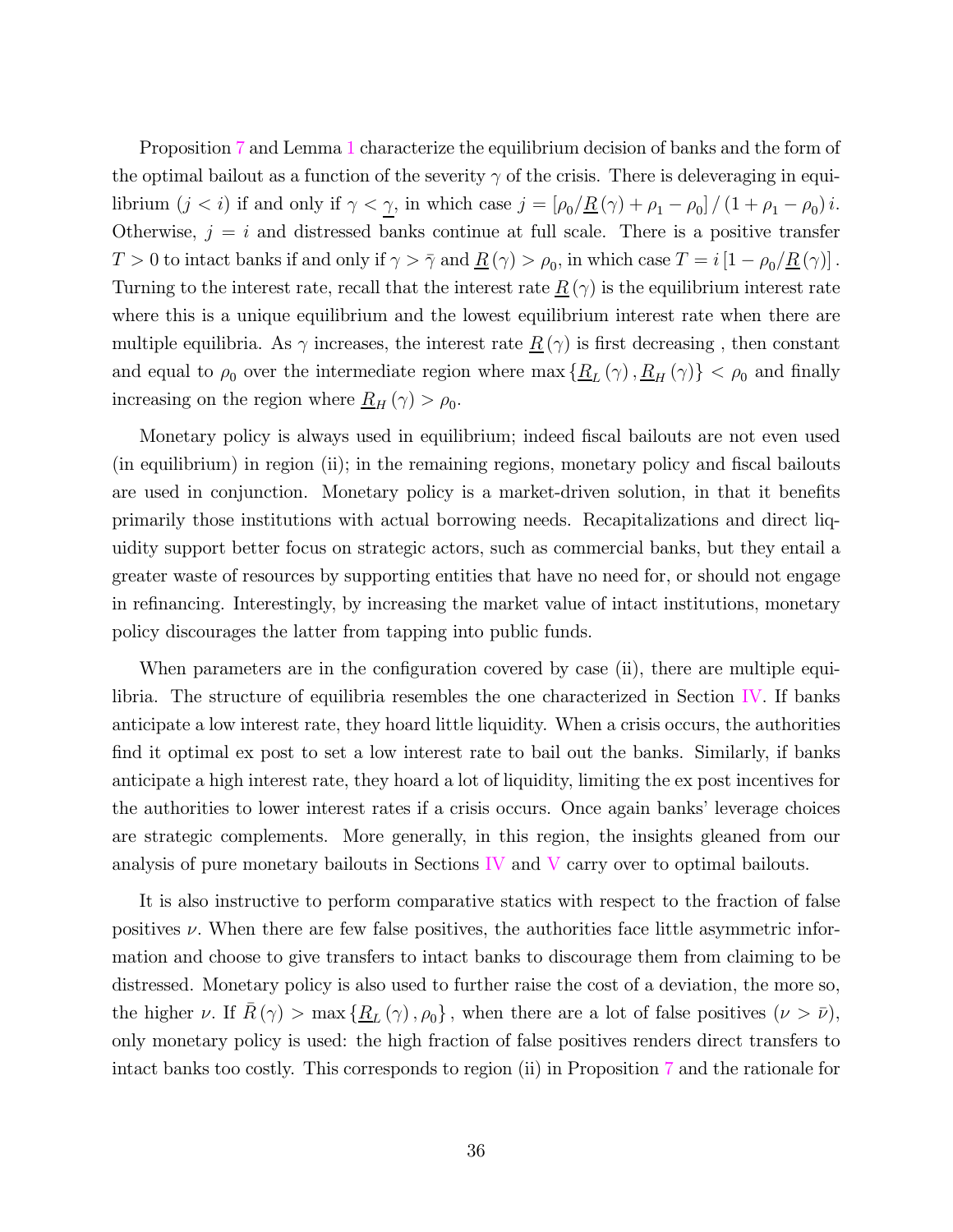multiple equilibria is identical.<sup>23</sup> Instead if that  $\underline{R}_L(\gamma) > \max\left\{\bar{R}(\gamma), \rho_0\right\}$ , This would occur for mild crises (low values of  $\gamma$ ). The difference is then that when  $\nu > \bar{\nu}$ , the equilibrium takes the form of a bailout with downsizing. In this case, it is more efficient to downsize distressed banks.<sup>24</sup>

**Remark 3** In practice, participation in a government bailout is likely to come with many strings attached. In our model, this comes in the form of downsizing, but constraints on executive compensation, in particular, also come to mind. This could be formalized as a minor variant of our analysis. Suppose that instead of downsizing (for example, imagine that downsizing is infeasible because the technology is putty-clay) the government imposes constraints on compensation for banks claiming to be distressed. This constraint reduces both the banking entrepreneur's private benefit  $\rho_1-\rho_0$ , but also the pledgeable income  $\rho_0$  (increased moral hazard, migration of best managers to compensation-unconstrained institutions). The analysis is almost identical.

## VII Conclusion

Finally, we conclude with some reinterpretations and potential extensions of our analysis.

Sowing the seeds of the next crisis. In the model, the social cost of bailouts was entirely on the consumer side (subsidies to banks, interest rate distortion). But the logic of our model points at another potential cost, this one on the corporate side. Consider a longer-horizon model, say the overlapping-generations version of this model, in which banking entrepreneurs live, like in this model, for three periods. A monetary bailout at date  $t + 1$ of those banks that borrowed at date  $t$  then also affects the financing decisions of the next generation of banks, which borrow at date  $t + 1$ . In the appendix, we point out that a low interest rate sows the seeds for the next crisis, and this independently of any reputational concern of the central bank. Interestingly, this operates through two channels: increased

<sup>&</sup>lt;sup>23</sup>Note that  $\bar{R}(\gamma)$  and  $\underline{R}_L(\gamma)$  are independent of  $\nu$  while  $\underline{R}_H(\gamma)$  is decreasing in  $\nu$ . To underscore this dependence, we write  $\underline{R}_{H}(\gamma,\nu)$ . In fact  $\underline{R}_{H}(\gamma,\nu)$  is decreasing in  $\nu$  with  $\underline{R}_{H}(\gamma,0) = 1$ . For low enough  $\nu$ , the equilibrium first takes the form of a high rents bailout with  $T > 0$ ,  $j = i$ ,  $x = 0$  and  $R = \underline{R}_H(\gamma, \nu)$ . When  $\nu$  passes the threshold  $\overline{\nu}$  where  $\underline{R}_{H}(\gamma,\nu) = \underline{R}_{L}(\gamma)$ , the equilibrium is that of a purely monetary bailout: there are multiple equilibria, one for each value of  $R \in [\max{\{\underline{R}_L(\gamma), \rho_0\}}, \overline{R}(\gamma)]$  with  $T = 0, j = i$ 

and  $x = R - \rho_0$ .<br><sup>24</sup>When  $\rho_0 > \max \{ \bar{R}(\gamma), \underline{R}_L(\gamma) \}$ , then the equilibrium always involves  $R = \max \{ \underline{R}_H(\gamma, \nu), \rho_0 \}$   $T \ge 0$ ,  $j = i, x = 0.$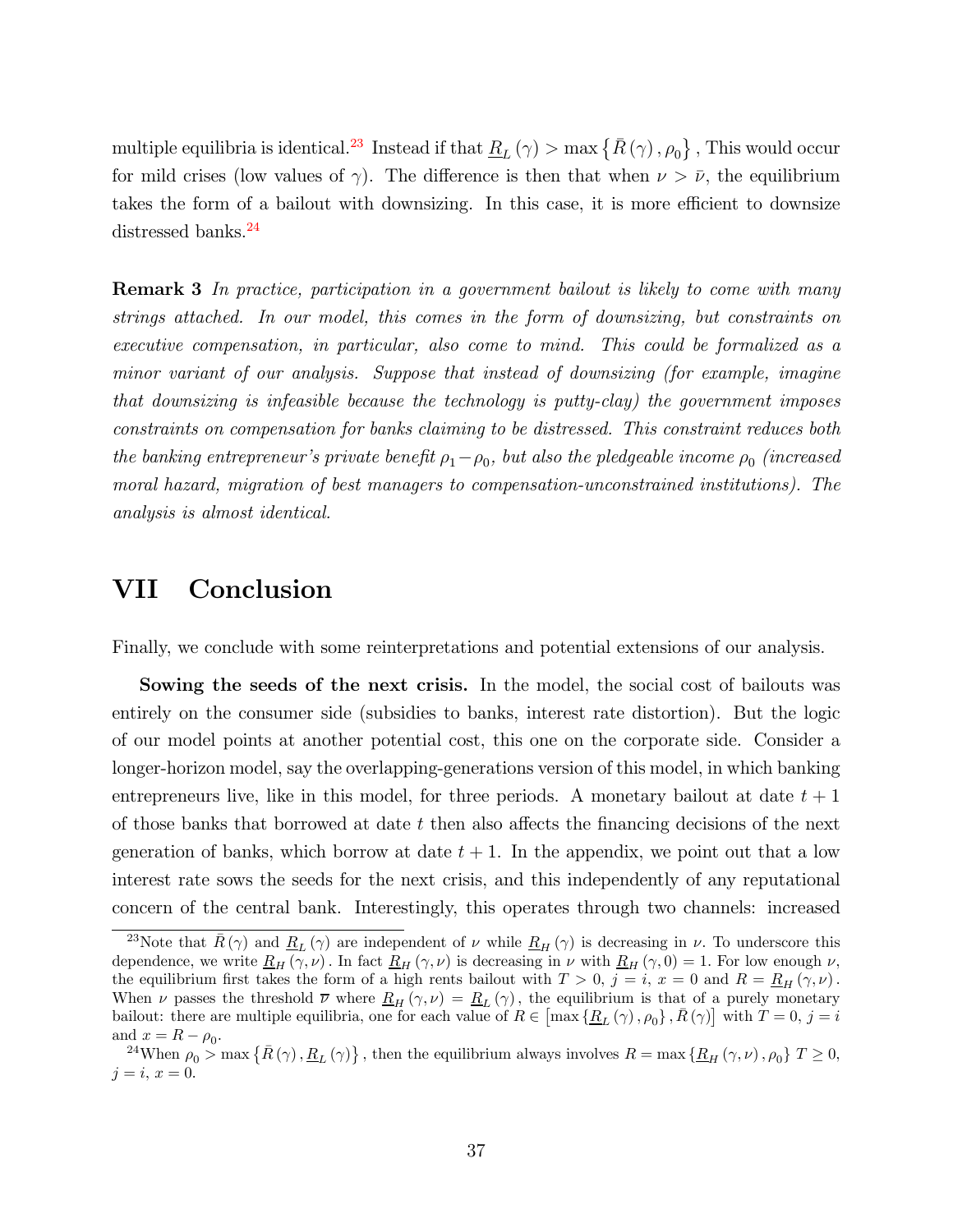leverage and increased maturity mismatch. Both channels seem to have operated during the long episode of very low interest rates in the wake of the Internet bubble crash.

Consider first the increased leverage channel. By lowering the cost of capital, the central bank creates an investment boom, which will make future rescues more compelling given that, as we have seen, the temptation to lower the interest rate increases with the size of assets to be rescued.

Turning to the increased maturity-mismatch channel, note that a reduction in shortterm rates affects liquidity choices. Low short-term rates encourage the banks to hoard less liquidity and therefore to expose themselves to liquidity shortages. A reinterpretation of this result in the context of the short-term debt model presented in Section II is that the date-0 interest rate affects not only the level of borrowing, but also its term structure: banks issue more short-term liabilities and aggravate the maturity mismatch problem.<sup>25</sup>

Yet another cost of bailouts is the loss of reputation by the central bank. This could be modelled by introducing a tough type and soft type. A big bailout would then reveal the type of the central bank to be soft, raising the likelihood of future bailouts and pushing banks to take on more risk, hoard less liquidity and lever up, resulting in increased economywide maturity mismatch and in turn larger bailouts. Even a central bank of the soft type would internalize these reputational costs and be more reluctant to engage in a bailout in the first place. Similarly the tough type will try to separate itself from the soft type by taking a hard line.

Nominal rates. Our modelling of monetary policy deserves some comments. To simplify the exposition and focus on our specific contribution, we have built a real model with no money balances, no sticky prices and no imperfect competition. Yet we argue that our modelling of monetary policy captures a key feature of monetary policy in New-Keynesian models routinely used to discuss and model monetary policy.<sup>26</sup> In New-Keynesian models, the nominal interest rate is controlled by the central bank. Prices only adjust gradually according to the New-Keynesian Phillips Curve, and the central bank can therefore control the real interest rate. The real interest rate regulates aggregate demand through a version of the consumer Euler equation – the dynamic IS curve – by determining the slope of the intertemporal consumption profile — the intertemporal rate of substitution. Without additional frictions, the central bank can achieve the allocation of the flexible price economy by

<sup>25</sup>A similar point is made in Adrian and Shin (2008).

 $26$ Yet another cost of inflation, absent in cashless New Keynesian models, is the "inflation tax" and arises when money demand is elastic.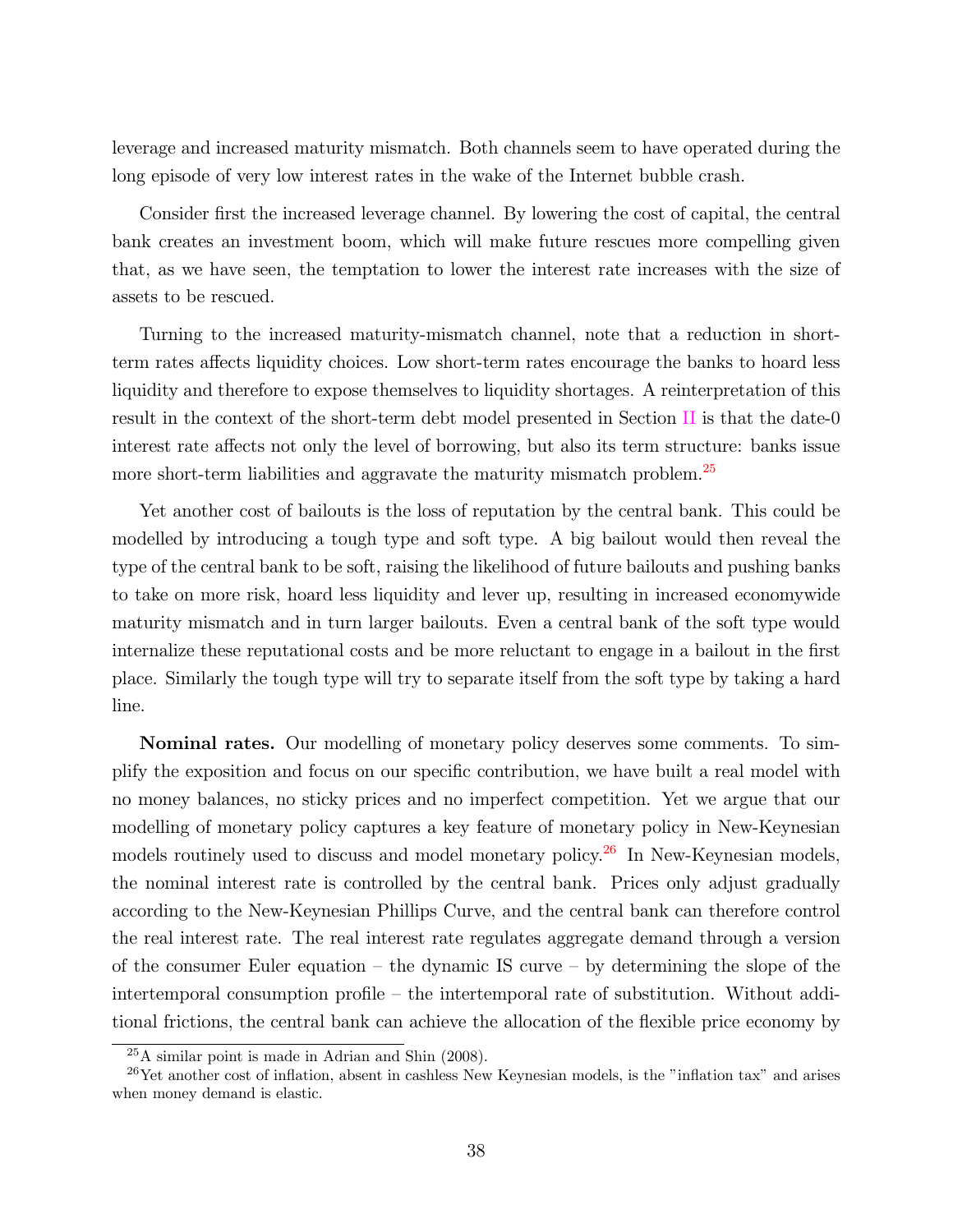setting nominal interest rates so that the real interest rate equals to the "natural" interest rate. Deviating from this rule introduces unnecessary distortions. Our model shares the assumption that monetary policy acts by affecting the real interest rate or equivalently the intertemporal rate of substitution of consumers. However, the specific nature of the distortion imposed by monetary policy is different: a wedge between the intertemporal rate of substitution of consumers and the return on the storage technology in our model versus dispersion in relative prices in New-Keynesian model.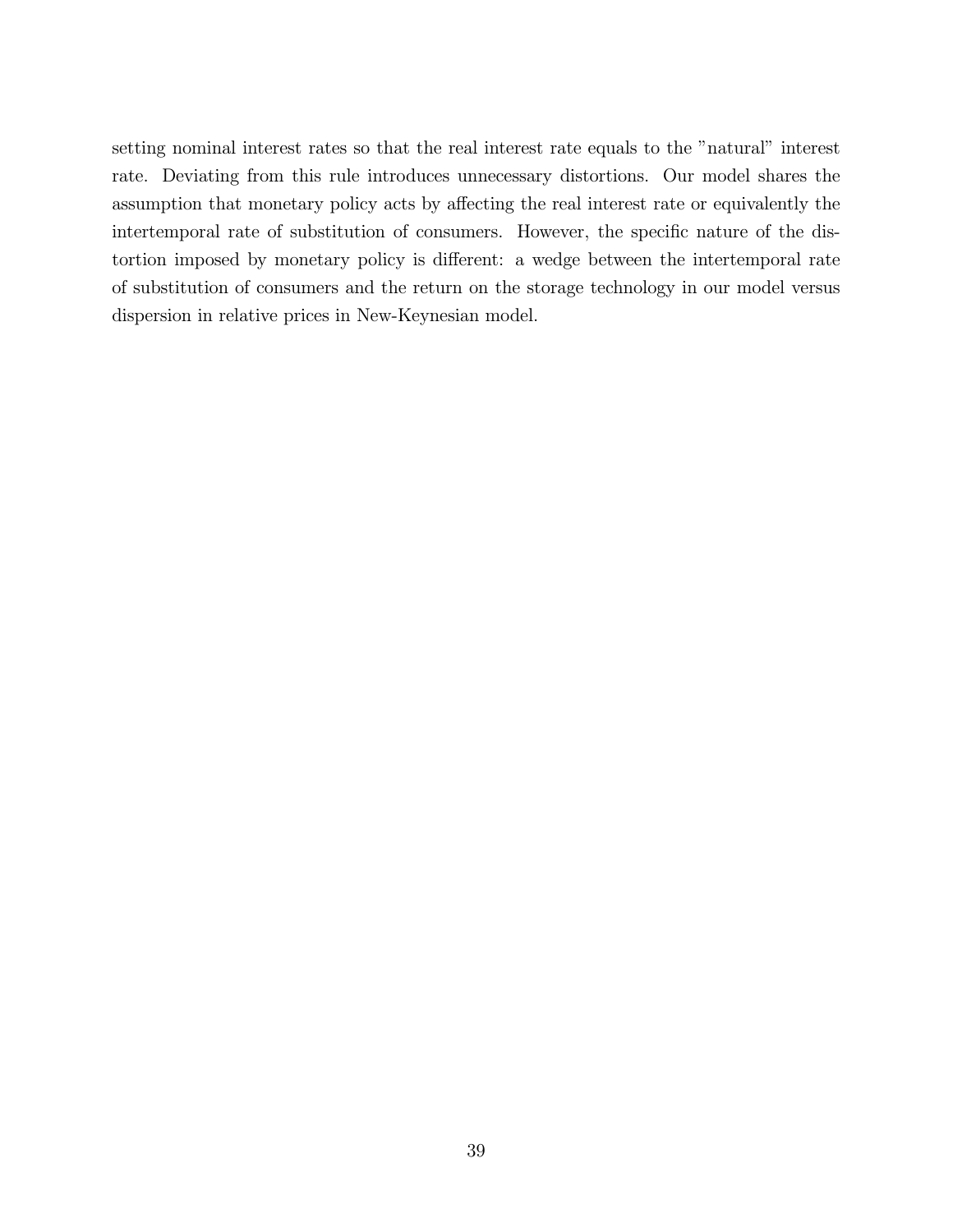## References

- [1] Adrian, T. and H.S. Shin (2008), "Financial Intermediaries, Financial Stability and Monetary Policy", Jackson Hole.
- [2] Acharya, V. and T. Yorulmazer (2007), "Too Many to Fail- An Analysis of Time-Inconsistency in Bank Closure Policies", WP 319, Bank of England.
- [3] Bagehot, W. (1873), Lombard Street: a Description of the Money Market, London: H.S. King.
- [4] Bernanke, B. and M. Gertler (1995), "Inside the Black Box: The Credit Channel of Monetary Policy Transmission", Journal of Economic Perspectives, 9(4), p. 27-48.
- [5] Cooper, R. (1999), Coordination Games: Complementarities and Macroeconomics, Cambridge, Cambridge University Press.
- [6] Cooper, R., and A. John [1988], "Coordinating Coordination Failures in Keynesian Models", Quarterly Journal of Economics, 103, p. 441-463.
- [7] Dewatripont, M., and J. Tirole (1994), The Prudential Regulation of Banks, MIT Press.
- [8] Diamond P. [1982], "Aggregate Demand Management in Search Equilibrium ", Journal of Political Economy, 90, p. 881-894.
- [9] Diamond, D. and R. Rajan (2009), "Illiquidity and Interest Rate Policy", mimeo University of Chicago.
- [10] Freixas, X. (1999), "Optimal Bailout Policy, Conditionality and Constructive Ambiguity", LSE FMG discussion paper n◦237.
- [11] Holmström, B. and J. Tirole, (1997), "Financial Intermediation, Loanable Funds, and the Real Sector," Quarterly Journal of Economics, 112(3), p. 663-91.
- [12] Holmström, B. and J. Tirole, (1998), "Private and Public Supply of Liquidity," *Journal* of Political Economy, 106(1), p. 1-40.
- [13] Kashyap, A., R. Rajan and J. Stein (2008), "Rethinking Capital Regulation", Jackson Hole.
- [14] Mailath, G. and L. Mester (1994), "A Positive Analysis of Bank Closure", Journal of Financial Intermediation, vol. 3, n◦3, p. 272-299.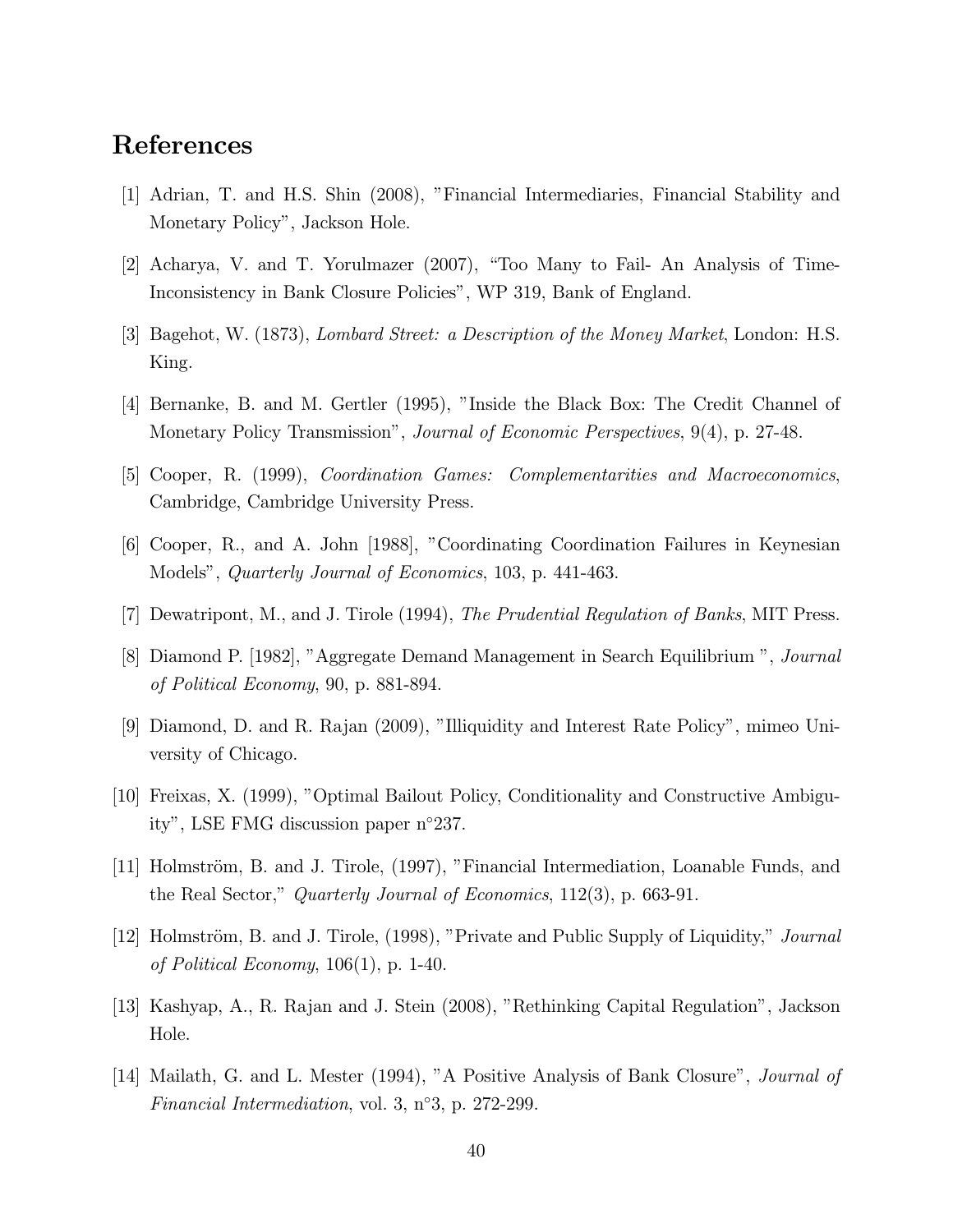- [15] Morris, S., and H.S. Shin (1998), "Unique Equilibrium in a Model of Self-fulfilling Currency Attacks ", American Economic Review, 88(3), p. 587-597.
- [16] Philippon, T. and P. Schnabl (2009), "Efficient Recapitalization", NBER WP 14929.
- [17] Ranciere, R., A. Tornell and F. Westermann (2008), "Systemic Crises and Growth", Quarterly Journal of Economics, 123(3), p. 359-406.
- [18] Schneider, M. and A. Tornell (2004) "Balance Sheet Effects, Bailout Guarantees and Financial Crises", Review of Economic Studies, 71: 883-913.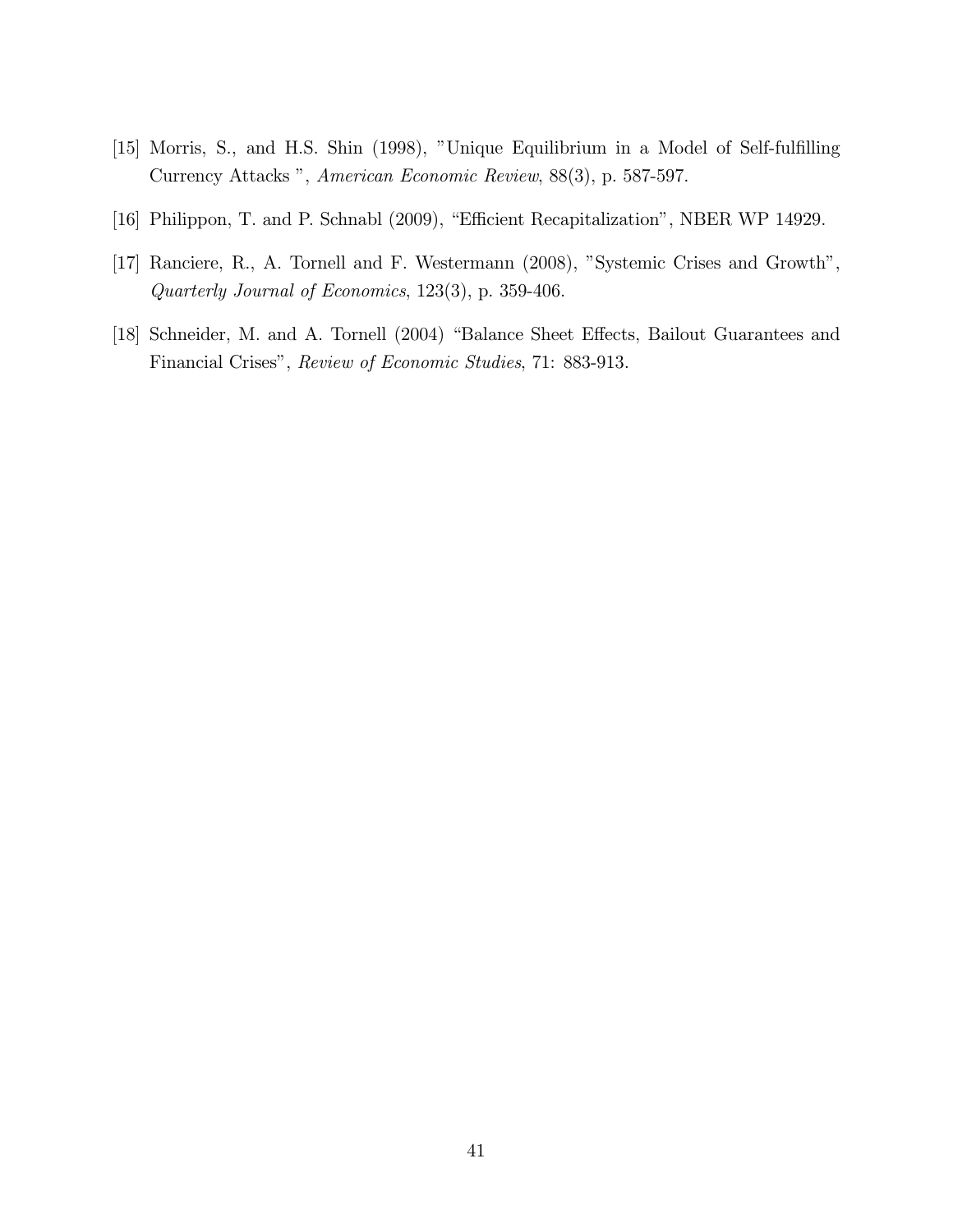# VIII Appendix

#### VIII.1 Short-term debt model

In this appendix, we briefly sketch the short-term debt model mentioned in Section II. There are no stores of value at date 0, but the bank receives pledgeable short-term income  $\pi i$  at date 1. Without loss of generality, this bank pledges  $\pi i$  in the favorable state of nature (probability  $\alpha$ ) through a combination of safe and contingent short-term debt. The bank also issues safe short-term debt di, where  $0 \leq d \leq \pi$ . The cash-flows associated with contingent short-term debt are  $\pi - d$  in the no-crisis state and 0 in the crisis state.

Its continuation scale at date 1 in the adverse state of nature is given by

$$
j = \min\left\{\frac{(\pi - d)i}{1 - \frac{\rho_0}{R}}, 1\right\}.
$$

Its borrowing capacity at date 0 is given by:

$$
i - A - \alpha \pi i R - (1 - \alpha) diR - \alpha \rho_0 i = 0
$$

i.e.

$$
i = \frac{A}{1 - \alpha \rho_0 - \alpha \pi R - (1 - \alpha) dR}
$$

The banking entrepreneur therefore maximizes over  $d$ 

$$
\left(\rho_1-\rho_0\right)\left[\alpha i+(1-\alpha)j\right]=\left(\rho_1-\rho_0\right)\left[\frac{\alpha+(1-\alpha)\frac{(\pi-d)}{1-\rho_0/R}}{1-\alpha\rho_0-\alpha\pi R-(1-\alpha)dR}\right]A
$$

which we can rewrite as

$$
(\rho_1 - \rho_0) [\alpha i + (1 - \alpha) j] = \frac{(\rho_1 - \rho_0)}{R - \rho_0} \left[ \frac{\alpha (R - \rho_0) + (1 - \alpha)(\pi - d)R}{1 - \alpha \rho_0 - \alpha \pi R - (1 - \alpha) dR} \right] A.
$$

The banking entrepreneur loads up on short-term debt  $(d = \pi)$  if

$$
\frac{\alpha (R - \rho_0) + (1 - \alpha)\pi R}{(1 - \alpha)R} \ge \frac{1 - \alpha\rho_0 - \alpha\pi R}{(1 - \alpha)R}
$$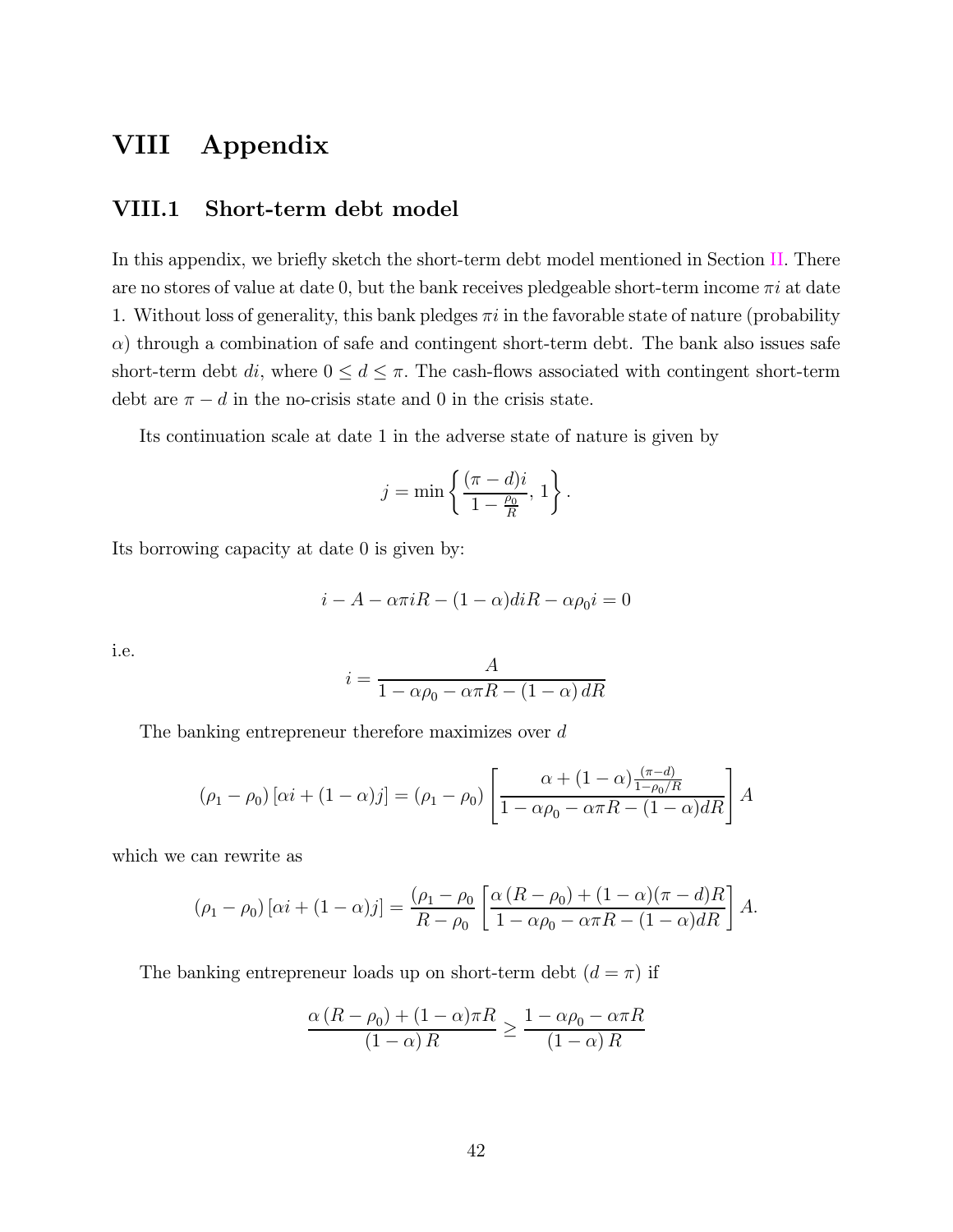i.e.

$$
R\geq \frac{1}{\alpha+\pi}
$$

and does not take on short-term debt  $(d = 0)$  otherwise.

## VIII.2 Proof of Proposition 5

The corresponding planning problem is

$$
\underline{K} \equiv \min_{\{n(\beta, A)\}} K \tag{13}
$$

s.t.

$$
0 \le n \left( \beta, A \right) \le 1
$$

and

$$
R^* \notin \mathcal{R}(R^*) \text{ for all } R^* \in [\rho_0, \underline{R}).
$$

The condition for  $R^* \in [\rho_0, \underline{R})$  not to be an equilibrium is that there exists  $R \in (R^*, 1]$ such that

$$
W^{\text{ex post}}\left(R;R^*\right) - W^{\text{ex post}}\left(R^*;R^*\right) > 0
$$

or equivalently

$$
\int_{R^*}^R \frac{\partial W^{\rm ex~post} \left( \hat{R};R^* \right)}{\partial \hat{R}} d\hat{R} > 0.
$$

For any given set of values  $\Delta(R, R^*)$  and consider the following subproblem

$$
\underline{K}\left(\{\Delta\left(R,R^*\right)\}\right) \equiv \min_{\{n(\beta,A)\},\{\Delta\left(R,R^*\right)\}} K\tag{14}
$$

s.t.

$$
0 \le n \left( \beta, A \right) \le 1
$$

and

$$
\int_{R^*}^R \frac{\partial W^{\text{ex post}}\left(\hat{R};R^*\right)}{\partial \hat{R}} d\hat{R} \ge \Delta\left(R,R^*\right) \text{ for all } R^* \in [\rho_0,1) \text{ and } R \in [R^*,1].
$$

Then the original planning problem (13) and the subproblem (14) are related in the following way:

$$
\underline{K} = \min_{\{\Delta(R,R^*)\}} \underline{K}\left(\{\Delta(R,R^*)\}\right) \tag{15}
$$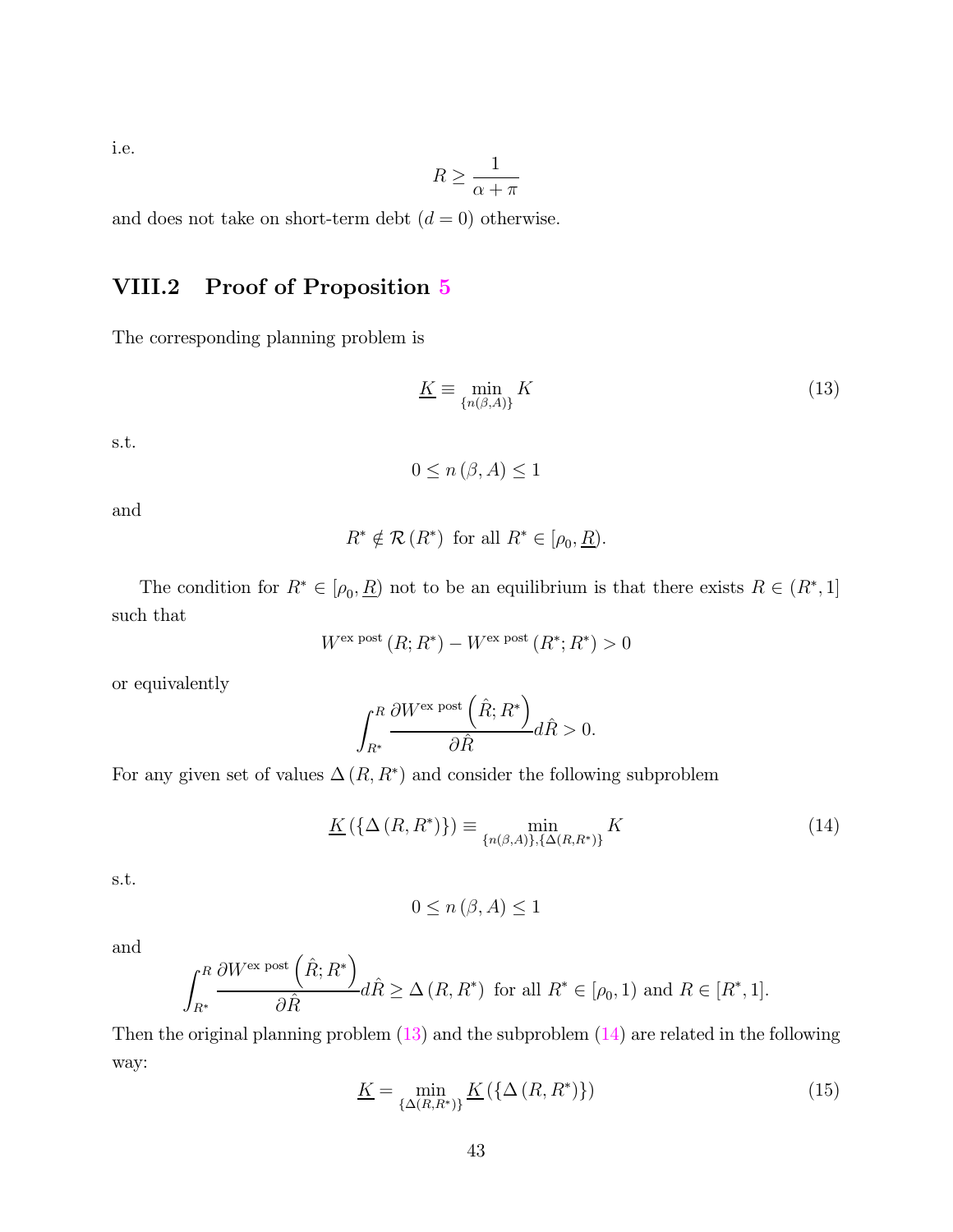s.t. the constraint that for all  $R^* \in [\rho_0, \underline{R})$ , there exists  $R \in (R^*, 1]$  such that  $\Delta(R, R^*) > 0$ . Moreover the solution  $\{n(\beta, A)\}\$  of (13) coincides with the solution of (14) when  $\{\Delta(R, R^*)\}$ is set as the solution of (15).

Turning back to (14) and take  $\{\Delta(R, R^*)\}$  to be the solution of (15), the constraint set and the objective function are linear in  $\{n(\beta, A)\}\$  so the first order conditions are necessary and sufficient for optimality. Let  $\mu_{R^*,R} \geq 0$  be the multiplier on the constraint

$$
\int_{R^*}^R \frac{\partial W^{\text{ex post}}\left(\hat{R}; R^*\right)}{\partial \hat{R}} d\hat{R} \ge \Delta\left(R, R^*\right).
$$

Let  $\bar{\nu}_{\beta,A}dF(\beta,A)$  be the multiplier on the constraint  $n(\beta,A) \leq 1$  and  $\nu_{\beta,A}dF(\beta,A)$  be the multiplier on the constraint  $n(\beta, A) \geq 0$ . Finally, let

$$
\mu = \sum \mu_{R^*,R} \int_{R^*}^R (R^* - \rho_0) m(R^*) \frac{1}{(\hat{R} - \rho_0)^2} d\hat{R}.
$$

The first-order condition for  $n(\beta, A)$  is

$$
c(m (1))^{\lambda} A^{\lambda} = \underline{\nu}_{\beta, A} - \bar{\nu}_{\beta, A} + A [\beta (\rho_1 - \rho_0) - (1 - \rho_0)] \mu.
$$

The result follows directly from this first-order condition and the complementary slackness conditions  $\underline{\nu}_{\beta,A} n(\beta,A) = \overline{\nu}_{\beta,A} [1 - n(\beta,A)] = 0.$ 

## VIII.3 Proof of Lemma 1

Note that given the interest rate  $R$ , the planning problem can be decomposed into independent planning problems, one for each value of  $i$  and  $x$ . Consider a given  $(i, x)$ . Suppose first that the incentive compatibility constraint  $(IC_2)$  is not binding. Then the solution of the planning problem involves  $T(i, x) = 0$  and  $j(i, x) = i$ . It can then be verified that  $(IC_2)$ holds if and only if  $R \le \rho_0 + x$ . This proves (i). Suppose now that  $R > \rho_0 + x$ . Then  $(IC_2)$ is binding and holds as an equality. Using  $(IC_2)$  to substitute out  $T(i, x)$  we can therefore rewrite the problem of choosing  $j(i, x)$  and  $T(i, x)$  as follows:

$$
\max\left[\frac{\gamma w}{1+\rho_1-\rho_0}-\nu\left(1-\gamma\right)\left(1-\beta\right)\right]j\left(i,x\right)
$$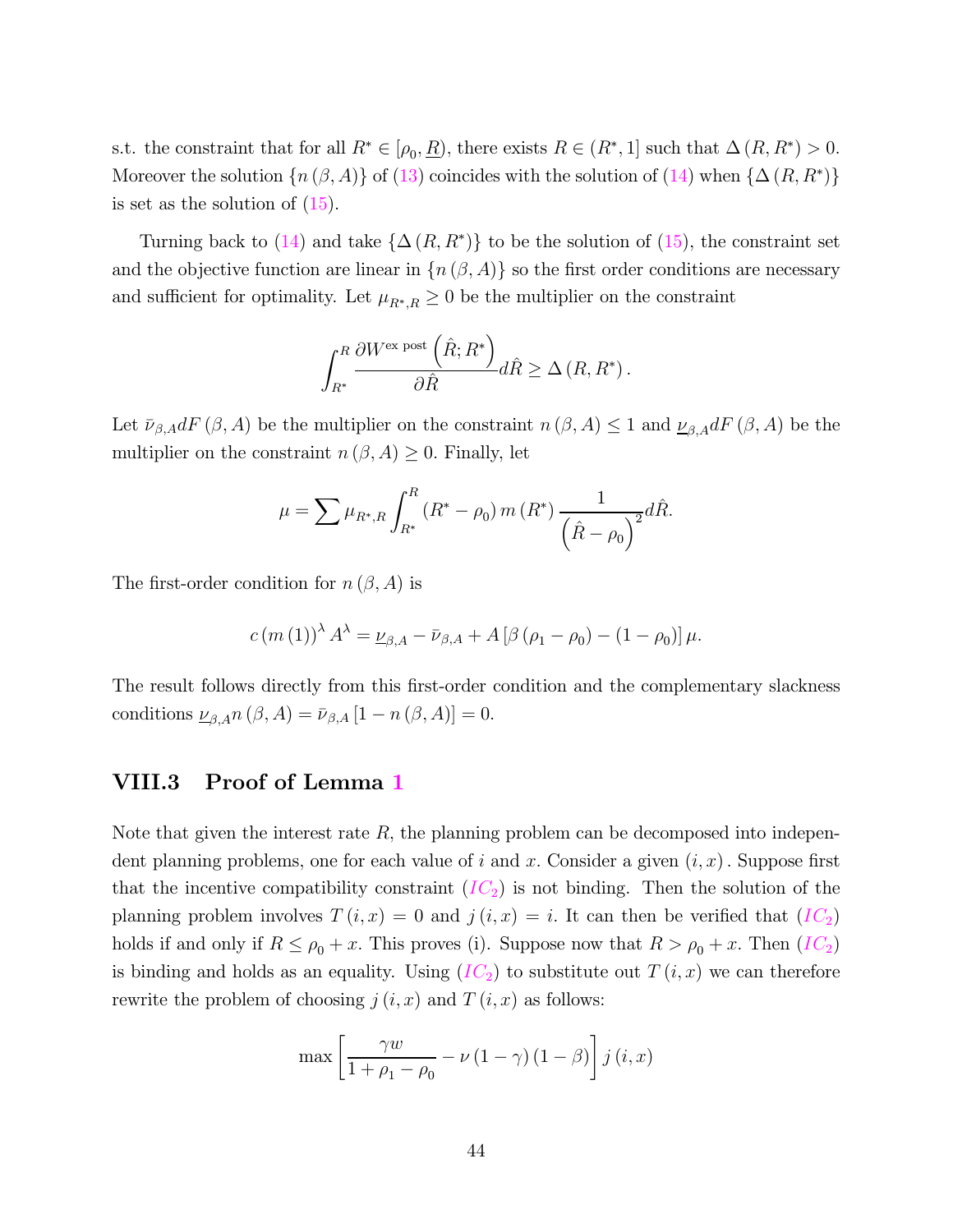subject to

$$
\min\left\{\frac{x}{R-\rho_0},1\right\}i\leq j\left(i,x\right)\leq i
$$

and

$$
j(i,x) \ge \frac{\frac{\rho_0 + x}{R} + \rho_1 - \rho_0}{1 + \rho_1 - \rho_0}i
$$

where the last constraint is a reformulation of  $(PC_1)$ . There are two cases to consider. If  $\gamma > \bar{\gamma}$ , then the solution is to set  $j(i, x) = i$ . This implies  $T(i, x) = i[1 - (\rho_0 + x)/R]$ . This proves (ii).

If  $\gamma < \bar{\gamma}$ , then the solution is to set  $j(i, x) = \max \left\{ \frac{x}{R_i} \right\}$  $\frac{x}{R-\rho_0}, \frac{\frac{\rho_0+x}{R}+\rho_1-\rho_0}{1+\rho_1-\rho_0}$  $1+\rho_1-\rho_0$  $\mathcal{L}$ i. Note that for all  $x\in [0, R-\rho_0]$ 

$$
\frac{\frac{\rho_0 + x}{R} + \rho_1 - \rho_0}{1 + \rho_1 - \rho_0} \ge \frac{x}{R - \rho_0}.
$$

Hence, the solution involves

$$
j(i,x) = \frac{\frac{\rho_0 + x}{R} + \rho_1 - \rho_0}{1 + \rho_1 - \rho_0}i.
$$

This implies  $T(i, x) = 0$ . This proves (iii).

## VIII.4 Proof of Lemma 2

It is easy to see that the bank would never choose to set  $x > R - \rho_0$ . Suppose first that  $\gamma w/\left(1 + \rho_1 - \rho_0\right) > \nu\left(1 - \gamma\right)\left(1 - \beta\right)$  . Then

$$
j(i,x) = i
$$
 and  $T(i,x) = i\left[1 - \frac{\rho_0 + x}{R}\right]$ .

The utility of the banking entrepreneur is given by

$$
\left(\rho_1-\rho_0\right)A\frac{1+\left(1-\alpha\right)\left[1-\frac{\rho_0+x}{R}\right]}{1+\left(1-\alpha\right)x-\alpha\rho_0}
$$

which is decreasing in  $x$ . This proves (iii).

Suppose now that  $\gamma w/\left(1 + \rho_1 - \rho_0\right) < \nu\left(1 - \gamma\right)\left(1 - \beta\right)$ . Then

$$
j(i, x) = \frac{\frac{\rho_0 + x}{R} + \rho_1 - \rho_0}{1 + \rho_1 - \rho_0} i \text{ and } T(i, x) = 0.
$$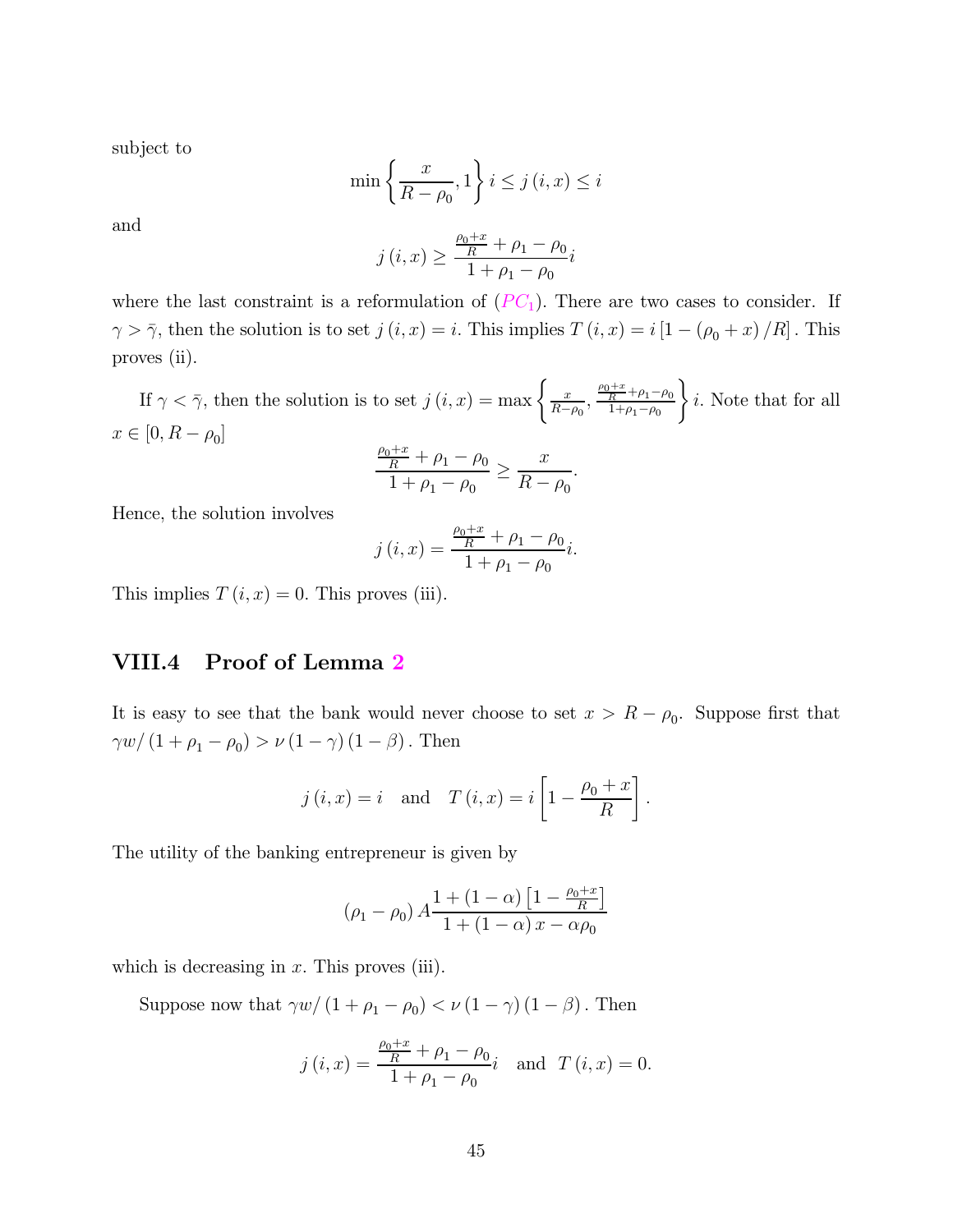The utility of the banking entrepreneur is

$$
(\rho_1 - \rho_0) A \frac{\alpha + (1 - \alpha) \frac{\rho_0 + x}{R} + \rho_1 - \rho_0}{1 + \rho_1 - \rho_0}
$$
  

$$
1 + (1 - \alpha) x - \alpha \rho_0
$$

which is increasing in x if  $R < \overline{R}(\gamma)$  and decreasing in x if  $R > \overline{R}(\gamma)$ . This proves (i) and (ii).

## VIII.5 Proof of Proposition 7

We consider the planning problem for degenerate distribution  $F(i, x)$  where the distribution has full mass at  $(i, x)$ . For the value of  $(i, x)$  under consideration, let  $\mu$  be the multiplier on the incentive constraint  $(IC_2)$ ,  $\nu$  the multiplier on the participation constraint  $(PC_2)$ ,  $\bar{\nu}$  the multiplier on the scale constraint (11) and  $\lambda$  the multiplier on the participation constraint  $(PC<sub>1</sub>)$ . We denote by j and T the values of  $T(i, x)$  and  $j(i, x)$  for the value of  $(i, x)$  under consideration. The first-order conditions for  $R$ ,  $j$  and  $T$  are

$$
\frac{R^2\hat{V}'(R)}{(\rho_0+x)\,i} = \mu - \frac{x}{(\rho_0+x)}\frac{R^2}{(R-\rho_0)^2},
$$

$$
\frac{\gamma w}{1+\rho_1-\rho_0} = \mu + \frac{\bar{\nu}-\underline{\nu}}{1+\rho_1-\rho_0}
$$

and

$$
\nu\left(1-\gamma\right)\left(1-\beta\right)=\mu+\underline{\lambda}.
$$

The solution for the interest rate is:

$$
\frac{R^2\hat{V}'(R)}{(\rho_0+x)\,i} = \min\left\{\frac{\gamma w}{1+\rho_1-\rho_0}, \nu(1-\gamma)(1-\beta), \frac{(\rho_0+x)\,\hat{V}'(\rho_0+x)}{i}\right\}.
$$

If

$$
\frac{\gamma w}{1+\rho_1-\rho_0} = \min\left\{\frac{\gamma w}{1+\rho_1-\rho_0}, \nu(1-\gamma)(1-\beta), \frac{(\rho_0+x)\hat{V}'(\rho_0+x)}{i}\right\}
$$

then

$$
\frac{R^2\hat{V}'(R)}{(\rho_0+x)\,i} = \frac{\gamma w}{1+\rho_1-\rho_0}
$$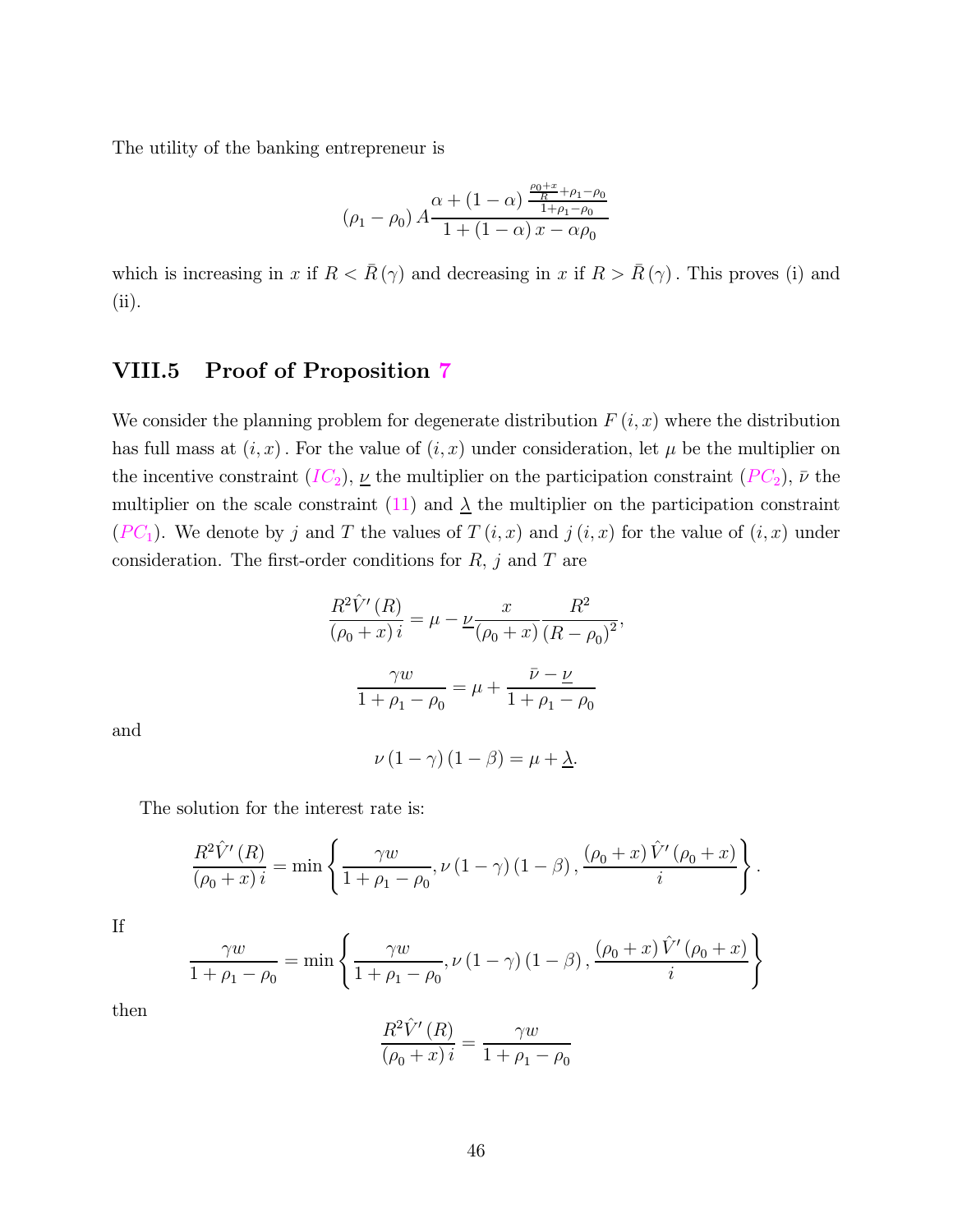and

$$
j = \frac{\frac{\rho_0 + x}{R} + \rho_1 - \rho_0}{1 + \rho_1 - \rho_0} i, \ T = 0.
$$

If

$$
\frac{(\rho_0+x)\hat{V}'(\rho_0+x)}{i} = \min\left\{\frac{\gamma w}{1+\rho_1-\rho_0}, \nu(1-\gamma)(1-\beta), \frac{(\rho_0+x)\hat{V}'(\rho_0+x)}{i}\right\}
$$

then

$$
\frac{R^2\hat{V}'(R)}{(\rho_0+x)\,i} = \frac{(\rho_0+x)\,\hat{V}'(\rho_0+x)}{i}
$$
 i.e.  $R = \rho_0 + x$ 

and

$$
j = \frac{\frac{\rho_0 + x}{R} + \rho_1 - \rho_0}{1 + \rho_1 - \rho_0} i
$$
 and  $T = 0$ .

Finally if

$$
\nu(1-\gamma)(1-\beta) = \min\left\{\frac{\gamma w}{1+\rho_1-\rho_0}, \nu(1-\gamma)(1-\beta), \frac{(\rho_0+x)\hat{V}'(\rho_0+x)}{i}\right\}
$$

then

$$
\frac{R^2\hat{V}'(R)}{(\rho_0+x)\,i} = \nu\left(1-\gamma\right)\left(1-\beta\right)
$$

and

$$
j = i, T = i \left[ 1 - \frac{\rho_0 + x}{R} \right].
$$

The proposition follows directly from combining these results with those of Lemma 2.

## VIII.6 Date-0 interest rate

Consumer preferences are now  $u(c_0) + u(c_1) + c_2$ . Let  $R_0$  denote the economy-wide interest rate between dates 0 and 1  $(R_0 = u'(c_0)/u'(c_1))$  and, as earlier,  $R = u'(c_1)$ . We first present the model with liquidity and stores of value and then the model with short-term debt. The borrowing capacity at date 0 is given by

$$
i - A + xi = \frac{\alpha (\rho_0 + x)}{R_0 R} i.
$$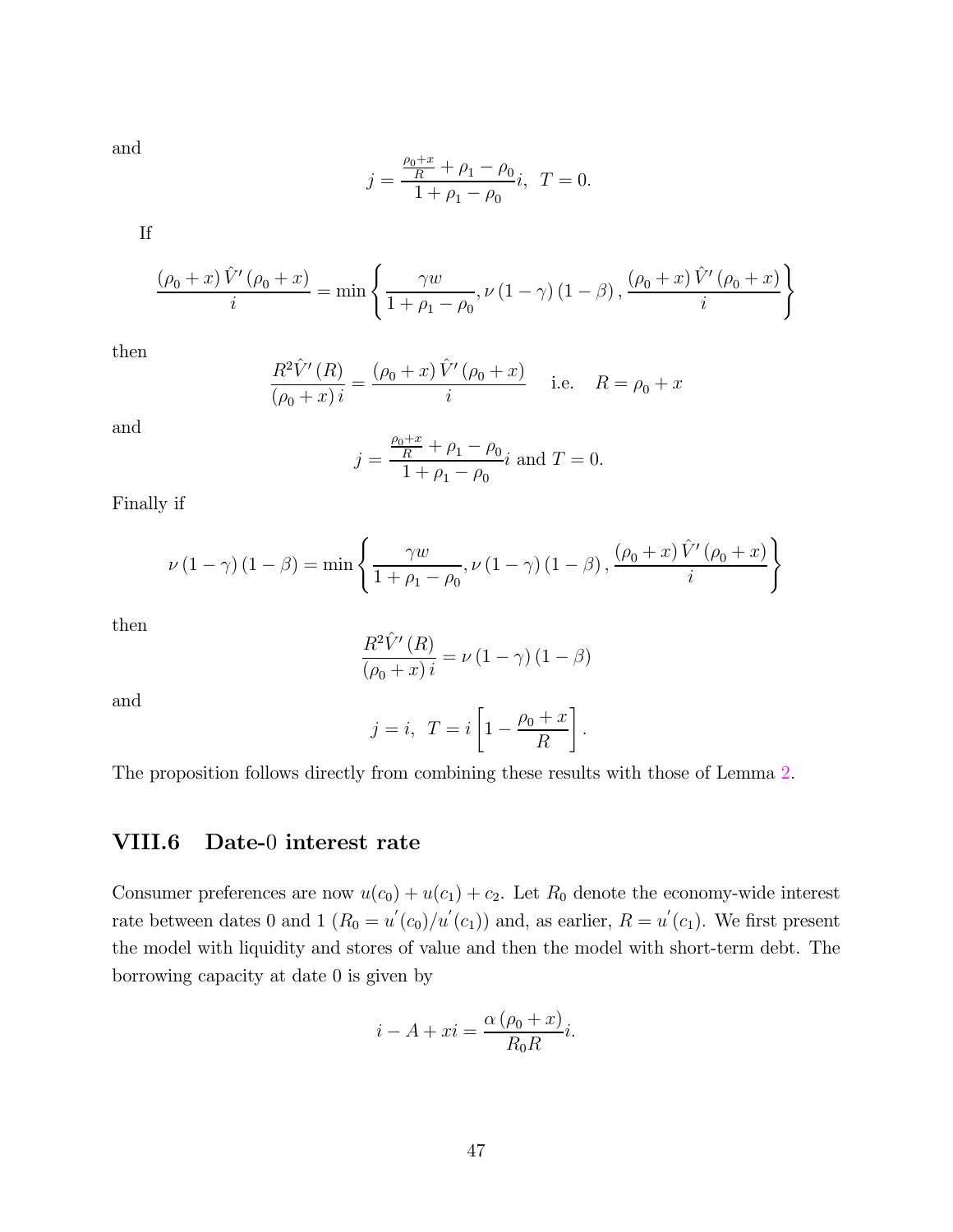The direct effect on scale of a lower date-0 interest rate can be seen by noting that for a given x, scale *i* increases with  $R_0$ . We now turn to the effect of lower interest rate on the severity of the maturity mismatch problem, indexed by the liquidity choice of banking entrepreneurs.

The banking entrepreneur therefore maximizes over  $x \leq R - \rho_0$ :

$$
(\rho_1 - \rho_0) [\alpha i + (1 - \alpha) j] = (\rho_1 - \rho_0) \left[ \frac{\alpha + (1 - \alpha) \frac{x}{R - \rho_0}}{1 - \frac{\alpha \rho_0}{R_0 R} + \left(1 - \frac{\alpha}{R_0 R}\right) x} \right] A.
$$

The banking entrepreneur chooses to hoard enough liquidity to withstand a crisis  $(x =$  $R - \rho_0$ ) if

$$
\frac{\alpha \left( R-\rho _{0}\right) }{1-\alpha }\leq \frac{1-\frac{\alpha \rho _{0}}{R_{0}R}}{1-\frac{\alpha }{R_{0}R}}
$$

and no liquidity  $(x = 0)$  otherwise. It is easy to see that the right-hand side of this equation is increasing in  $R_0$ , so that a lower date-0 interest rate  $R_0$  discourages liquidity hoarding and increases the maturity mismatch problem.

We now briefly turn to the version of the model with short-term debt, which illustrates the same effects. There are no stores of value at date 0, but the bank receives pledgeable short-term income  $\pi i$  at date 1. Without loss of generality, this bank issues short-term debt equal to  $\pi i$  in the favorable state of nature (probability  $\alpha$ ) in which it has no reinvestment need, and di, where  $0 \leq d \leq \pi$  in the state of nature in which it has to re-invest 1 for 1 (probability  $1 - \alpha$ ). The borrowing capacity at date 0 is given by:

$$
i - A - \frac{\alpha \pi i}{R_0} - (1 - \alpha) \frac{di}{R_0} - \alpha \frac{\rho_0 i}{R_0 R} = 0.
$$

The banking entrepreneur therefore maximizes over d

$$
(\rho_1 - \rho_0) [\alpha i + (1 - \alpha) j] = (\rho_1 - \rho_0) \left[ \frac{\alpha + (1 - \alpha) \frac{(\pi - d)}{1 - \frac{\rho_0}{R}}}{1 - \frac{\alpha \pi}{R_0} - (1 - \alpha) \frac{d}{R_0} - \frac{\alpha \rho_0}{R_0 R}} \right] A
$$

The banking entrepreneur loads up on short-term debt  $(d = x)$  if

$$
\alpha + \pi \ge R_0
$$

and does not take on short-term debt  $(d = 0)$  otherwise. Thus a low short-term interest